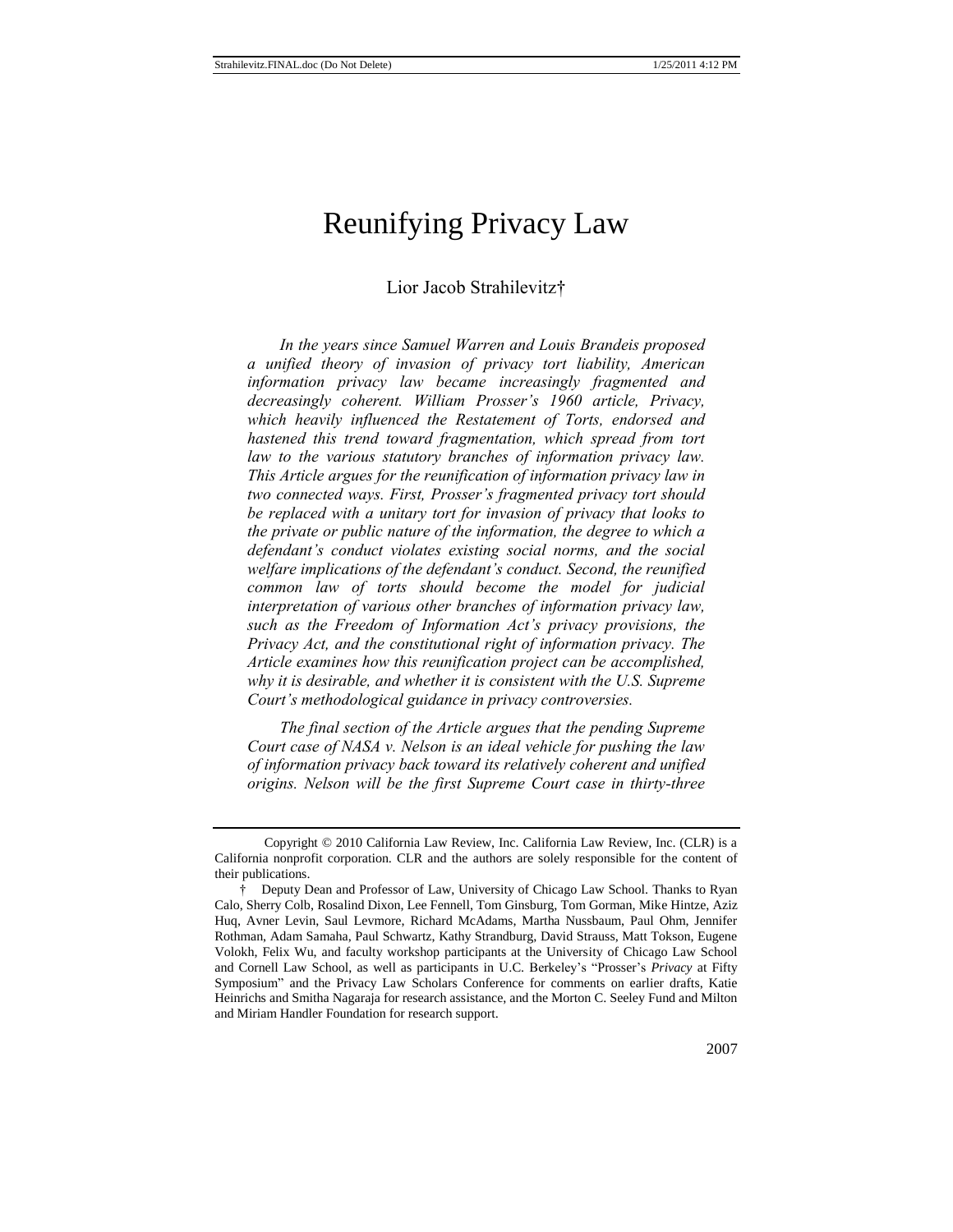*years to confront squarely the question of whether the Constitution protects a right to information privacy apart from the Fourth Amendment context. Because the common law tort cause of action and constitutional action involve similar harms and considerations, it is appropriate to reconcile the presently divergent doctrines, though this could be done in one of two ways. The most sensible approach to reunification is to conclude, as the Sixth Circuit has, that there is no such thing as a constitutional right to information privacy, and that such rights are appropriately vindicated via statutory remedies. An alternative approach would be to recognize the existence of a constitutional right, as most circuit courts have, but to hold that the elements of a constitutional violation mimic those associated with the reunified privacy tort.*

#### **INTRODUCTION**

In 1949, Germany was divided into two countries, East and West. Forty years later, the Berlin Wall fell, and Germany was reunified a year after that.

In 1960, William Prosser wrote an enormously influential article dividing the law of privacy into four components: intrusion, public disclosure, appropriation, and false light. Fifty years later, American privacy law has become far more fragmented than it was in Prosser's era.

We cannot lay all the blame for privacy law's fragmentation upon Prosser. Privacy case law hardly seemed coherent when Samuel Warren and Louis Brandeis found it. By the time they finished describing it, however, the law of privacy fit together rather elegantly, which is part of what made their article so important. Over the next several decades, courts began to embrace, in fits and starts, their coherent vision of what the law could be. Yet there were always cases that rejected their vision or, worse still, made a mess out of Warren-and-Brandeis principles that the judges claimed to embrace. Prosser was the first scholar to emphasize privacy law's fragmentation, and he lent it his influential stamp of approval. Some contemporaries opposed his argument for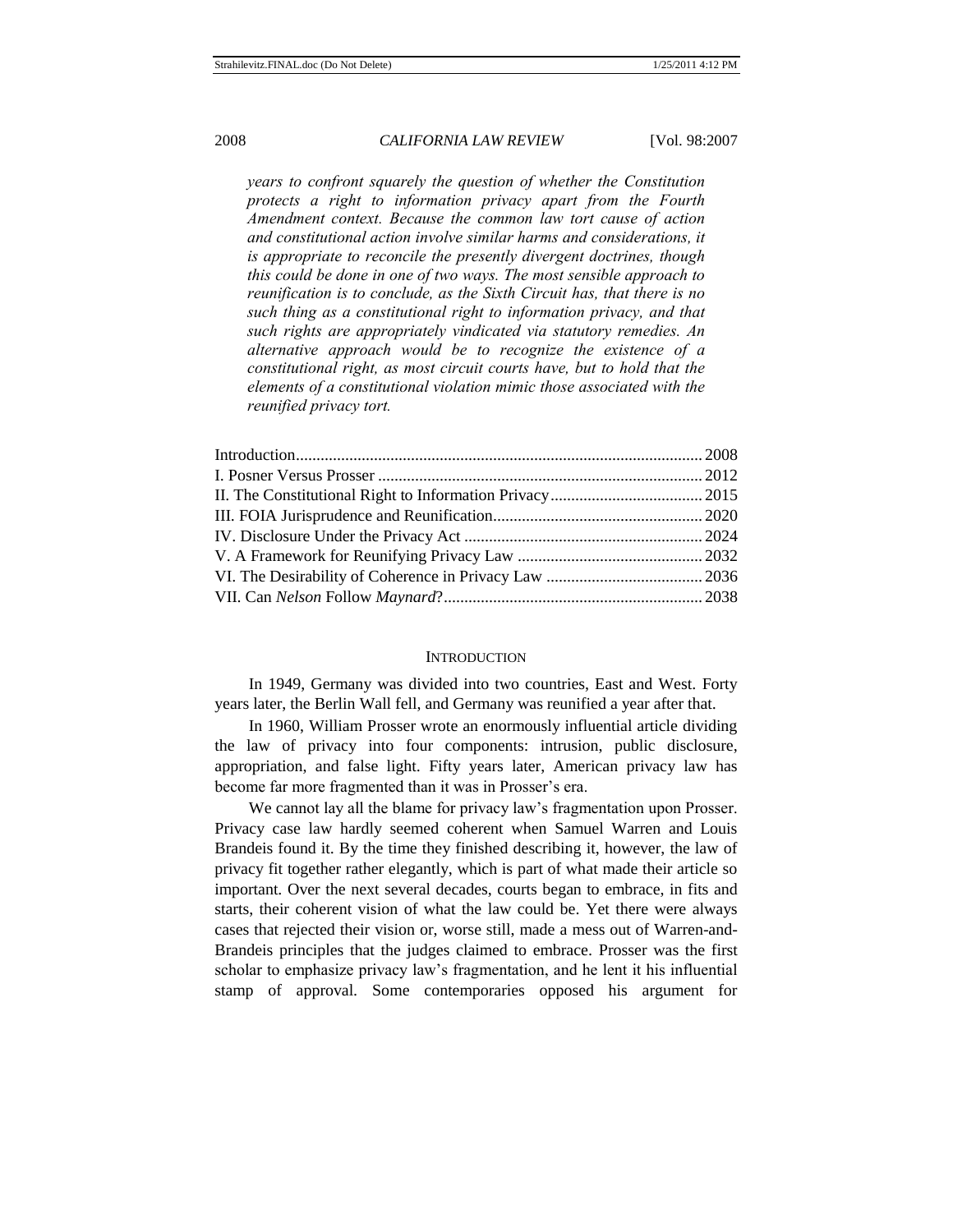fragmentation,<sup>1</sup> but it was Prosser who prevailed. Fifty years ago, Prosser began in earnest a process of fragmentation that would create great internal inconsistency in this body of law. Prosser's revolution in tort law preceded the enactment of ad hoc privacy statutes that neither fit together, nor aligned with the newly fragmented common law in a coherent way. We might suspect that the common law fragmentation influenced the subsequent statutory fragmentation, while recognizing that it would be unfair to lay at Prosser's feet all of the blame for the mess that information privacy doctrine has become.

The division of Germany was not inexplicable. It resulted from tactical decisions made by generals and politicians during the Second World War, the power politics of the day, and the onset of the Cold War. But Germany's division was irrational and unfortunate. Germans were united by a common language, culture, history, system of governance, and by their collective culpability for twentieth-century atrocities. Two Germanies did not represent a stable equilibrium.

Nor was the fragmentation of American information privacy law inexplicable—it was merely irrational. It has left us with a body of case law whose contradictions are sometimes apparent, but often subtle. It is time to move aggressively toward the reunification of American information privacy law. This Article makes the case for returning the law to its 1890 origins—to an era in which the law was sparse but coherent. I argue that the Supreme Court has been directing the lower courts toward the reunification project, though in ways subtle enough to have gone largely unnoticed by the lower courts. In a presently pending case, the Court has a golden opportunity to be much more blatant about endorsing the goal of returning coherence to information privacy law, and this Article concludes by examining the two ways in which the Court can decide *NASA v. Nelson* in a manner that promotes privacy law's reunification.

Before turning to the case law in earnest, I do want to say a word about the scope of my argument. I am not advocating here the unification of information privacy and decisional privacy doctrine. Though some scholars have argued that the *Griswold* line of cases shares important commonalities with information privacy law,<sup>2</sup> I believe the stark differences in the respective analytical frameworks, stakes, historical pedigrees, and distributive contexts

<sup>1.</sup> See, for example, the eloquent anti-fragmentation article, Edward J. Bloustein, *Privacy as an Aspect of Human Dignity: An Answer to Dean Prosser*, 39 N.Y.U. L. REV. 962 (1964). Bloustein argued that, by separating the unified invasion of privacy cause of action into four torts, Prosser undermined the important conceptual work that Warren and Brandeis had done. He also argued, contrary to Prosser, that a single societal interest—that of human dignity—undergirded all invasion of privacy claims.

<sup>2.</sup> An inventive and well-executed example of scholarship in this vein is Neil M. Richards, *The Information Privacy Law Project*, 94 GEO. L.J. 1087 (2006). An embarrassingly muddled and misguided example of this sort of scholarship is Lior Jacob Strahilevitz, *Consent, Aesthetics, and the Boundaries of Sexual Privacy After Lawrence v. Texas, 54 DEPAUL L. REV. 671 (2005).*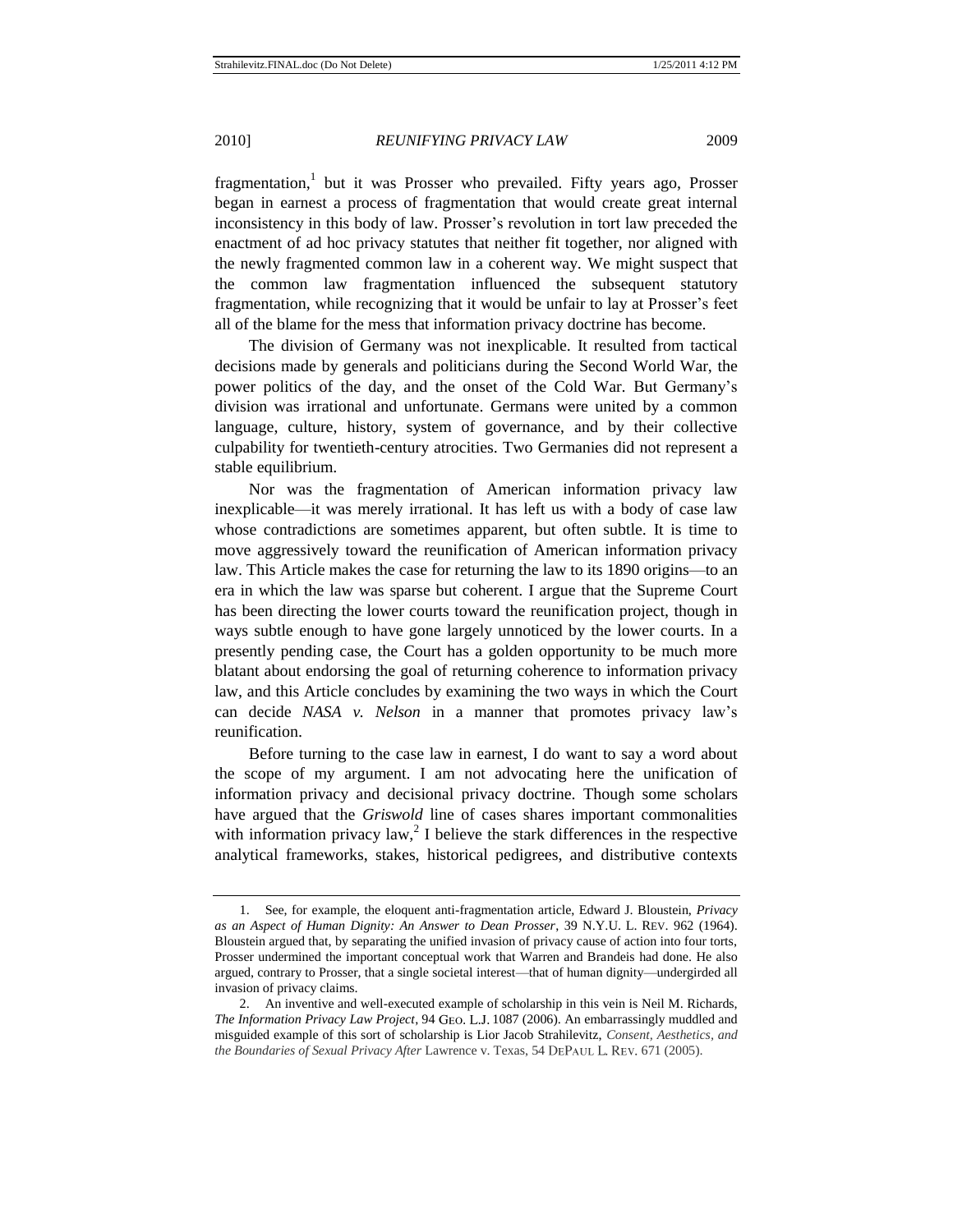dwarf the extant similarities between informational and decisional privacy. Certainly, the differences are sufficient to warrant caution about the value of trying to unify these disparate strands. At the same time, the Article also accepts the argument, put forward at great length elsewhere, that information privacy itself is a category with enough commonalities to render it a coherent concept.<sup>3</sup>

The Article proceeds in seven parts. Part I argues for reunification within privacy tort law itself. It argues that it was unnecessary for Prosser to divide Warren and Brandeis's invasion of privacy tort into separate causes of action for intrusion upon seclusion and public disclosure of private facts. By fragmenting the tort, Prosser and the Restatement robbed it of some of its intuitive appeal. Perhaps as a result, courts sometimes subconsciously push back against the Prosserian framework, and jumble together the elements of the distinct tort.

Part II and subsequent parts advocate the reunification of privacy law across doctrinal domains. Part II opens the broader case for reunification by suggesting that the constitutional right to information privacy sometimes overlaps substantially with privacy tort law. It is therefore a genuine puzzle why the two overlapping causes of action should have divergent elements. While there are some jurisdictions in which sovereign immunity and state tort claims acts preclude the possibility of a suit against the state for invasion of privacy harms, and that is largely true of the federal government because of "due care" and "discretionary function" immunity under the Federal Torts Claims Act, it is difficult to construct a persuasive case for why the Constitution—as opposed to ordinary legislation—is the appropriate avenue for providing plaintiffs with relief.

Part III advocates the reunification of privacy tort law with Freedom of Information Act (FOIA) privacy law. It shows that, while the Supreme Court lacked a compelling justification for holding that "unwarranted invasions of personal privacy" could have very different meanings in the FOIA and tort contexts, the Court's most recent decision has suggested that it is appropriate to look to privacy tort law to define an invasion of privacy under FOIA.

Part IV shows how to reconcile the Privacy Act with other aspects of information privacy law. It offers a new defense of the Supreme Court's leading privacy precedent, *Doe v. Chao*.<sup>4</sup> The Article suggests that while *Chao*'s reading of the pertinent statutory language is somewhat strained on its own terms, the decision may ultimately improve Privacy Act jurisprudence. The *Chao* decision inoculates the government against a significant threat posed by lower court decisions interpreting the Privacy Act in a manner that would

<sup>3.</sup> *See, e.g.*, ALAN F. WESTIN, PRIVACY AND FREEDOM (1967); Helen Nissenbaum, *Privacy* as Contextual Integrity, 79 WASH. L. REV. 119 (2004); Daniel J. Solove, *A Taxonomy of Privacy*, 154 U. PA. L. REV. 477 (2006).

<sup>4.</sup> 540 U.S. 614 (2004).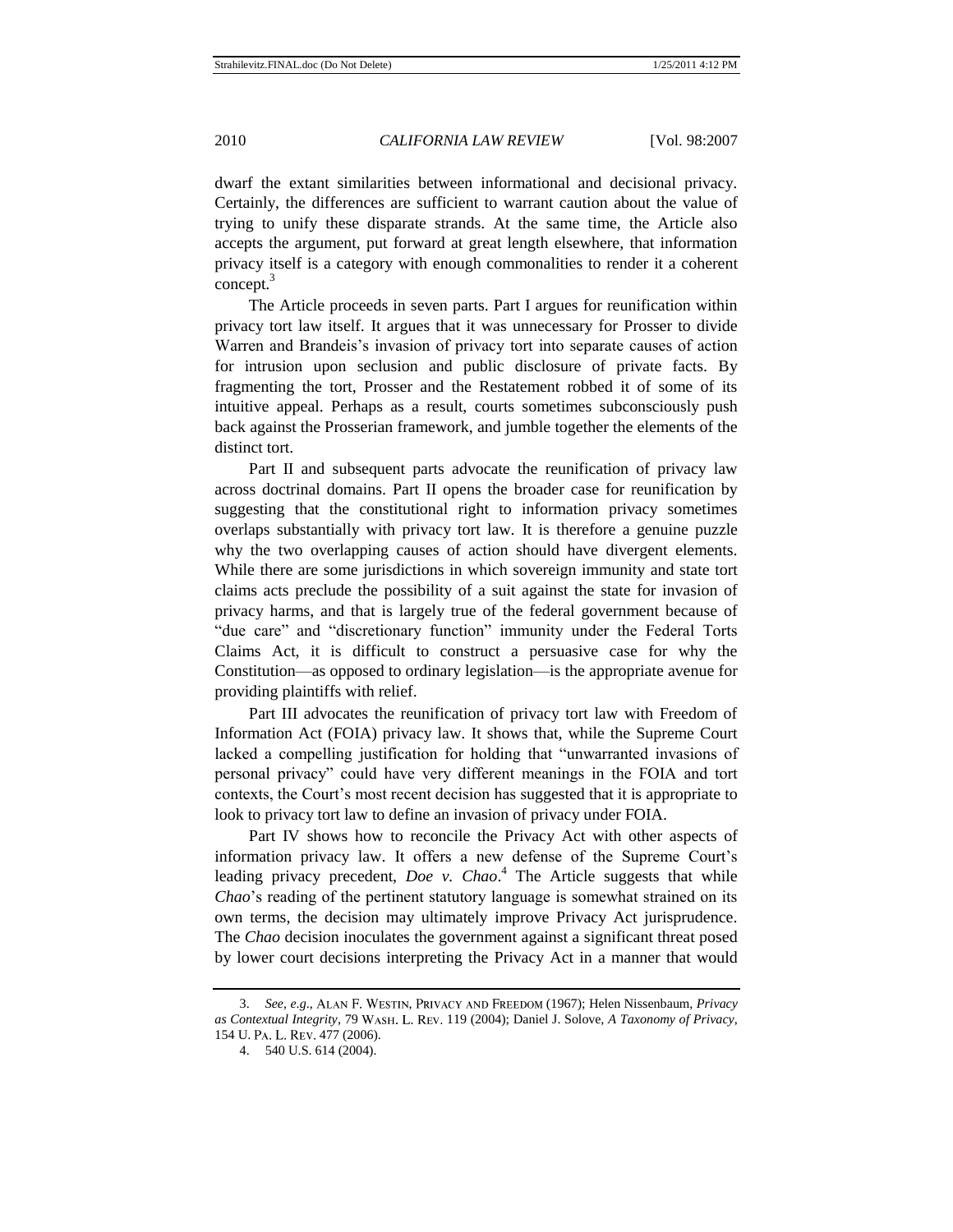impose substantial liability on the government even for disclosing information already readily accessible to the public. *Chao* also suggests that tort law principles should color judicial interpretation of the Privacy Act itself, providing the Court's most emphatic nudge in the direction of the reunification project.

Part V proposes the replacement of Prosser's two primary privacy torts with a single tort closer to what Warren and Brandeis envisioned. A unified tort with three essential elements—privacy, highly offensiveness, and negative effects on social welfare—offers a sensible analytical framework for analyzing privacy harms involving publication or intrusion. The Part then suggests that a reunified privacy tort might have an easier time grappling with the new privacy problems being presented by novel technologies.

Part VI offers three reasons why the reunification of information privacy law is desirable. More coherent law will lower the compliance costs faced by firms and individuals, improve the quality of common law adjudication by reducing uncertainty about how the law will treat particular controversies, and help equalize the treatment of similarly situated parties.

Part VII concludes with the timeliest part of the Article. In October, the Supreme Court heard oral argument in its first constitutional right to information privacy case in thirty-three years. This Part brings to bear the analysis from the previous parts of the Article to show how *NASA v. Nelson* can become a vehicle for accelerating the rationalization and reunification of privacy law. Given the mess that the lower courts have made of constitutional right to information privacy doctrine, there are two viable paths for the Court to take. The first approach would enhance coherence in privacy law by holding that there is no such thing as a constitutional right of information privacy, finding instead that the problems confronted in this category of cases are most appropriately dealt with via garden variety tort or statutory remedies. The second approach would regard the constitutional right to information privacy as a gap-filler where political pathologies prevent legislative processes from adequately vindicating privacy interests. If the constitutional right to information privacy is to persist, it ought to more closely resemble privacy tort law—and focus on the same three questions that are most relevant to tort liability: whether the information is private, what the applicable social norms are, and what social interests are vindicated by privacy and the absence of privacy. For reasons explained in the Article, the first path seems more attractive than the second, which in turns seems far superior to the continued development of a *sui generis* constitutional right of information privacy.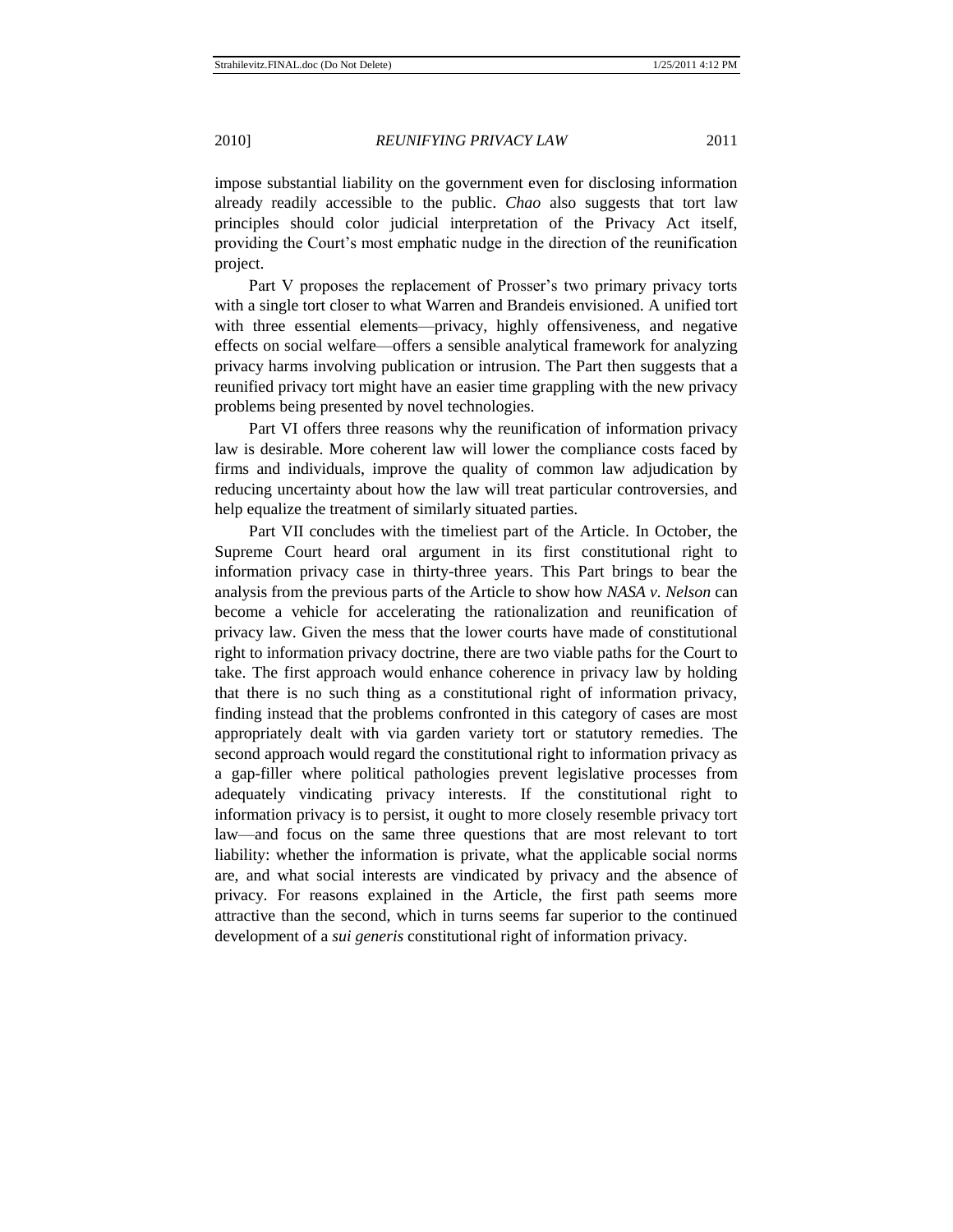#### <span id="page-5-0"></span>I.

### POSNER VERSUS PROSSER

Let us begin with torts and the two most influential pieces of American privacy scholarship. In their 1890 article, *The Right to Privacy*, 5 Samuel Warren and Louis Brandeis described an undifferentiated cause of action for interference with one's right to be let alone. Some of the examples they used in their seminal article described the aggregation of information about individuals, while some focused on the dissemination of said information.<sup>6</sup>

The authors did not distinguish between these two kinds of cases. Tellingly, in a section of the article highlighting the limitations that had to be imposed on tort liability for invasion of privacy, they embraced categorical limitations. For example, if the cause of action for invasion of privacy came into conflict with the people's right to receive information about matters of legitimate public concern, privacy interests had to give way.<sup>7</sup>

Fast forward seven decades: William Prosser, writing the second seminal article on American privacy law, breaks the privacy torts into four components, reasoning, plausibly, that distinct considerations animate the questions of when information gathering and information publishing should be actionable, to say nothing of the differences between the publication of true versus false information and commercial versus noncommercial speech.<sup>8</sup> The two torts that receive the lengthiest treatment in Prosser's *Privacy*, and which seem most closely tied to privacy itself, are intrusion upon seclusion and public disclosure of private facts.<sup>9</sup> Although one tort deals with information gathering and the other deals with information dissemination, the public disclosure tort largely circumscribes the intrusion tort. If a defendant has engaged in public disclosure of private facts, the odds are quite high that either the defendant or the defendant's confederates have engaged in an intrusion upon seclusion. There will be occasional exceptions to this rule of thumb, such as where the plaintiff has voluntarily disclosed information to the defendant, who has disseminated it without a legal basis for doing so. $^{10}$ 

The claim that public disclosure generally circumscribes intrusion upon seclusion is evident from an examination of the elements of the two torts. Under the Restatement, intrusion upon seclusion requires (1) an intentional intrusion into the (2) private affairs of another person, (3) in a manner highly

<sup>5.</sup> Samuel D. Warren & Louis D. Brandeis, *The Right to Privacy*, 4 HARV. L. REV. 193 (1890).

<sup>6.</sup> *Id.* at 295–96, 201–02.

<sup>7.</sup> *Id.* at 215.

<sup>8.</sup> *See generally* William L. Prosser, *Privacy*, 48 CALIF. L. REV. 383 (1960).

<sup>9.</sup> I do not address the misappropriation or false light torts here because I believe they have rather little in common with either the two other privacy torts or the other bodies of information privacy law considered herein.

<sup>10.</sup> *See, e.g.*, Trammell v. Citizens News Co., 148 S.W.2d 708 (Ky. Ct. App. 1941).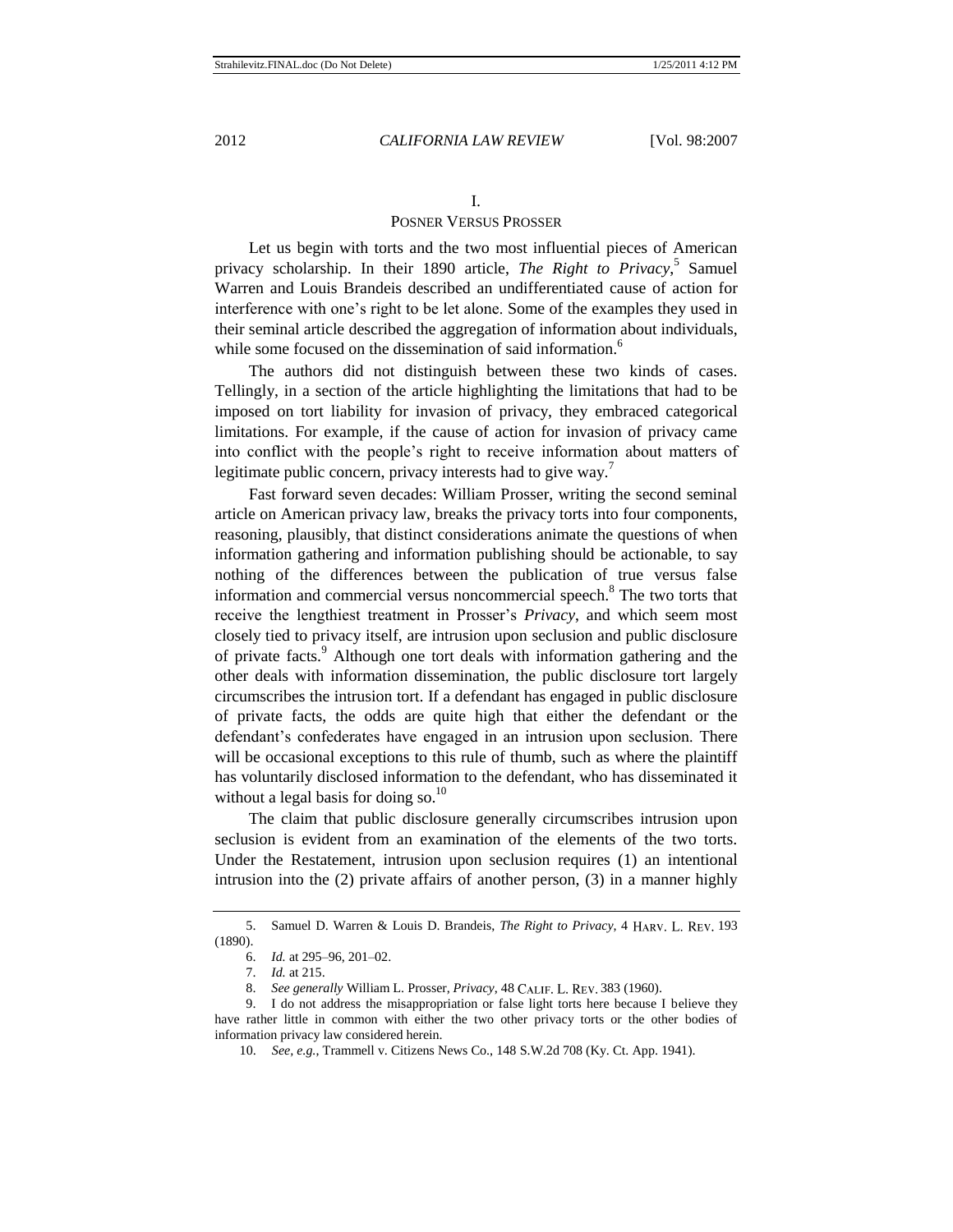<span id="page-6-0"></span>offensive to a reasonable person.<sup>11</sup> The public disclosure tort typically requires (1) intentional disclosure by the defendant to the public,<sup>12</sup> (2) of private facts or affairs concerning another person, (3) in a manner highly offensive to a reasonable person and (4) not of legitimate public concern.<sup>13</sup> If a fact is private for the purposes of the intrusion tort, it is private for the purposes of the public disclosure tort, and vice versa. Along the same lines, the "highly offensive" nature of the defendant's conduct must be manifest in either tort. Per Prosser, the courts are to focus on the offensiveness of the information gathering in the intrusion context and the information dissemination in the public disclosure context, though this fine distinction often eludes them.

Notice that Prosser's public disclosure of private facts tort requires two elements that are absent in the intrusion tort: publicity and nonnewsworthiness. An intrusion upon seclusion is not dependent on the defendant sharing private information with anybody else. There are cases in which the plaintiff recovers even though the defendant is the only person who was shown to have learned the private information.<sup>14</sup> But cases in which there is an intrusion upon seclusion by one or two people, and no subsequent publicity, are rarely brought because the damages resulting from such harm are usually low.

Non-newsworthiness ostensibly provides the most salient difference between public disclosure and intrusion. When judges call a disclosure nonnewsworthy, they mean to say that it has no social value—an equivalence that has become part of the doctrine.<sup>15</sup> If the defendant publicizes newsworthy information, then the plaintiff cannot recover for public disclosure, but if the defendant gathers newsworthy information, the plaintiff might be able to prevail on an intrusion claim. This critical distinction is part of black letter doctrine,<sup>16</sup> but it is not necessarily followed in practice.

<sup>11.</sup> RESTATEMENT (SECOND) OF TORTS § 652(B) (1977).

<sup>12.</sup> Some jurisdictions contravene the Restatement by recognizing negligent invasions of privacy, both via intrusion upon seclusion and public disclosure of private facts. *Compare* Randolph v. ING Life Ins. & Annuity Co., 973 A.2d 702 (D.C. 2009) (no negligent invasion of privacy liability), *and* Hudson v. S.D. Warren Co., 608 F. Supp. 477, 481 (D. Me. 1985) (no negligent invasion of privacy liability), *and* Bailer v. Erie Ins. Exch., 687 A.2d 1375, 1380–81 (Md. Ct. App. 1997) (no negligent intrusion liability), *with* Spinks v. Equity Residential Briarwood Apartments, 171 Cal. App. 4th 1004, 1043 (Cal. Ct. App. 2009) (no distinction between intentional and negligent invasion of privacy), *and* Prince v. St. Francis–St. George Hosp., 484 N.E.2d 265, 268–69 (Ohio Ct. App. 1985) (same). Texas law is currently split over whether negligent invasion of privacy claims are permitted. *See* Doe v. Mobile Video Tapes, Inc., 43 S.W.3d 40, 53 (Tex. App. 2001).

<sup>13.</sup> RESTATEMENT (SECOND) OF TORTS § 652(D) (1977).

<sup>14.</sup> *See, e.g.*, Hamberger v. Eastman, 206 A.2d 239, 242 (N.H. 1964).

<sup>15.</sup> *See, e.g.*, Capra v. Thoroughbred Racing Ass'n, 787 F.2d 463, 464 (9th Cir. 1986) (citing the newsworthiness factors as "the social value of the facts published" plus two other factors that go more to the strength of the plaintiff's privacy interest).

<sup>16.</sup> *See, e.g.*, Shulman v. Group W Prods., Inc., 955 P.2d 469, 493–94 (Cal. 1998); Mitchell v. Baltimore Sun, 883 A.2d 1008, 1023–24 (Md. Ct. App. 2005).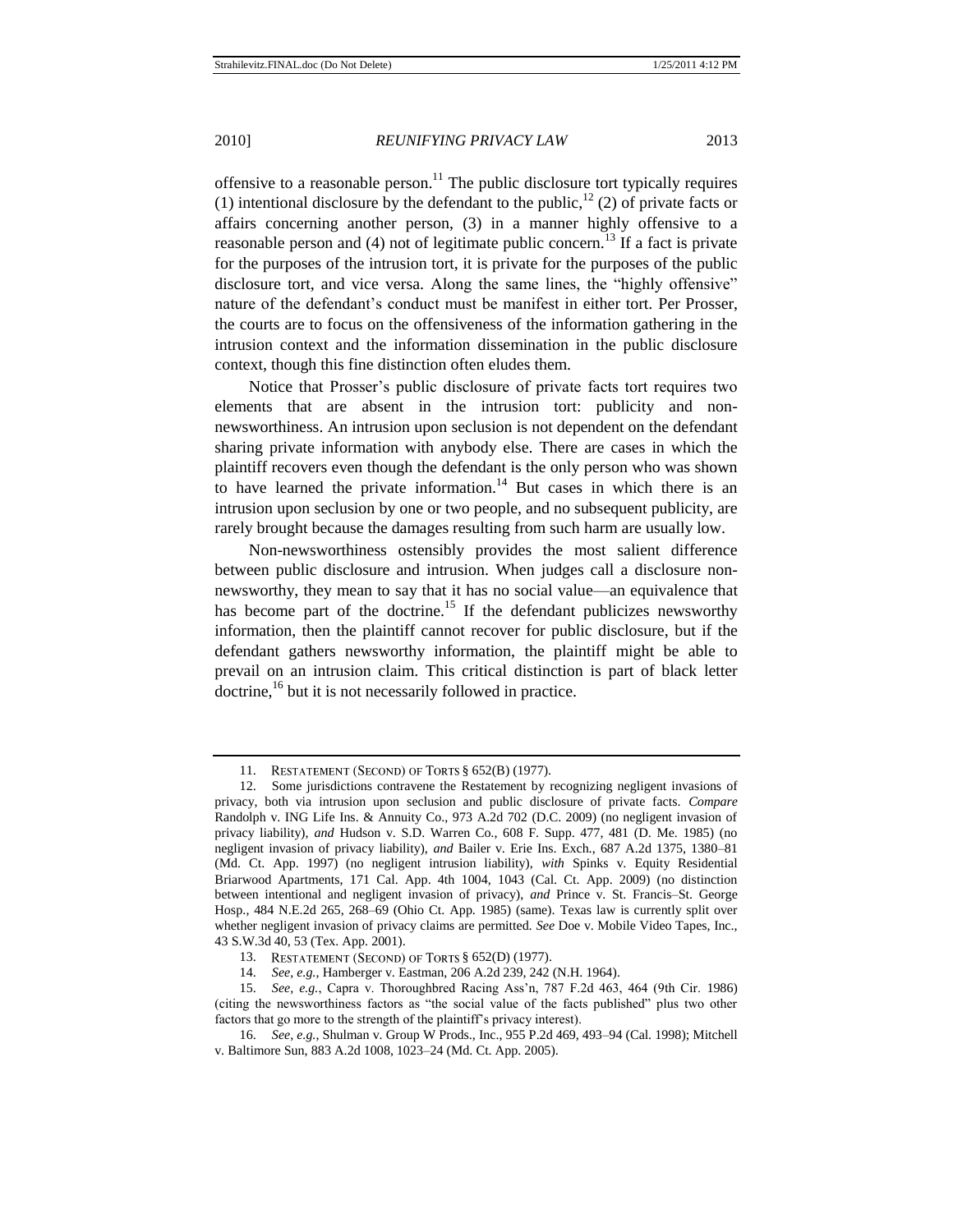Arguably the most famous pair of American privacy tort law opinions is the Ninth Circuit's 1971 opinion in *Dietemann v. Time* and the Seventh Circuit's 1995 opinion in *Desnick v. ABC.*<sup>17</sup> In the privacy casebooks, Daniel Solove and Paul Schwartz prominently pair the cases side by side, and Anita Allen also compares them early in her casebook, though she devotes more space to *Dietemann*. 18

<span id="page-7-0"></span>The cases involve similar facts. In *Dietemann*, undercover reporters entered the home of a quack faith healer, gaining entry after telling Dietemann that he had been recommended by a friend of his, the fictitious "Mr. Johnson." Once inside, one of the journalists claimed to have a lump in her breast. Dietemann purported to diagnose her ailment and treat it using various gadgets. While Dietemann did not charge his patients as a matter of course, he did accept contributions in return for his services. Dietemann was later arrested for practicing medicine without a license and, in light of the photographs and recordings made by the reporters, pled nolo contendere in the criminal proceedings that preceded the tort action.<sup>19</sup>

*Desnick* involved journalists who hired actors to seek treatment in the clinics of Dr. Desnick, an ophthalmologist. The actors' interactions with medical personnel in the clinics were filmed surreptitiously. Although the actors were perfectly healthy, Desnick's clinics recommended that several of them undergo cataract surgery.<sup>20</sup> The broadcast of the ABC story on Dr. Desnick's practices evidently contributed to his leaving the profession.<sup>21</sup>

In *Dietemann*, the court held that the journalists for *Life* magazine had invaded Dietemann's privacy. Not surprisingly, then, Desnick's lawyers relied heavily on *Dietemann* in the Seventh Circuit. Writing for the court, Judge Posner conceded the similarities, noting that Dietemann's home doubled as his office and "[t]he parallel to this case is plain enough, but there is a difference. Dietemann was not in business, and did not advertise his services or charge for them. His quackery was private.<sup> $22$ </sup> Such analysis is not a satisfying basis for distinguishing the case. Dietemann may have been less successful than Desnick, but both were in the same business. Dietemann just had a different business model: word of mouth advertising instead of billboards and print ads (a sensible decision, given that Dietemann's business was illegal), and the

<sup>17.</sup> Desnick v. ABC, Inc., 44 F.3d 1345 (7th Cir. 1995); Dietemann v. Time, Inc. 449 F.2d 245 (9th Cir. 1971).

<sup>18.</sup> ANITA L. ALLEN, PRIVACY LAW AND SOCIETY 47-50 (2007); DANIEL J. SOLOVE & PAUL M. SCHWARTZ, INFORMATION PRIVACY LAW 84-89 (3d ed. 2009).

<sup>19.</sup> *Dietemann*, 449 F.2d at 245–47.

<sup>20.</sup> *Id.*

<sup>21.</sup> Marilynn Marchione, *Desnick Fined, Gives up Right to Practice for 2 Years*, Milwaukee J., April 8, 1995.

<sup>22.</sup> *Desnick*, 44 F.3d at 1353.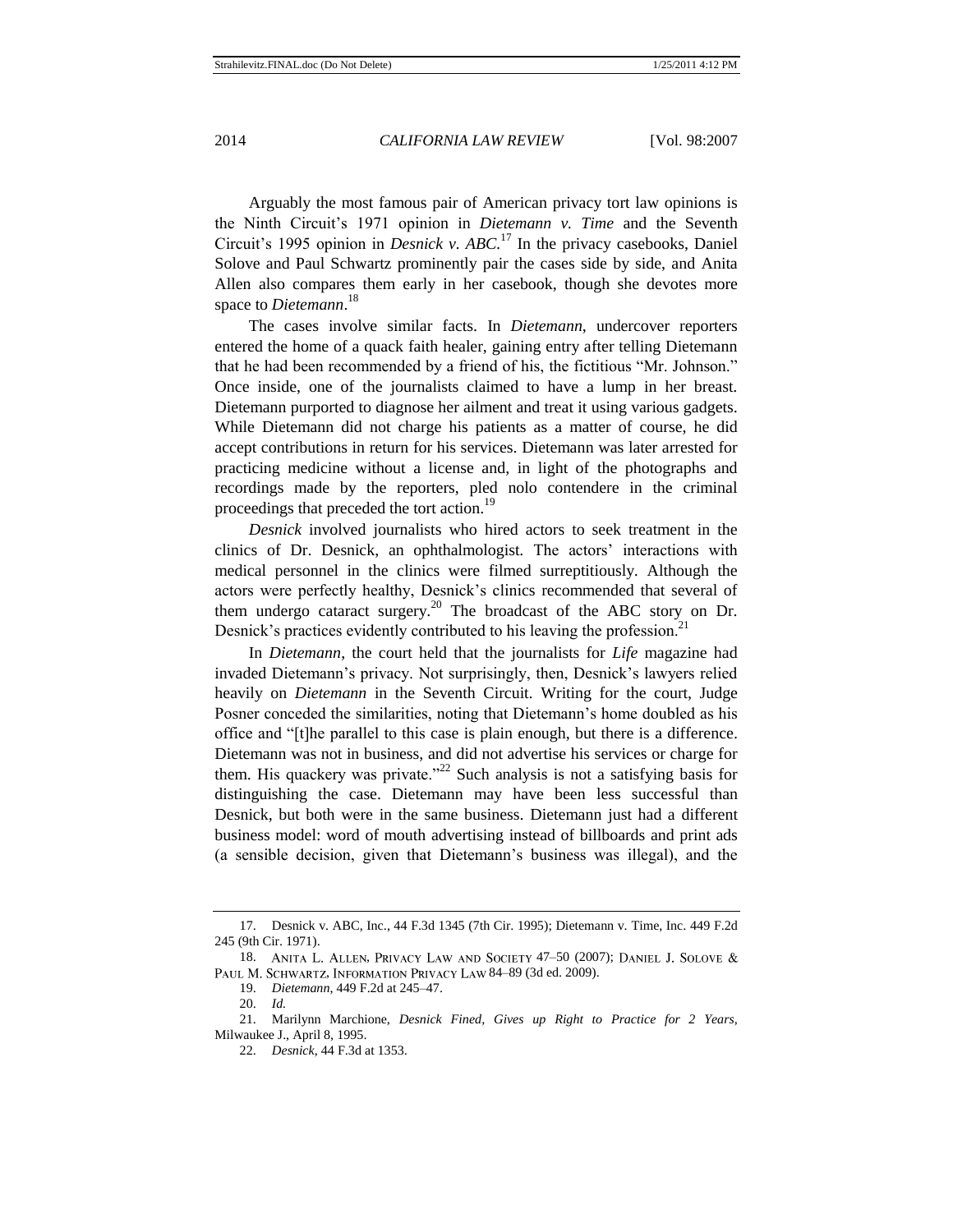Radiohead "pay what you want" business model instead of fixed prices.<sup>23</sup> Coffee shops sometimes charge customers whatever they say they are willing to pay, but businesses they remain.<sup>24</sup> The differences between *Dietemann* and *Desnick* are simply matters of degree.

In trying to provide a defense for Judge Posner's treatment of Dietemann, my privacy law students almost invariably arrive at a pragmatic point with which Posner presumably would sympathize, and which is suggested by early portions of his opinion, especially its charming discussion of restaurant critics.<sup>25</sup> Desnick presented a real threat to the public. He looked like a legitimate medical professional, complete with a medical degree, fancy offices, and a thriving practice. Desnick's imprimatur of authority might convince even sophisticated consumers that they needed what were in fact unnecessary surgeries. Dietemann was an entirely different matter. Only a fool would believe in the healing power of Dietemann's quackery. And society's interest in protecting the public from open and notorious charlatans was minimal compared to its interest in encouraging uninhibited conversations.

As a pragmatic defense of the divergent results, this analysis makes sense, but notice the subtext. If the difference between liability and dismissal in an intrusion case is the extent to which the public benefits from the fruits of the intrusion, then non-newsworthiness or something like it has crept into the intrusion upon seclusion tort as a phantom element. There is no place in Prosser's black letter intrusion upon seclusion law to consider the social interest in rooting out charlatans. Yet that seems to be precisely what has occurred in *Desnick v. ABC*, and it suggests the willingness of Judge Posner to lend his voice to the project of reunifying information privacy law.

In the pages that follow, I will briefly sketch out some of the areas in which different branches of the law of privacy have diverged. Many of these divergences have gone unnoticed or unexplained by the courts involved in creating them. I will suggest that the arguments for these divergences are quite weak, and that (among the available models) privacy tort law is probably the most sensible framework for dealing with privacy harms.

#### II.

# THE CONSTITUTIONAL RIGHT TO INFORMATION PRIVACY

In *Whalen v. Roe*<sup>26</sup>, the Supreme Court assumed for the sake of argument that the U.S. Constitution protected individuals against the improper collection, aggregation, or disclosure of their private information. It then held that, even

<sup>23.</sup> *See Josh Tyrangiel, Radiohead Says: Pay What You Want*, TIME, Oct. 1, 2007, http://www.time.com/time/arts/article/0,8599,1666973,00.html.

<sup>24.</sup> *See, e.g.*, Amy Roe, *A Kirkland Café with No Prices*, SEATTLE TIMES, Feb. 6, 2007, http://seattletimes.nwsource.com/html/businesstechnology/2003558690\_terrabite06e.html.

<sup>25.</sup> *Desnick*, 44 F.3d at 1351–52.

<sup>26.</sup> 429 U.S. 589 (1977).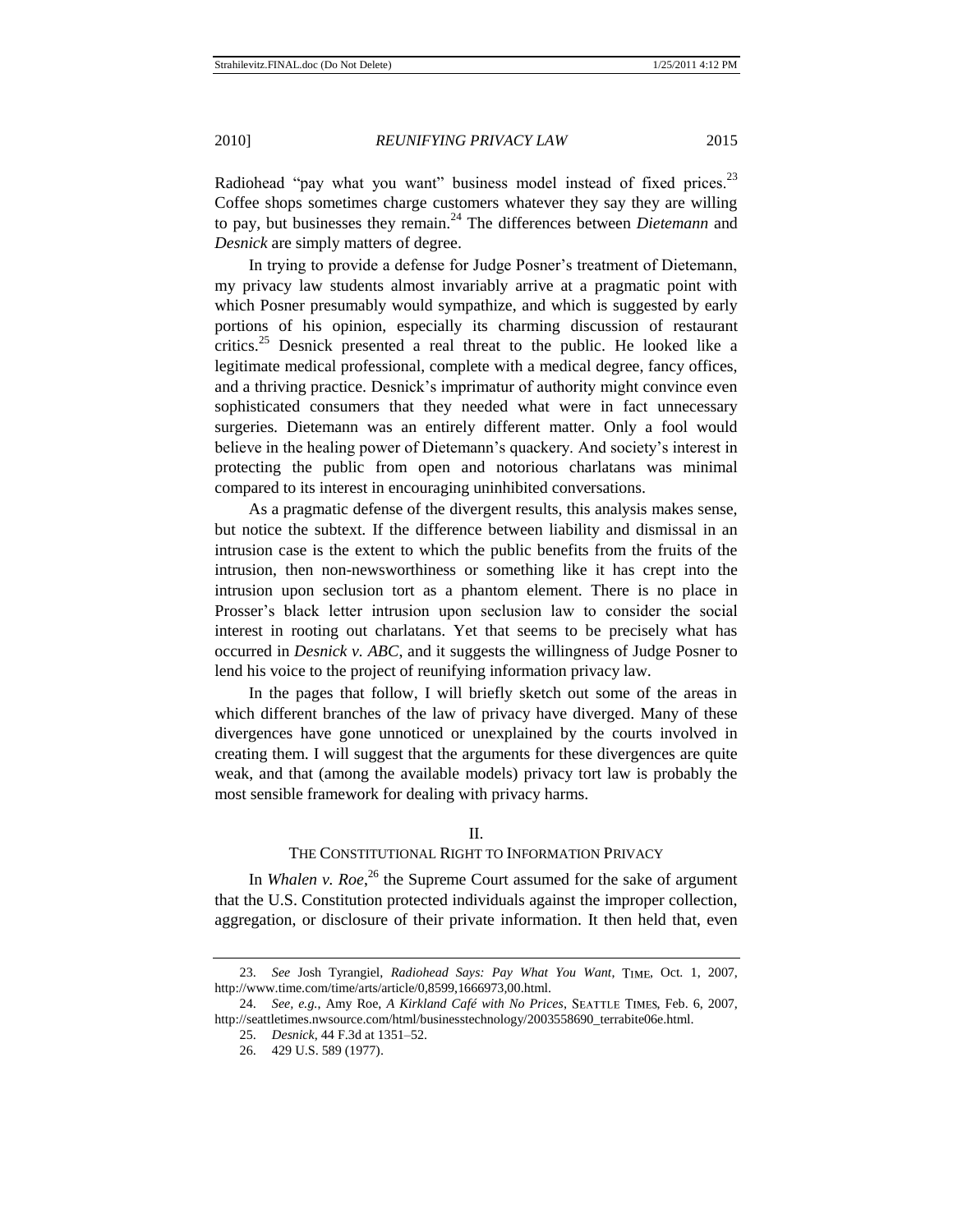under such an assumption, a New York program to track and analyze the prescription of controlled substances did not violate the rights of patients whose doctors prescribed them such medication. Shortly thereafter, the Court again nodded in the direction of constitutional rights to information privacy, but ruled that the public's interest in accessing President Nixon's presidential papers outweighed whatever rights President Nixon may have had in his familial communications.<sup>27</sup> The Court then lost interest in the constitutional right to information privacy for three decades. As a result, *Whalen* and *Nixon* have remained the only two cases in which the Court discussed the constitutional right to information privacy in any detail, though that is about to change this Term, as we shall see in Part VII. In neither case did the party asserting the privacy right prevail.

Constitutional right to information privacy doctrine has been developed significantly in the federal courts of appeals. Most of the appellate courts assume that the Supreme Court intended to recognize a constitutional right of information privacy in *Whalen* and *Nixon*, and have developed frameworks for determining when that right has been violated. By contrast, the D.C. and Sixth Circuits have questioned whether a constitutional right of information privacy exists, given the poorly developed nature of the Supreme Court's jurisprudence.<sup>28</sup> Among the circuit courts that have recognized such a constitutional right, the Third Circuit has worked out its case law most fully.

<span id="page-9-0"></span>The leading Third Circuit case that establishes a framework for determining when the constitutional right of information privacy has been violated is *United States v. Westinghouse Electric Corp*. <sup>29</sup> The *Westinghouse* test looks at seven factors to determine whether such a right has been violated: (1) the type of record requested, (2) the information it contains, (3) the potential for harm resulting from nonconsensual disclosure, (4) the injury that disclosure might cause to the relationship in which the information was recorded, (5) the adequacy of safeguards to prevent unauthorized disclosure, (6) the degree of need for access to the information, and (7) whether there is an express statutory command, public policy, or other interest favoring access to the information.<sup>30</sup> Suffice it to say that a test with seven factors and no clear instruction about how to weigh them leads to unpredictable results and is susceptible to significant manipulation.

Where the government improperly collects or publishes a private citizen's personal information, a question arises as to the proper cause of action. In some jurisdictions, sovereign immunity prohibits an individual from suing the state

<sup>27.</sup> Nixon v. Adm'r of Gen. Servs., 433 U.S. 425 (1977).

<sup>28.</sup> *See* Am. Fed'n of Gov't Emps. v. Dep't of Hous. & Urban Dev., 118 F.3d 786 (D.C. Cir. 1997); J.P. v. DeSanti, 653 F.2d 1080 (6th Cir. 1981).

<sup>29.</sup> 638 F.2d 570 (3d Cir. 1980). *Westinghouse* has been cited more than one thousand times as of 2010.

<sup>30.</sup> *Id*. at 578.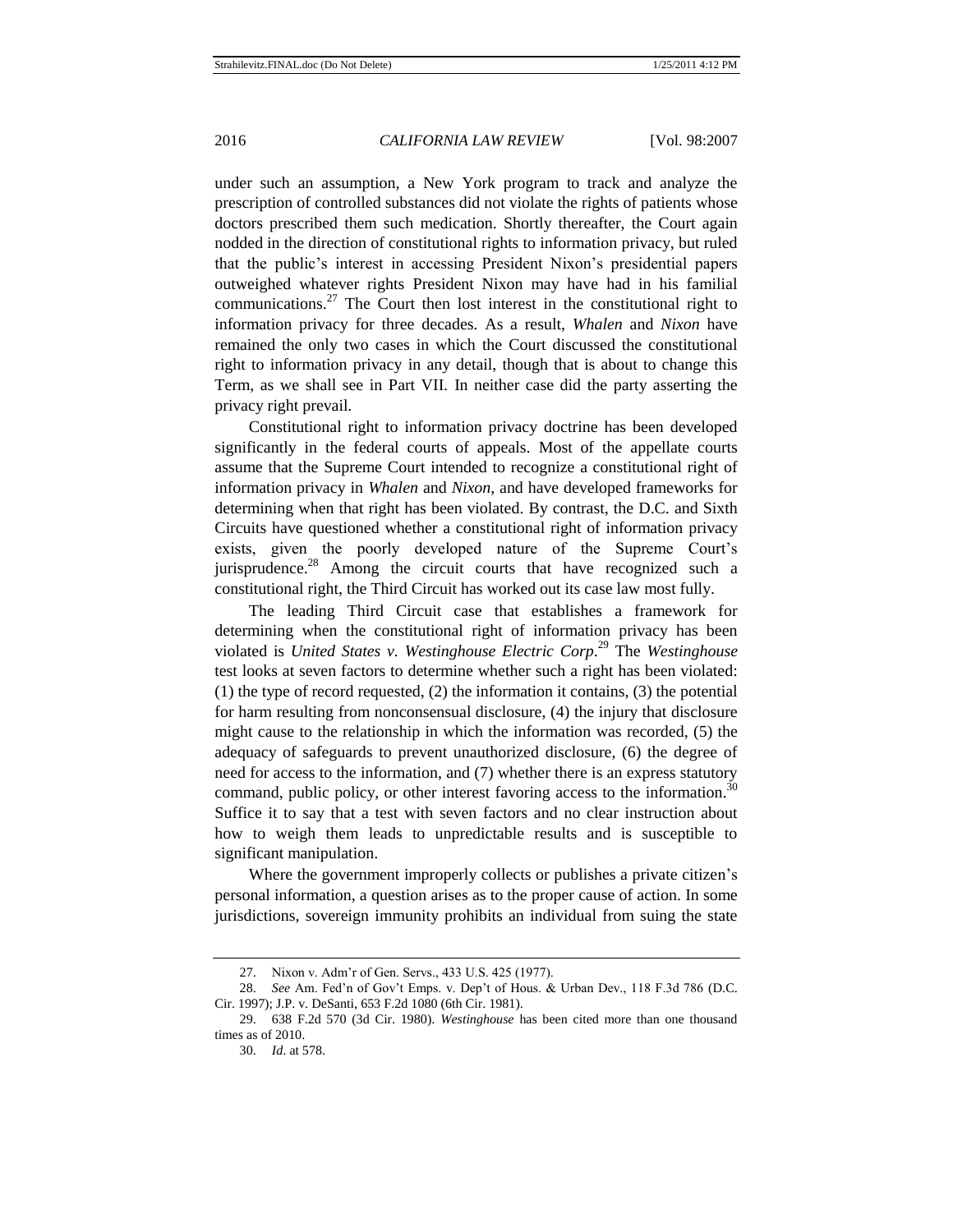for invasion of privacy.<sup>31</sup> In other jurisdictions, sovereign immunity imposes no such bar because it has been waived via the state's applicable tort claims act.<sup>32</sup> Federal cases typically construe the Federal Tort Claims Act as having waived sovereign immunity in invasion of privacy tort suits against the federal government,<sup>33</sup> though important exceptions apply where federal employees are simply exercising due care to carry out federal policies. Moreover, several states have enacted their own versions of the Federal Privacy Act, which may provide an alternative basis for recovery.<sup>34</sup> Thus, the answer to the question of whether an individual may sue his government for tortious invasion of privacy depends on where he lives, which level of government he is suing, and who within that government has engaged in the wrongful conduct.

The case law thus creates a strange set of circumstances. Suppose that a government employee living in Ohio has his HIV status improperly disclosed by his supervisor to all of his coworkers in contravention of government policy—a fact pattern that has given rise to much litigation. Ohio permits suit for intentional or negligent invasions of privacy.<sup>35</sup> Because Ohio is in the Sixth Circuit, he cannot sue for a violation of his constitutional right to information privacy. If he works for the federal government, he can sue for tortious invasion of privacy. If he works for the state government, Ohio law gets quite complicated.<sup>36</sup> Now transport that plaintiff to Washington D.C. He can certainly sue his (federal) governmental employer under the Federal Tort Claims Act—there is controlling D.C. Circuit authority on point.<sup>37</sup> But he probably cannot sue the same employer under the constitutional right to information privacy—again, there is a D.C. Circuit opinion on point.<sup>38</sup> If the plaintiff lives in Nebraska, he can sue everybody under either a constitutional theory or a tort cause of action—a state governmental employer is liable for either a tort or constitutional violation, as is a federal governmental employer.<sup>39</sup>

37. *Black*, 564 F.2d at 531.

<sup>31.</sup> *See, e.g.*, Toomer v. Garrett, 574 S.E.2d 76, 91 (N.C. Ct. App. 2002); University of Texas Medical Branch at Galveston v. Hohman, 6 S.W.3d 767, 777 (Tex. App. 1999); Smith v. City of Artesia, 772 P.2d 373, 374 n.2 (N.M. Ct. App. 1989).

<sup>32.</sup> *See, e.g.*, Wadman v. State, 510 N.W.2d 426, 429–30 (Neb. Ct. App. 1993).

<sup>33.</sup> *See, e.g.*, Raz v. United States, 343 F.3d 945, 948 (8th Cir. 2003); Nurse v. United States, 226 F.3d 996, 1002–03 (9th Cir. 2000); Black v. Sheraton Corp., 564 F.2d 531, 540–41 (D.C. Cir. 1977).

<sup>34.</sup> *See infra* note [73.](#page-18-0)

<sup>35.</sup> *See supra* note [12.](#page-6-0)

<sup>36.</sup> There is no sovereign immunity for invasion of privacy suits when the act complained of arises out of an employment relationship, though this rule may not apply to intentional invasions of privacy. *See* Nungester v. Cincinnati, 654 N.E.2d 423, 427 (Ohio Ct. App. 1995). There is also the added complication of the Ohio Privacy Act, which seems to waive sovereign immunity for invasion of privacy claims brought under a state statute but not under the common law. Ohio Rev. Code § 1347.10 (2009)

<sup>38.</sup> Am. Fed'n of Gov't Emps. v. Dep't of Hous. & Urban Dev., 118 F.3d 786, 791–93 (D.C. Cir. 1997).

<sup>39.</sup> *See, e.g.*, Alexander v. Peffer, 993 F.2d 1348 (8th Cir. 1993) (recognizing the constitutional right to information privacy, but finding that disclosure by the City of Omaha Police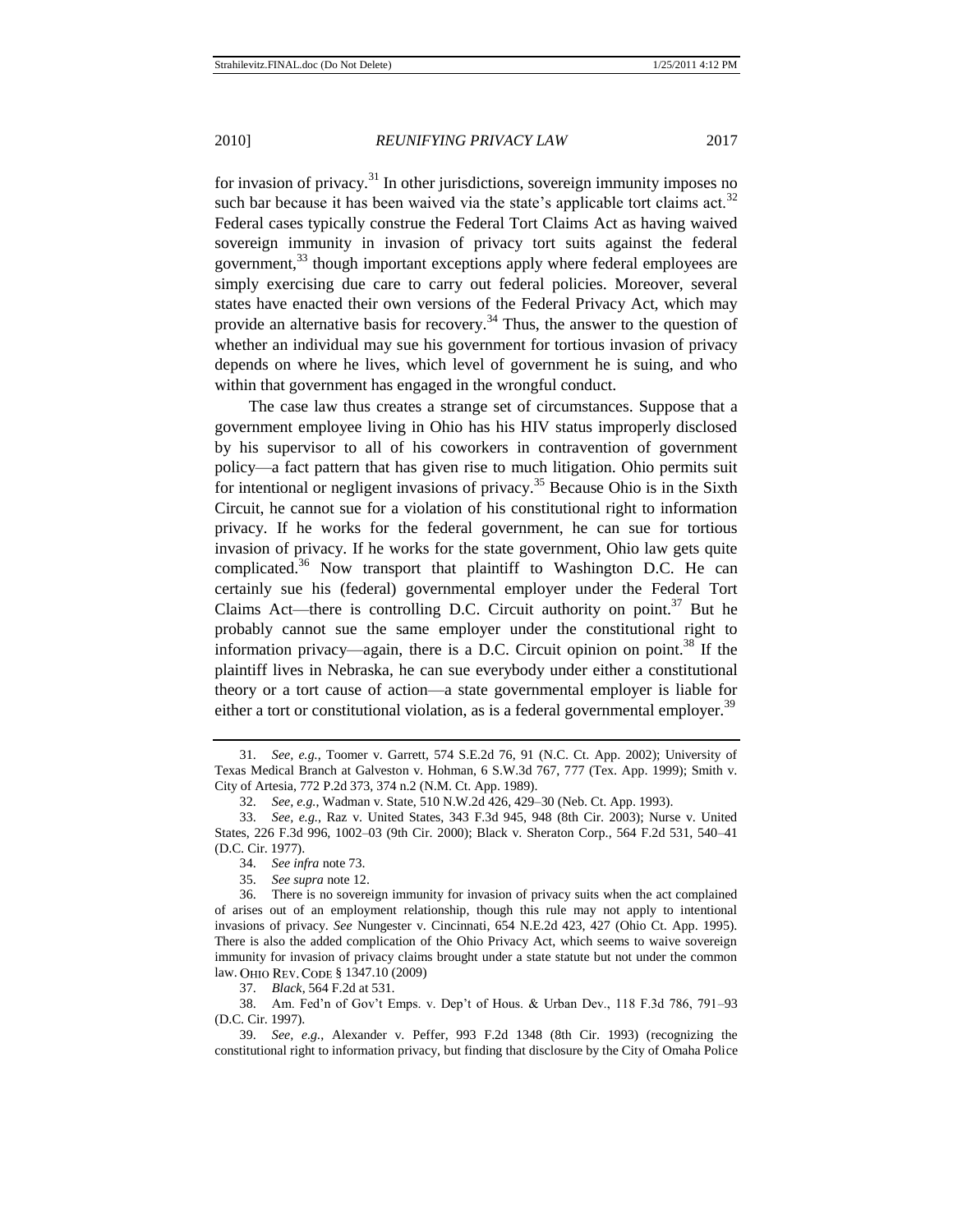The courts, by and large, have not devoted attention to the relationship between the constitutional right of information privacy and the invasion of privacy torts.<sup>40</sup> Where the government is the defendant, the harm to the plaintiff is the same regardless of the theory being pursued. Yet, the *Westinghouse* court never explained why it was formulating a doctrine that deviates sharply from privacy tort law. Perhaps the unstated rationale was something along the lines of, "if four elements in a cause of action are good, seven must be even better." But more is not better.

Consider a case like *Doe v. SEPTA*. <sup>41</sup> According to the facts alleged in the complaint, the plaintiff's immediate supervisor improperly discovered Doe's HIV-positive status by obtaining the prescription medication information for each employee under the employer's health plan and quizzing the employer's medical director about what medications were prescribed for which illnesses.<sup>42</sup> The complaint further alleged that the plaintiff's coworkers shunned him socially after the disclosure, though he remained employed. Applying Prosser's public disclosure of private facts framework, the employer's conduct is almost certainly actionable. Doe's HIV status was previously known only to medical personnel at his place of employment, who were on a need-to-know basis. The information was publicized at his workplace, resulting in his social marginalization. The disclosure to coworkers was not newsworthy, because they had no reason to know about his HIV status and he was a low-level employee. And such disclosure was almost certainly highly offensive to a reasonable person.<sup>43</sup> All the elements of a tort would be satisfied. Nevertheless, the court denied a constitutional recovery, holding that under the *Westinghouse*  test, the state's interest in controlling the costs of employee medical benefits outweighed Doe's privacy interest. But the harm Doe was alleging had to do with the disclosure of his HIV information to people who would be in no position to make decisions about the employer's medical benefit coverage. Applying a more complicated test, with more factors and more flexibility, distracted the court from the essential issues raised by the plaintiff's complaint.

<span id="page-11-0"></span>There have been some decisions that attempt to import tort law principles into the doctrinal framework for the constitutional right to information privacy.<sup>44</sup> The counterpart to Judge Posner's reunifying opinion in *Desnick* is

- 41. 72 F.3d 1133 (3d Cir. 1995).
- 42. *Id.* at 1135–36.
- 43. Multimedia WMAZ, Inc. v. Kubach, 443 S.E.2d 491 (Ga. 1994).
- 44. *See, e.g.*, Russell v. Gregoire, 124 F.3d 1079, 1094 (9th Cir. 1997) (citing common law

Department of her unsuccessful application to become a police officer was not a constitutional violation because it was not private information).

<sup>40.</sup> The Washington Supreme Court has held that, where cognizable common law invasion of privacy claims and constitutional privacy claims are asserted simultaneously against a governmental defendant for the same conduct, the court should resolve the common law claims first and decline to reach the constitutional question if the plaintiff prevails under a common law theory. Reid v. Pierce County, 961 P.2d 333, 342–43  $\&$  n.6 (Wash. 1998). A double recovery is presumably impossible.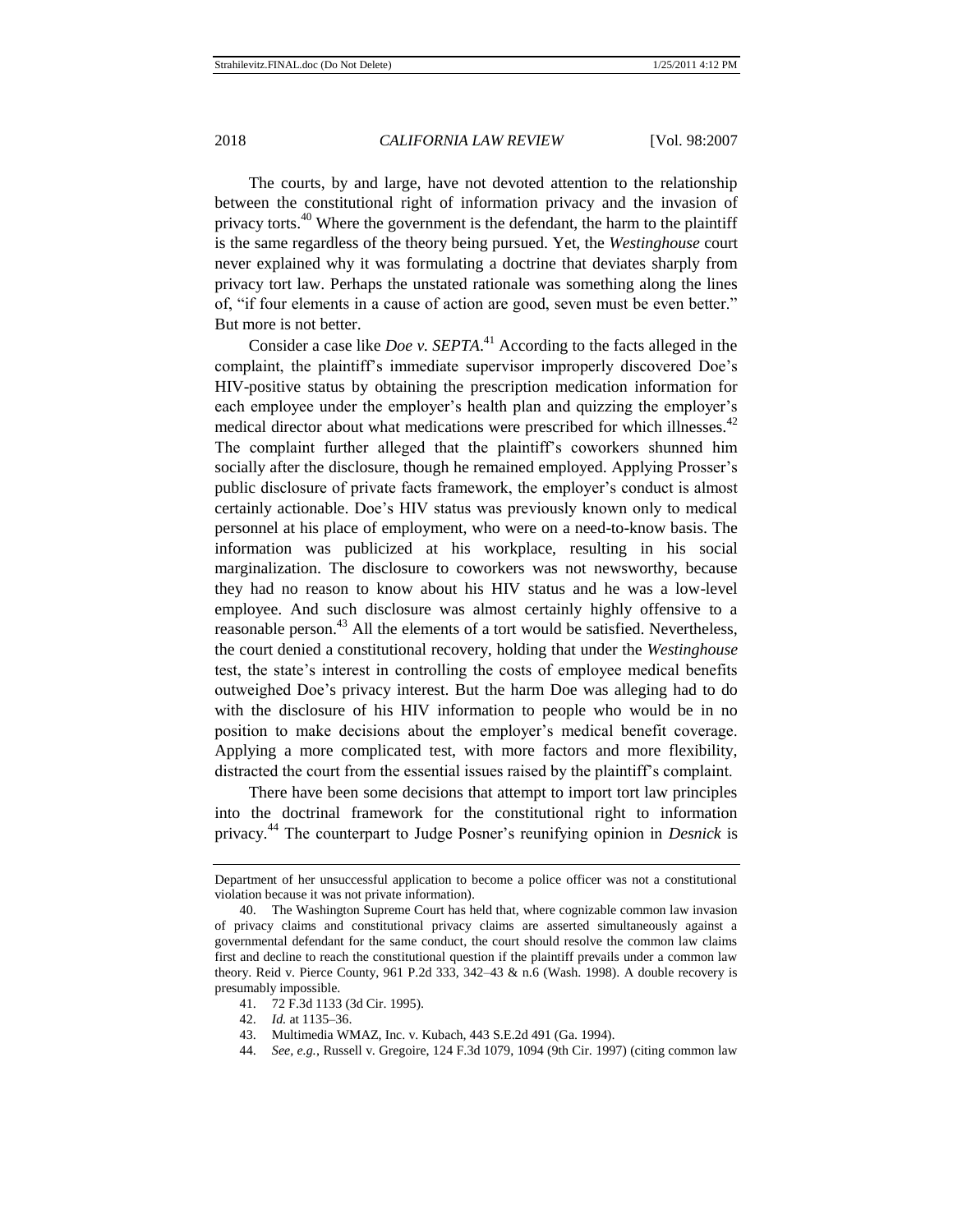*Smith v. City of Artesia*, in which the plaintiffs alleged that a local police department had improperly circulated crime scene photographs depicting the nude body of their deceased daughter.<sup>45</sup> The court began its analysis with language that seems straightforward, but that subverts existing doctrine: "A review of the scope of the common law right to privacy, although not determinative of the constitutional right, can inform our understanding of the concept of privacy and thereby assist us in evaluating plaintiffs' constitutional claim.<sup> $346$ </sup> The court then reviewed common law precedents holding that the deceased have no privacy rights, as well as constitutional rulings inconsistent with the idea that someone could have a privacy interest in another individual. $47$ But by beginning with existing tort law doctrines, the law biased its opinions toward uniformity, not fragmentation.

<span id="page-12-1"></span>As with *Desnick*, however, important questions remain about how reunification should proceed. I will argue in Part VII that privacy cases lack a good theory of why constitutional law should supplement tort law as a remedy for government intrusions and disclosures of personal information. An alternative to having constitutional law reflect tort principles would reunify privacy law by doing away with constitutional information privacy law.

Fascinatingly, Freedom of Information Act (FOIA) jurisprudence,<sup>48</sup> like the constitutional right to information privacy case law, provides important examples of judicial efforts to reunify information privacy law. The Supreme Court in *National Archives and Records Administration v. Favish* looked to some common law precedents to determine whether Vince Foster's relatives had a privacy interest in his autopsy photographs under FOIA's privacy exemptions.<sup>49</sup> The Court's unanimous opinion, to which we shall return momentarily, cited four state court opinions granting next of kin privacy rights in pictures of a loved one's corpse—including at least one case that cited *City of Artesia* and other state court decisions finding no privacy rights under these circumstances.<sup>50</sup> Yet the Supreme Court made no reference to any of the contrary authority, no doubt leaving many readers with a false impression that the state law precedents were uniform in recognizing a cause of action for next of kin. Space constraints do not explain the omission because, for good measure, the Court added in a discussion of familial burial rights in *Antigone*. 51

49. Nat'l Archives & Records Admin. v. Favish, 541 U.S. 157 (2004).

<span id="page-12-0"></span>tort precedents to inform the analysis of whether the publication of an ex-offender's residential address and employer under Megan's Law violates the constitutional right to information privacy).

<sup>45.</sup> Smith v. City of Artesia, 772 P.2d 373 (N.M. Ct. App. 1989).

<sup>46.</sup> *Id.* at 374.

<sup>47.</sup> *Id.* at 374–75.

<sup>48.</sup> 5 U.S.C. § 552 (2006).

<sup>50.</sup> *Id.* at 169 (citing Reid v. Pierce County, 961 P.2d 333, 340–41 (Wash. 1998); McCambridge v. Little Rock, 766 S.W.2d 909, 915 (Ark. 1989); and Bazemore v. Savannah Hospital, 155 S.E. 194 (Ga. 1930)).

<sup>51.</sup> *See id.* at 168.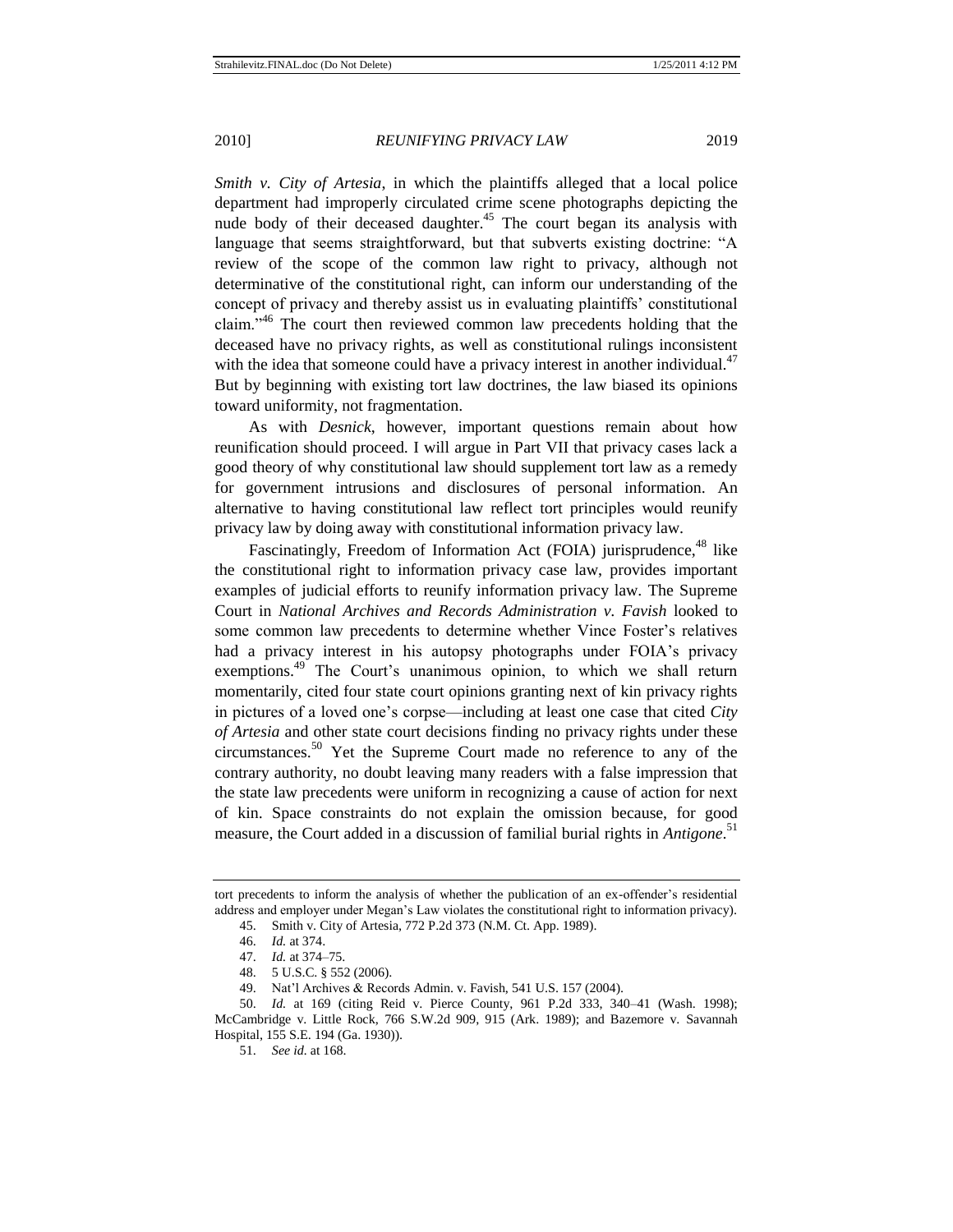We might admire the *Favish* Court's willingness to look to common law precedents (and literature) for guidance while being disappointed at its convenient selectivity in recognizing a privacy cause of action.

#### III.

# FOIA JURISPRUDENCE AND REUNIFICATION

We will stay with FOIA as we explore further instances of privacy law's fragmentation. FOIA was enacted not long after Prosser penned his article. The legislative history concerning its privacy provisions was sparse. Critically, the legislative history is almost entirely silent as to the meaning of the statutory language in exemption 6 (permitting the withholding of "personnel and medical files and similar files the disclosure of which would constitute a clearly unwarranted invasion of personal privacy")<sup>52</sup> and exemption  $7(C)$  (permitting the withholding of "records . . . compiled for law enforcement purposes, but only to the extent that the production of such law enforcement records or information . . . could reasonably be expected to constitute an unwarranted invasion of personal privacy" $\frac{53}{3}$ 

What does this similar language in the two provisions mean? It is natural to analogize between the common law invasion of privacy and the statutory "unwarranted invasion of personal privacy." If the disclosure of information would constitute a tortious invasion of privacy had a private party engaged in it, then the disclosure of the same information by the government would be inappropriate under FOIA. Many state courts have construed the privacy exemptions in their own states' versions of FOIA in precisely that way.<sup>54</sup> But writing in the *Journal of Legal Studies* not long after FOIA's enactment, Tony Kronman wrote that there is nothing in the legislative history of FOIA to suggest that, in adopting this language about unwarranted invasions of personal privacy, Congress meant to import common law tort principles into the law governing FOIA privacy.<sup>55</sup> Although it did not cite this specific language in Kronman's article, the Supreme Court in *U.S. Department of Justice v. Reporters Committee for Freedom of Press* cited other portions of Kronman's article favorably and held that the question whether a disclosure was an

<sup>52.</sup> 5 U.S.C. § 552(b)(6).

<sup>53.</sup> 5 U.S.C. § 552(b)(7)(C).

<sup>54.</sup> *See, e.g.*, Perkins v. Freedom of Info. Comm'n, 635 A.2d 783, 788–91 (Conn. 1993); Jordan v. Motor Vehicles Div., 781 P.2d 1203 (Or. 1989); State Emps. Assn. v. Dept. of Mgmt. & Budget, 404 N.W.2d 606 (Mich. 1987); Child Prot. Grp. v. Cline, 350 S.E.2d 541 (W. Va. 1986); Harris v. Cox Enters., 348 S.E.2d 448 (Ga. 1986); Webb v. Shreveport, 371 So. 2d 316 (La. Ct. App. 1979); Hearst Corp. v. Hoppe, 580 P.2d 246, 252–54 (Wash. 1978); Indus. Found. v. Texas Accident Bd., 540 S.W.2d 668 (Tex. 1976).

<sup>55.</sup> Anthony T. Kronman, *The Privacy Exemption to the Freedom of Information Act*, 9 LEGAL STUD. 727, 738 n.40 (1980) ("Although the interests protected by FOIA's sixth exemption are similar in many respects to those protected by privacy tort law, neither the legislative history of the act nor its judicial interpretation reveals any reliance on (or familiarity with) the doctrinal contours of the privacy tort  $\dots$ .").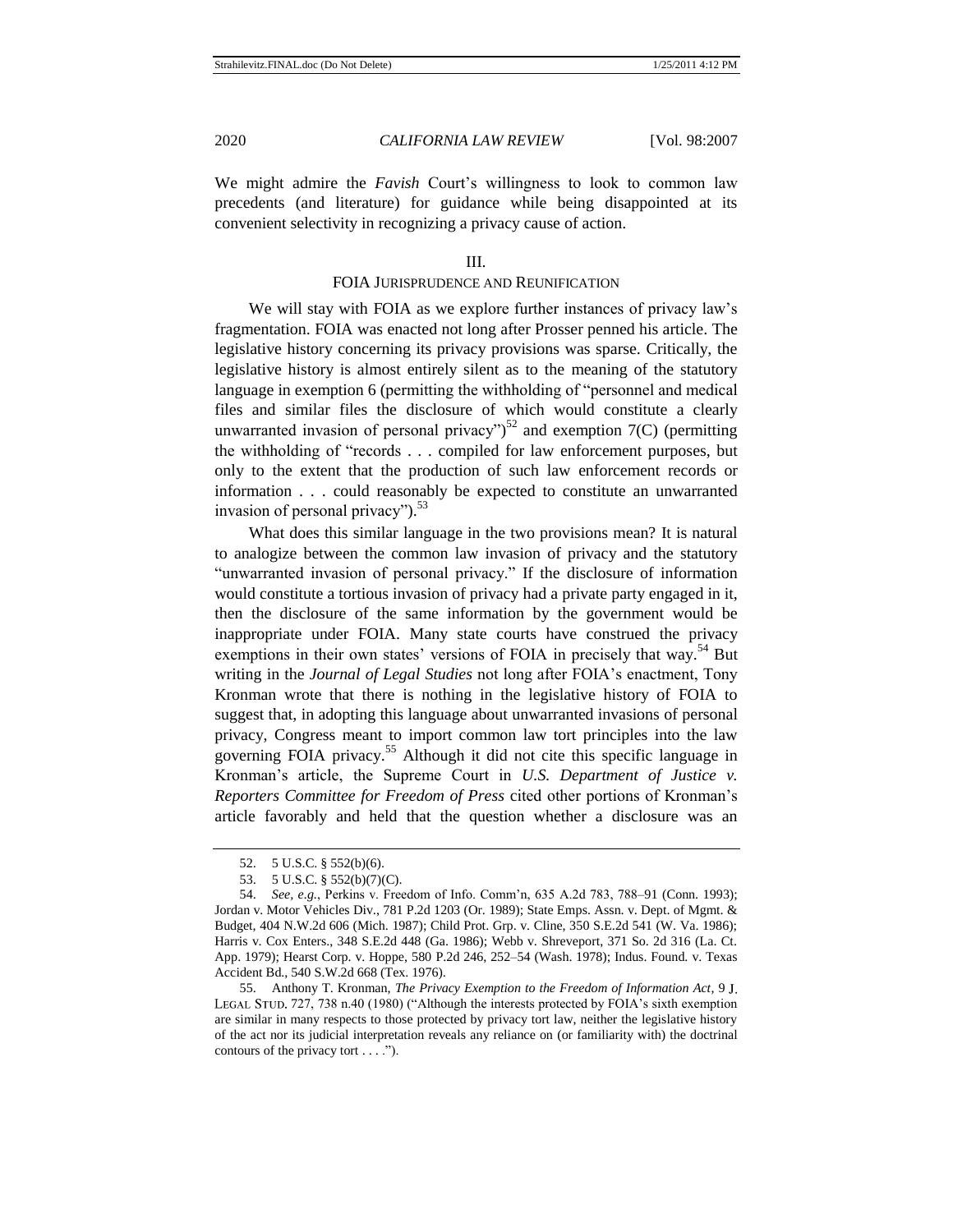invasion of personal privacy under FOIA's exemption 6 was not the same as the question of whether the disclosure would be a tortious invasion of privacy. 56

Kronman's language has been misinterpreted to imply that FOIA privacy and tort privacy should diverge. It is true that there is nothing in the legislative history to suggest that FOIA privacy should track tort privacy. But it is also true that there is nothing in the legislative history to suggest that FOIA privacy should *not* track the common law. The pertinent question, then, is whether there is any principled basis for thinking that Congress wanted the courts to make up a body of FOIA privacy law that would be inconsistent with privacy tort law.

It is difficult to provide a satisfying explanation for the divergence. It may well be that the law thinks about private speech and government speech differently. From an individual liberty perspective, constraining a private actor from speaking entails an infringement of First Amendment freedoms, but there is no constitutional problem with the federal government constraining its own speech.<sup>57</sup> That dynamic suggests that we might view FOIA privacy and tort privacy differently, perhaps removing non-newsworthiness as a consideration in FOIA privacy disputes.<sup>58</sup> But notice that from the perspective of the data privacy subject, it does not matter whether the government or a private actor is initially disseminating the damaging private information. The FOIA requester often wants to publish the information that the government turns over to him, so the reputational and psychological harm from the disclosure will be equivalent. From an Alexander Meiklejohnian perspective, keeping pertinent information about public affairs out of the hands of the public is equally problematic, regardless of the information's source. Within that framework, one should view public disclosure by the government in response to a FOIA request and public disclosure by a private party in the same terms.

Another plausible basis for distinguishing between FOIA privacy and tort privacy focuses on ex ante information gathering rather than ex post information dissemination. It may be the case that people are only comfortable with turning information over to the government if there are strong privacy protections built into FOIA.<sup>59</sup> In the absence of such a regime, the government could be starved of data about individuals, which would compromise the state's ability to, for example, run effective criminal justice, education, traffic safety, or health care systems. On the other hand, one can make similar arguments

<sup>56.</sup> U.S. Dep't of Justice v. Reporters Comm. for Freedom of Press, 489 U.S. 749, 762 n.13, 772 n.20 (1989). The Court did not cite Kronman's footnote 40 or any other authority for the proposition that FOIA privacy law could deviate from privacy tort law.

<sup>57.</sup> There is, of course, a body of constitutional law compelling citizen access to government information. *See generally* Adam M. Samaha, *Government Secrets, Constitutional*  Law, and Platforms for Judicial Intervention, 53 UCLA L. REV. 909 (2006).

<sup>58.</sup> More generally, we might say that certain normative frameworks will be hostile to some aspects of the reunification project.

<sup>59.</sup> A robust Privacy Act may be part and parcel of the same concern.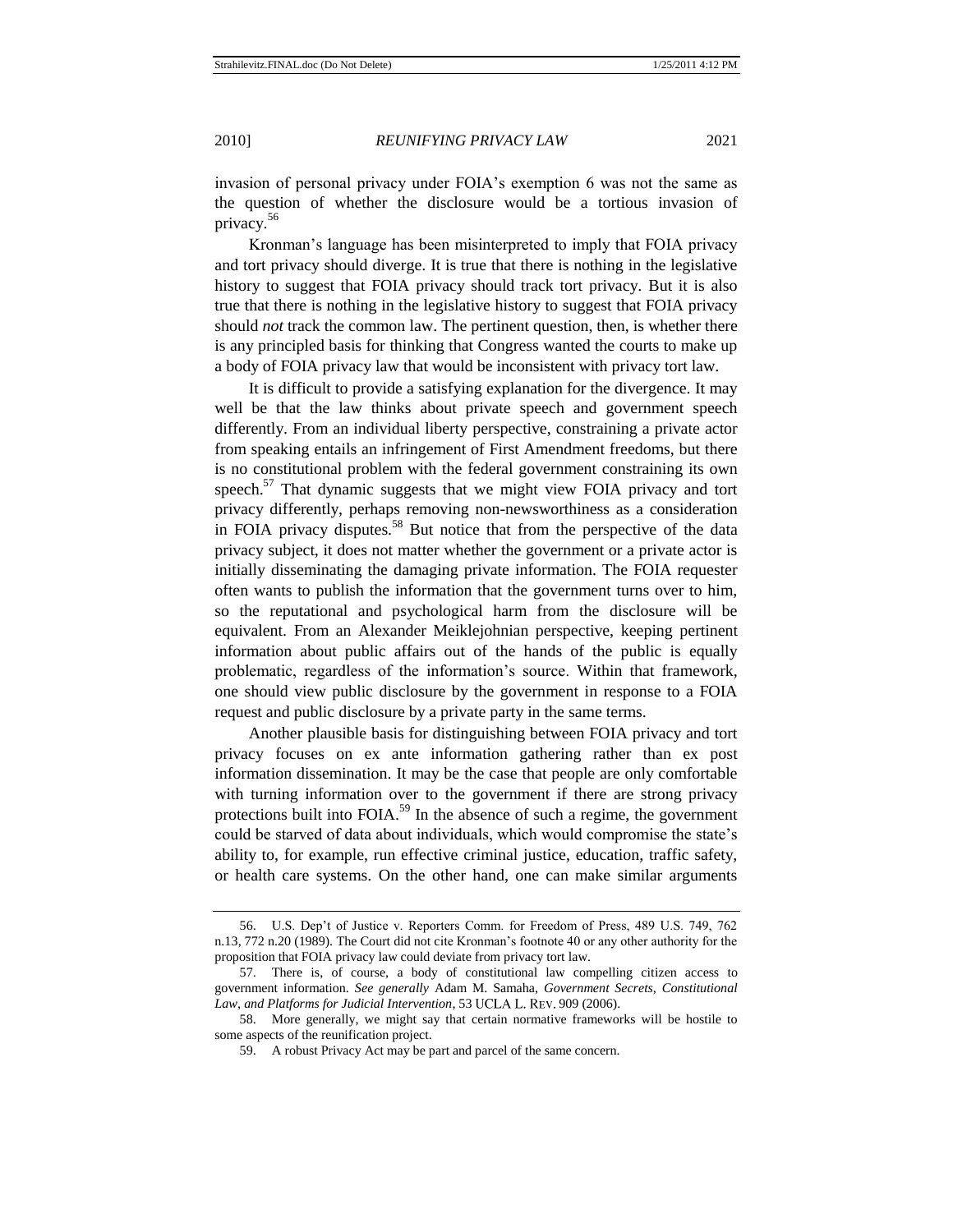about the importance of enabling people to trust private actors—be they friends, coworkers, lovers, or private firms that perform essential functions like helping people find information, insuring them against medical costs, disseminating entertainment content to them, or educating them. In short, while ex ante arguments about facilitating information disclosure to government provide a plausible explanation for treating tort privacy and FOIA privacy differently, one would want to construct a difficult empirical and normative argument to support such a distinction. To date, neither courts nor commentators have made such a case.

A more serious objection to treating tort and FOIA privacy similarly builds on FOIA's nature as a mandatory disclosure regime—if none of the FOIA exceptions apply, then a requested document must be disclosed. But the government has unique powers to collect information, thanks to its ability to subpoena documents, conduct wiretaps, access taxpayer information, and so on. The private sector lacks these powers, and the information it possesses therefore might not pose the same level of threat to individuals. This argument has force, but it is counterbalanced by several factors, including the private sector's greater facility with data analysis thanks to reduced agency problems, and Americans' greater willingness to disclose personal information to private entities than to the state. $60$  Much of the information in the government's hands is information that high-level policy makers do not realize exists, that is poorly organized, and that may even be difficult to locate. In the private sector, where knowledge is money and money is everything, the incentives to analyze the data that a firm does possess in ways that add value to the firm's bottom line are much more pronounced.<sup>61</sup>

To be sure, the private sector in the United States is not bound by any equivalent of FOIA. If you ask Goldman Sachs to provide you with information about its operations, it can say no to your request—or ignore you completely without having to provide a privacy rationale or any other justification. But that contrast with FOIA reflects a feature, not a bug. The Freedom of Information Act is a mandatory disclosure regime precisely because Congress was concerned that, in its absence, too much information pertinent to the conduct of government was being kept from the citizenry. To suggest that the FOIA privacy standard ought to be substantially stricter than the tort privacy statute is to privilege one of FOIA's subsidiary purposes (protecting privacy) at the expense of its overarching purpose (promoting disclosure of information

<sup>60.</sup> In Europe, the private sector is regarded as the much more significant threat to personal privacy, and Europeans may be much more comfortable sharing information with the state than they would be sharing the same information with Google or Microsoft. *See generally* James Q. Whitman, *The Two Western Cultures of Privacy: Dignity Versus Liberty*, 113 YALE L.J. 1151 (2004).

<sup>61.</sup> The public sector institutions that most closely resemble the private sector—the law enforcement and national security apparatuses—are the ones that can most easily resist FOIA disclosure requests under the statute.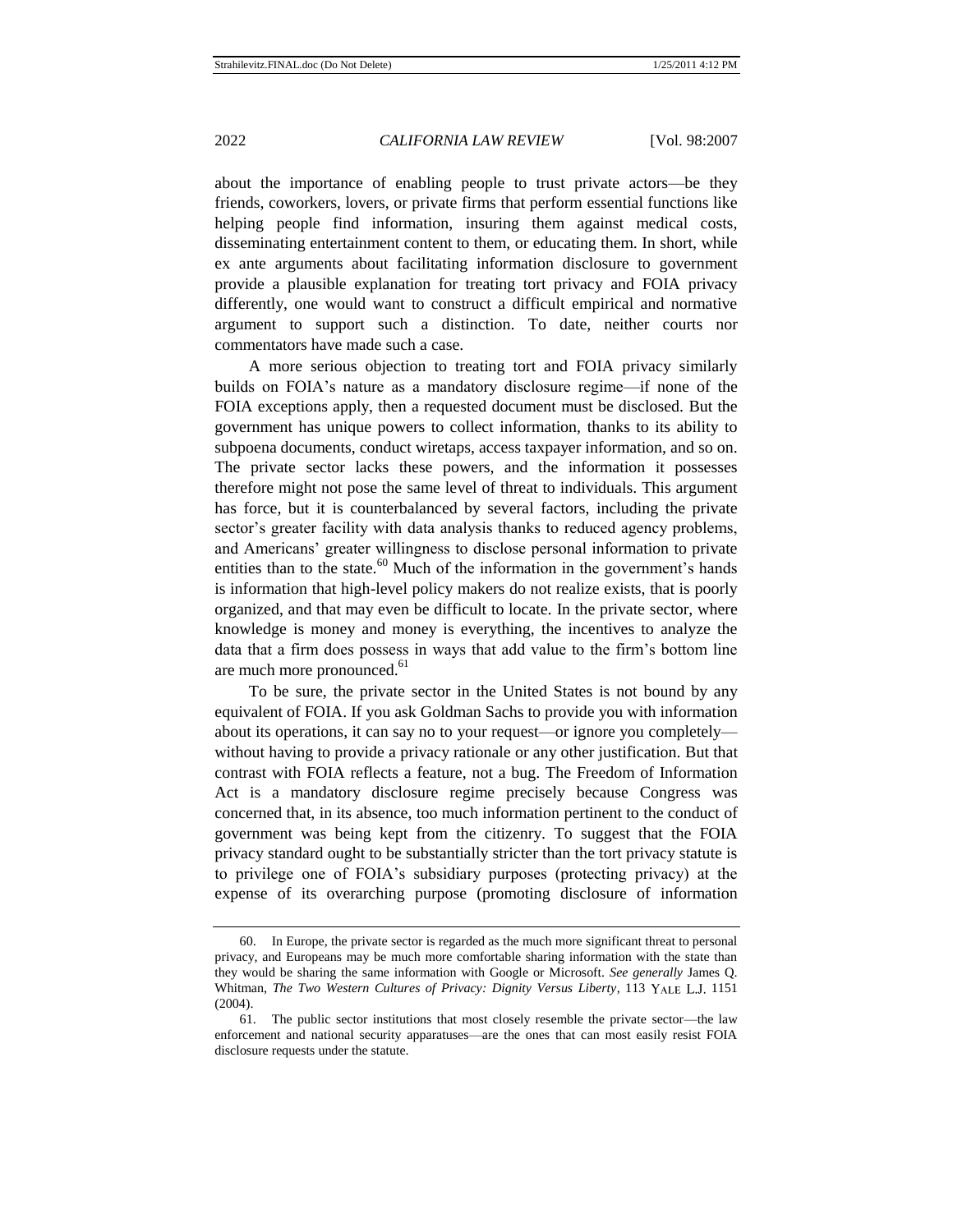pertinent to the operations of government).

The problematic decision to deviate from privacy tort principles in articulating FOIA privacy law likely has been outcome-determinative in both of the Supreme Court's principle FOIA privacy precedents. In *Reporters Committee*, the Court held that CBS could not use a FOIA request to obtain rap sheet information about a defense contractor who had engaged in dealings with a corrupt congressman.<sup>62</sup> Under privacy tort law, a private party's publication of a story disclosing the contents of a rap sheet that had fallen into private hands would have been lawful. The publication of such information would have informed the public about a matter of great public concern—corruption in Congress and in Department of Defense procurement. As a result of the Court's ruling in *Reporters Committee*, CBS news was given a choice between abandoning an extremely newsworthy investigative story and expending very substantial reporter resources to try to reverse engineer the contents of a rap sheet. Imposing such a burden on the press chills legitimate and valuable news reporting in much the same way as defamation liability. But there is no FOIA equivalent to *New York Times Co. v. Sullivan*. <sup>63</sup> By rejecting privacy tort law's principles, *Reporters Committee* arrives at a result quite hostile to free speech interests. The outcome surely would have distressed Warren and Brandeis.<sup>64</sup>

Similarly, the result in *Favish* probably would have been different under privacy tort principles. In *Favish*, the Court held that FOIA's privacy exemptions justified the withholding of photos taken of Vince Foster's body as it lay in a public park following Foster's suicide.<sup>65</sup> As stated earlier, the tort case law is split with respect to next of kin's privacy interests in autopsy photographs and their ability to recover for public disclosure of private facts. But in none of the pre-*Favish* common law cases that found tort liability did the decedents die in a public place. Their bodies were photographed in private residences, medical examiner's offices, and hospital operating rooms.<sup>66</sup> As a general matter, the privacy tort case law is hostile to the notion that someone badly injured in public has a privacy interest in visual depictions of their

<sup>62.</sup> U.S. Dep't of Justice v. Reporters Comm. for Freedom of Press, 489 U.S. 749, 780 (1989).

<sup>63.</sup> *See* N.Y. Times Co. v. Sullivan, 376 U.S. 254 (1964) (holding that actual malice is required for public officials to prevail in libel suits).

<sup>64.</sup> *See* Warren & Brandeis, *supra* not[e 6,](#page-5-0) at 214–15.

<sup>65.</sup> Nat'l Archives & Records Admin. v. Favish, 541 U.S. 157, 157 (2004).

<sup>66.</sup> *See* cases cited *supra* not[e 50.](#page-12-0) A very recent case, *Catsouras v*. *Dep't of Cal*. *Highway Patrol*, 104 Cal. Rptr. 3d 352 (Cal. Ct. App. 2010), does recognize a tort action by next of kin for the dissemination of images of a decedent taken after the car accident that killed her. The accident evidently occurred on a public street. The court relied heavily on *Favish* in sustaining the cause of action, which is a sensible way to try to reunify privacy law. *See id*. at 870–72. The intermediate appellate court should be faulted, however, for failing to consider the competing argument that, under the California Supreme Court's opinion in *Shulman*, the public place where the accident occurred may have eliminated the victim's expectations of privacy.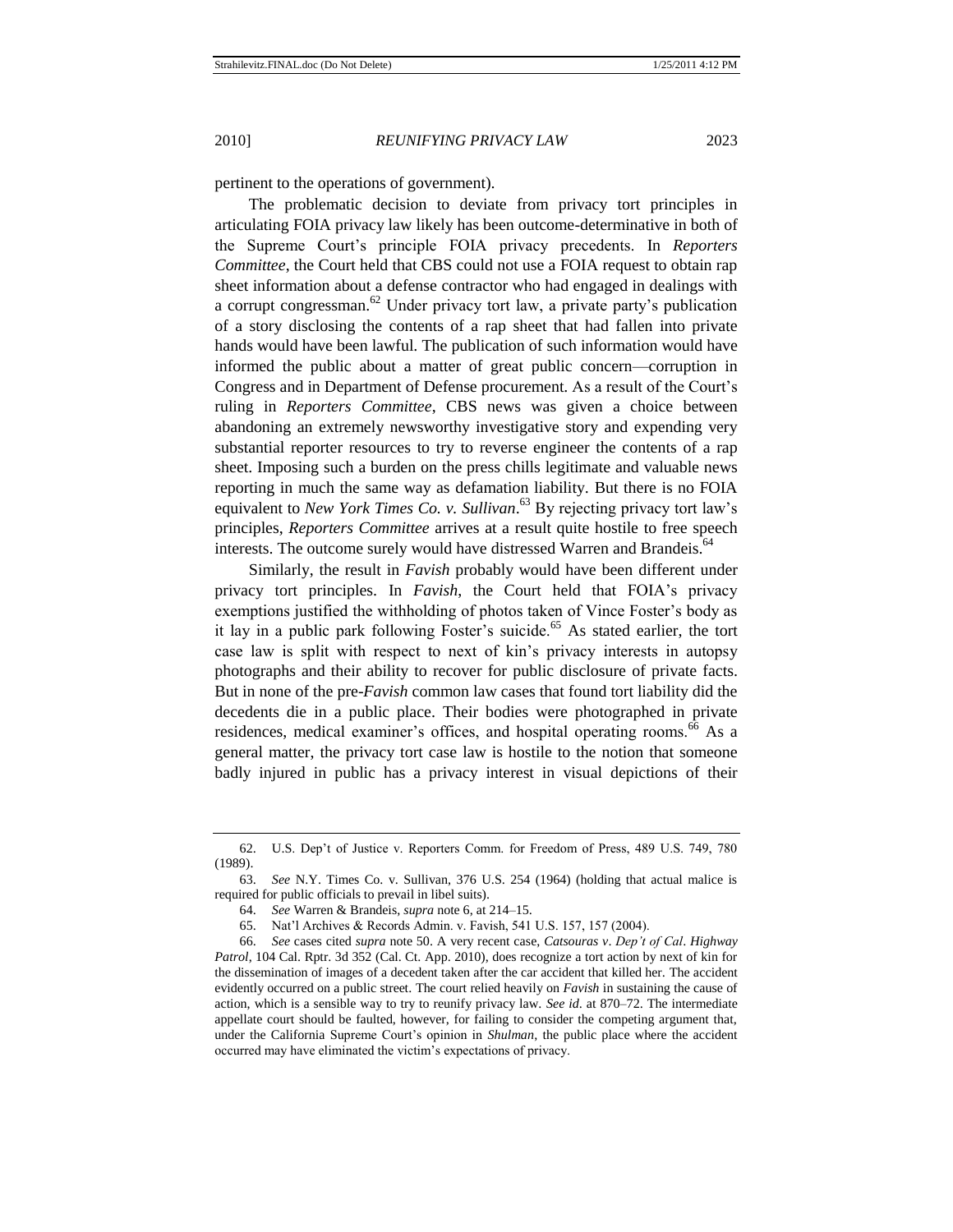injuries.<sup>67</sup> In the case of a suicide victim who chose to kill himself in a public place, that resistance would have to be stronger still. Moreover, while the Supreme Court held that the interest in releasing the Foster autopsy photographs was not particularly high, given the similar conclusions to multiple independent inquiries into his suicide, such photographs likely would still count as newsworthy under Prosserian tort law's binary framework.

Even taken on its own terms, the *Favish* Court's conclusion that the autopsy photographs were made less newsworthy as a result of the previous investigations is unsatisfying. Favish requested the photographs because he believed that there was a conspiracy to cover up Foster's murder, and the Court noted that multiple separate investigations had debunked that murder theory. But suppose Favish had sought the release of the photographs to suggest different wrongdoing by the government—not its murder of a high government official, but its wasteful expenditure of resources on multiple investigations of what was obviously an open-and-shut case of suicide. Under the reasoning of the *Favish* opinion, a person seeking the disclosure of the autopsy photographs under such a theory ought to be able to prevail under the Court's balancing approach. If we take the reasoning of the opinion seriously, you or I should be able to obtain the Foster autopsy photos if we just recharacterize the government's misconduct.

In short, the Supreme Court has made errors in both of its landmark FOIA privacy precedents and those are mistakes that would have been averted had FOIA privacy doctrine simply followed well-established privacy tort principles. The incoherence of privacy law is not just a problem for those who would like to see conceptual clarity in the law. It also results in outcomes that impede significant speech interests as well.

#### IV.

# DISCLOSURE UNDER THE PRIVACY ACT

The federal Privacy  $Act^{68}$  is in some ways the most ambitious piece of federal legislation in the domain of information privacy. It is certainly the most comprehensive law that regulates the processing and dissemination of information that the government collects about individuals.<sup>69</sup> The two events precipitating the enactment of the Privacy Act in 1974 were the abuses of the Watergate era, in which the Nixon administration used the federal government's access to personal information to identify and intimidate its political opponents, and the development of the Fair Information Practices, a comprehensive framework of privacy principles that were designed to help privacy law meet the new challenges posed by computerization.

<sup>67.</sup> Shulman v. Group W Prods., Inc., 955 P.2d 469, 490 (Cal. 1998).

<sup>68.</sup> 5 U.S.C. § 552(a) (2006).

<sup>69.</sup> Paul M. Schwartz, *Privacy and Participation: Personal Information and Public Sector Regulation in the United States, 80 IOWA L. REV. 553, 583 (1995).*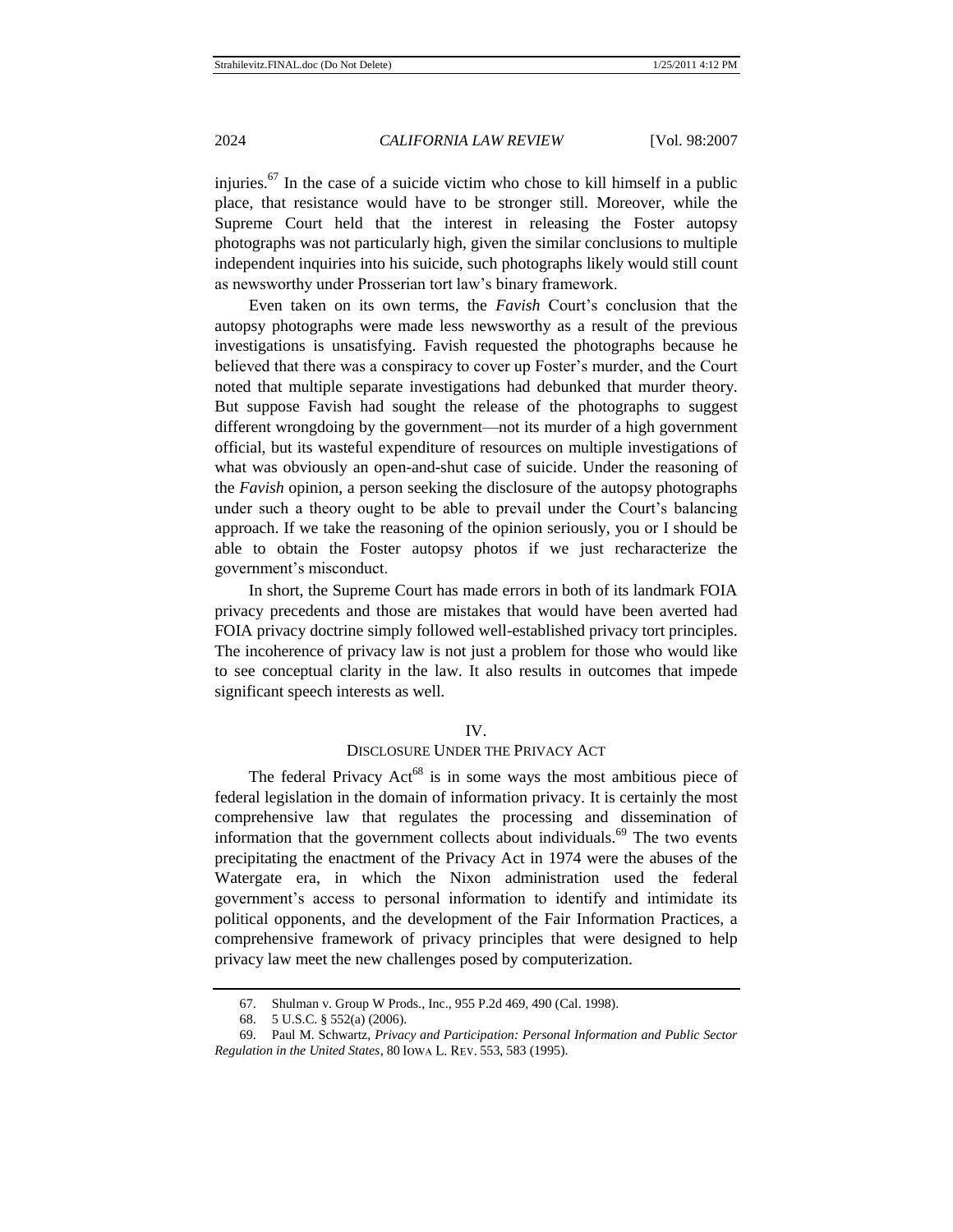<span id="page-18-1"></span><span id="page-18-0"></span>

The key language in the Privacy Act prohibits agencies of the federal government from disclosing "any record which is contained in a system of records . . . to any person, or to another agency, except pursuant to a written request by, or with the prior written consent of, the individual to whom the record pertains."<sup>70</sup> The law defines "record" as "any item, collection, or grouping of information about an individual that is maintained by an agency, including, but not limited to, his education, financial transactions, medical history, and criminal or employment history. $171$  The legislative history of the Privacy Act focuses heavily on the imperative that the government prevent the disclosure of "personal information," and some courts have concluded that only "personal information" can constitute a "record" under the Privacy Act.<sup>72</sup> But whereas state versions of the Privacy Act, like the legislative history of the federal Privacy Act, refer to "personal information" associated with data privacy subjects, the federal legislation's text refers simply to "records."<sup>73</sup> Some federal courts have taken this word choice to mean that the law protects individuals against governmental disclosure of information that is *by no means private*, the title of the statute notwithstanding.

The leading on-point case is *Quinn v. Stone*.<sup>74</sup> That case involved two individuals who went hunting on property belonging to an Army depot where both were employed.<sup>75</sup> This hunting was permitted, as long as the hunters first provided their hunting license numbers, names, addresses, phone numbers, and permit numbers when signing into a hunting registry. After signing in and beginning their hunt, the plaintiffs came under suspicion of illegally evading regulations concerning the number of deer that could be killed in a season. A wildlife conservation officer was contacted to investigate whether any illegal conduct had occurred. In the course of his investigation, the officer examined the hunting registry and also obtained one of the plaintiff's time cards to investigate a (false) allegation that she had been hunting on a day when her employer thought she was at work.<sup>76</sup> The officer's investigation eventually concluded that the plaintiffs' conduct had been lawful, and the investigation was closed. The plaintiffs then sued the Secretary of the Army for violating the Privacy Act by disclosing the information on the hunting registry to the conservation officer.

- 75. *Id*. at 128–29.
- 76. *Id*. at 130.

<sup>70.</sup> 5 U.S.C. § 552a(b).

<sup>71.</sup> 5 U.S.C. § 552a(a)(4).

<sup>72.</sup> Houston v. U.S. Dep't of Treasury, 494 F.Supp. 24, 27–28 (D.D.C. 1979).

<sup>73.</sup> For a nice comparison of federal and state language, see *Privacy Acts of the States and the United States*, TEXAS ATTORNEY GENERAL, http://www.oag.state.tx.us/notice/ privacy\_table.htm (last visited March 22, 2010).

<sup>74.</sup> Quinn v. Stone, 978 F.2d 126 (3d Cir. 1993).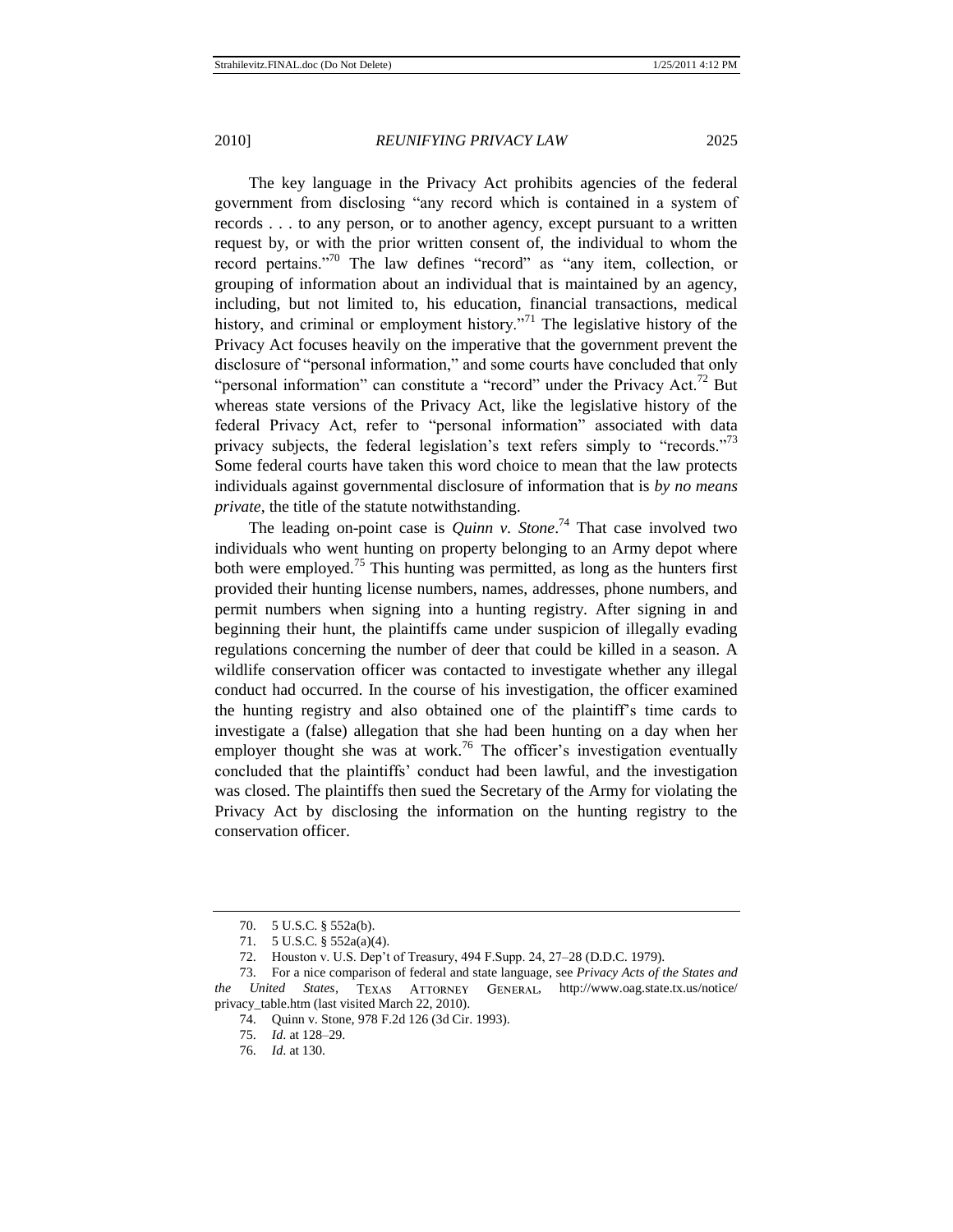One of the defendant's principal claims was that it could not be liable for disclosing to an investigator information—an address and telephone number here—that was "readily accessible to the public."<sup>77</sup> One of the plaintiffs had listed his address and phone number in the local telephone directory. Remarkably, the court held that while there could be no liability under the Privacy Act if the investigator already knew the plaintiff's phone number and address, liability was appropriate if the information was merely "readily accessible to the public."<sup>78</sup> The court wrote:

Appellees have cited to this court no case that stands for the proposition that there is no violation of the Act if the information is merely readily accessible to the members of the public (such as in the local telephone book) and our research has discovered none. We doubt if any court would so hold. To do so would eviscerate the Act's central prohibition, the prohibition against disclosure. . . . To define disclosure so narrowly as to exclude information that is readily accessible to the public would render superfluous the detailed statutory schemes of twelve exceptions to the prohibition on disclosure. We conclude that making available information which is readily accessible to members of the public is a disclosure under [the Act]  $\ldots$ <sup>79</sup>

In short, the court said, the temporal sequence of the disclosure matters a great deal. If, upon learning information that might cause him to believe that the plaintiff may have behaved unlawfully, the investigator had looked up the plaintiff's address in the phone book, there would be no Privacy Act violation as a result of the Army's subsequent disclosure of the address to the investigator. But the Army's disclosure violated the Act because it happened before the investigator had done this rudimentary detective work.

Such reasoning is difficult to square with the law's general attitude toward harm and causation. One way of understanding information "readily accessible to the public,‖ is to define such information as information whose disclosure is inevitable to interested parties. By being placed on notice that the plaintiffs may have broken the law, the wildlife conservation officer almost certainly would have had reason to obtain the telephone number and address of the investigation's targets so that he could seek to question them about their conduct. In public disclosure tort law specifically, and tort law in general, the core inquiry is whether, in the absence of the defendant's actions, the information at issue would have remained private.<sup>80</sup>

There is no good theory for why the Privacy Act should either compensate plaintiffs or punish the government for the disclosure of information that is

<span id="page-19-0"></span><sup>77.</sup> *Id*. at 134.

<sup>78.</sup> *Id*.

<sup>79.</sup> *Id.* at 134 (footnote omitted).

<sup>80.</sup> Lior Jacob Strahilevitz, *A Social Networks Theory of Privacy*, 72 U. CHI. L. REV. 919, 935 (2005).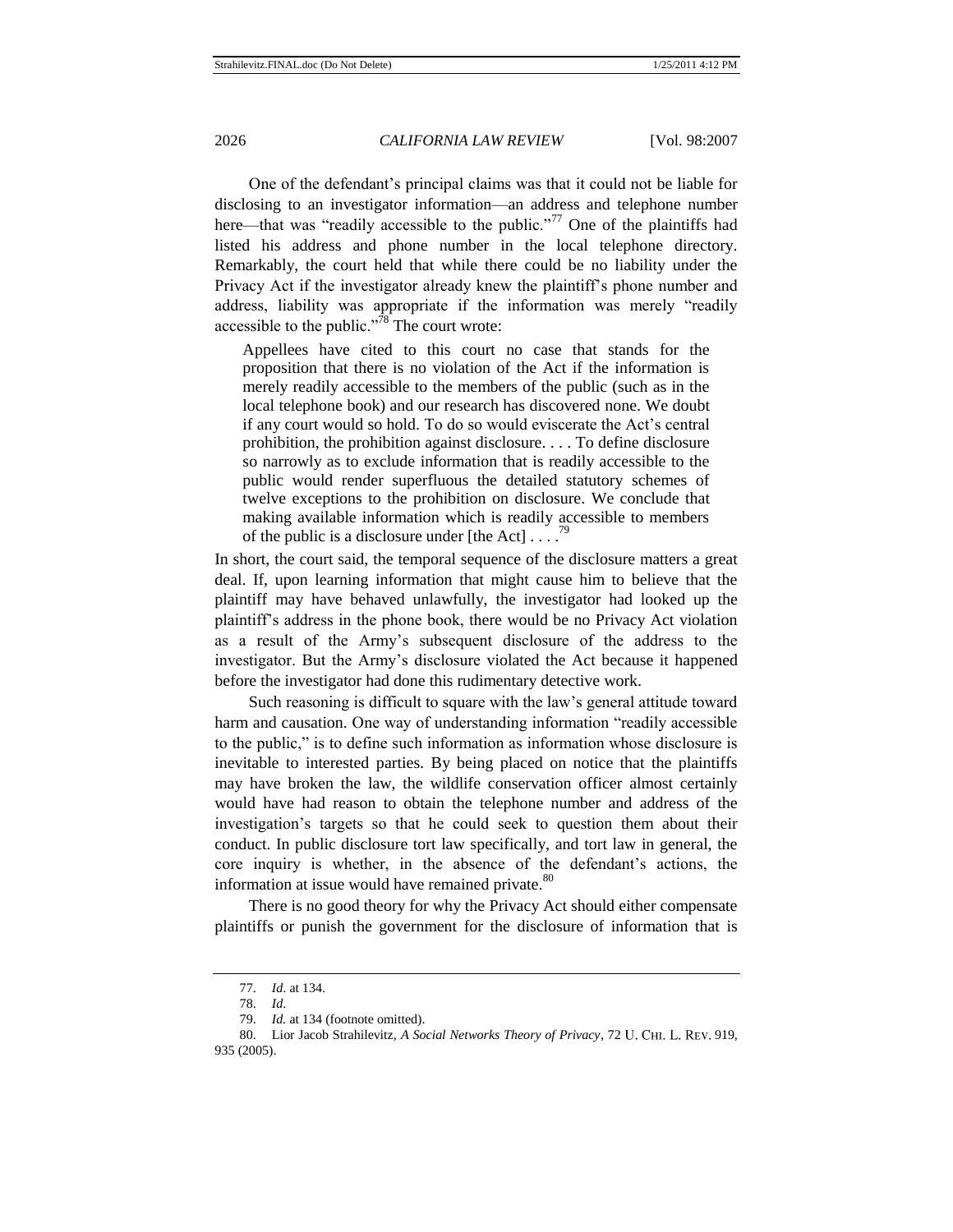already readily accessible to the public. One wants to deter the government from disclosing information where such disclosure is harmful to individuals, but not to deter a government disclosure that harms no one. While there may be a case for implementing the FOIA standard from *Reporters Committee*—the government should not be permitted to disclose "practically obscure" information about an individual—the case against such disclosure collapses when the information at issue is not even practically obscure.

The rule in *Quinn v. Stone* simply engenders absurd results. The Army must pay damages for the disclosure to an investigator of the address and telephone number of a person of interest in a criminal investigation. In *Pilon v. United States Department of Justice*, <sup>81</sup> the D.C. Circuit held that the government could be liable under the Privacy Act for disclosing information to an individual that the individual already knew based on his previous employment experience with the agency that had released the information. The court arrived at this conclusion after devoting seven pages to the interpretive question of whether the government "discloses" information to an individual when it releases to that individual information he already knows.<sup>82</sup> The court noted that dictionary definitions for "disclose" sometimes encompass the dissemination of information to people already in possession of it, provided a smattering of fairly weak examples, and observed that in several places the statute seems to refer to disclosure and dissemination interchangeably.<sup>83</sup> But while considering the plain meaning and legislative purpose of the Privacy Act, the court never once thought to consider the title of the statute. Under no version of privacy law—save the Privacy Act after *Quinn* and *Pilon*—can information be private with respect to someone who already knows it. As the court acknowledged, the Act emerged from "a late-session congressional compromise, with several of its central terms lacking express definition.<sup>84</sup> It is plausible, likely even, that few in Congress read the bill's provisions. But surely all of them knew the law's name. Yet the *Pilon* court announced itself unwilling to reject even the extraordinary proposition that the disclosure of "a document that has already been fully aired in the public domain through the press or some other means" could violate the Privacy Act.<sup>85</sup>

The result in *Pilon* is not indefensible. A sensible argument for *Pilon* would focus on the ability of the information recipient to disseminate that information to third parties. Thus, a former or present government employee might be barred by ethical or contractual obligations from disclosing information she learned while working for the government, but if she received the duplicative information lawfully from another agent of the government via

<sup>81.</sup> 73 F.3d 1111 (D.C. Cir. 1996).

<sup>82.</sup> *Id.* at 1117–24.

<sup>83.</sup> *Id.*

<sup>84.</sup> *Id.* at 1112.

<sup>85.</sup> *Id.* at 1123 n.10.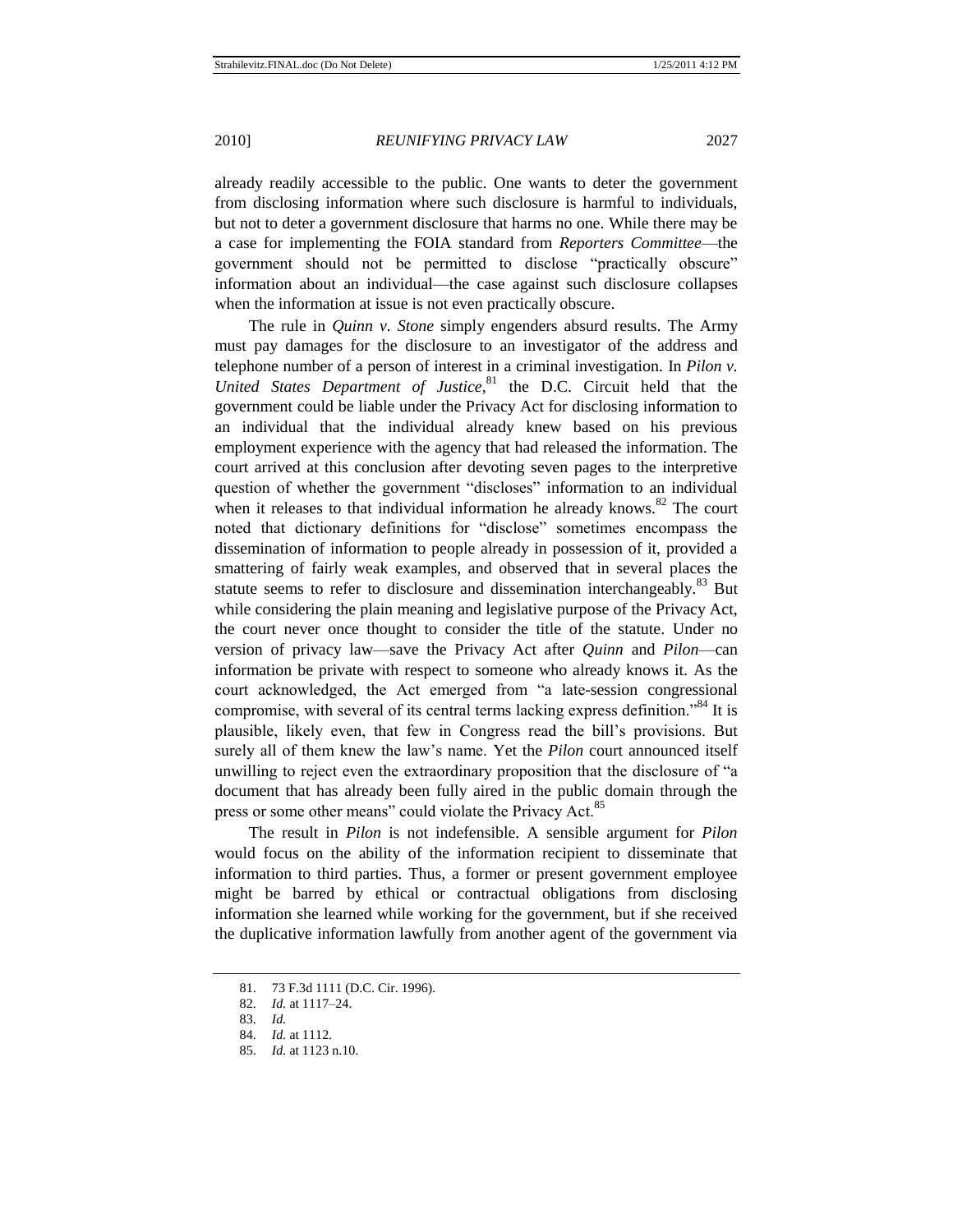FOIA, her ability to pass the information on to the press or a third party could be constitutionally protected. Read in this manner, *Pilon* might be part and parcel of the *Reporters Committee* reasoning that information can still be private when it is merely practically obscure. Having said that, it is very hard to construct a persuasive argument for the correctness of both *Pilon* and *Quinn*. Now we are talking about information to which the press and the public already have easy access. The former government employee who wants to share information learned during her employment can do so easily via public documents. The concern about a former employee "laundering" previously private information into public information disappears completely.

To summarize the discussion so far, the federal appellate courts have made a mess of things. Seizing on an open-ended word choice in the legislation while ignoring much of its legislative history, the courts have read the word "privacy" out of the "Privacy Act." The result is an unusual situation in which the federal government may be liable for disclosures that harm no one. This would not be a problem were a plaintiff's recovery limited to actual damages under the statute. The absence of harm would entail the absence of a remedy. But the Privacy Act contains a minimum statutory damages provision, which reads as follows:

In any suit brought under the provisions of . . . this section in which the court determines that the agency acted in a manner which was intentional or willful, the United States shall be liable to the individual in an amount equal to the sum of –

(A) Actual damages sustained by the individual as a result of the refusal or failure, but in no case shall a person entitled to recovery receive less than the sum of \$1,000; and

<span id="page-21-0"></span>(B) The costs of action together with reasonable attorney fees as determined by the court.<sup>86</sup>

Now we see the potential for difficulties. The government might intentionally release a record containing exclusive information that is already readily accessible to the public. No harm would ensue, but the government would still be liable for \$1,000 per violation. In the case of a large-scale disclosure concerning many individuals, the government could face enormous liability.

Enter *Doe v. Chao*, the Supreme Court's most significant decision concerning the Privacy Act.<sup>87</sup> In *Chao* the Court had to construe the law's minimum damages provision. Doe was a worker who applied to the Labor Department for benefits under the Black Lung Benefits Act. His application for benefits asked for his Social Security number, which the Department then used as the reference number for Doe's claim. As a result, the number was sent to groups of other claimants and their lawyers. Doe's number, along with those of

<sup>86.</sup> 5 U.S.C. § 552a(g)(4)(A) (2006).

<sup>87.</sup> 540 U.S. 614 (2004).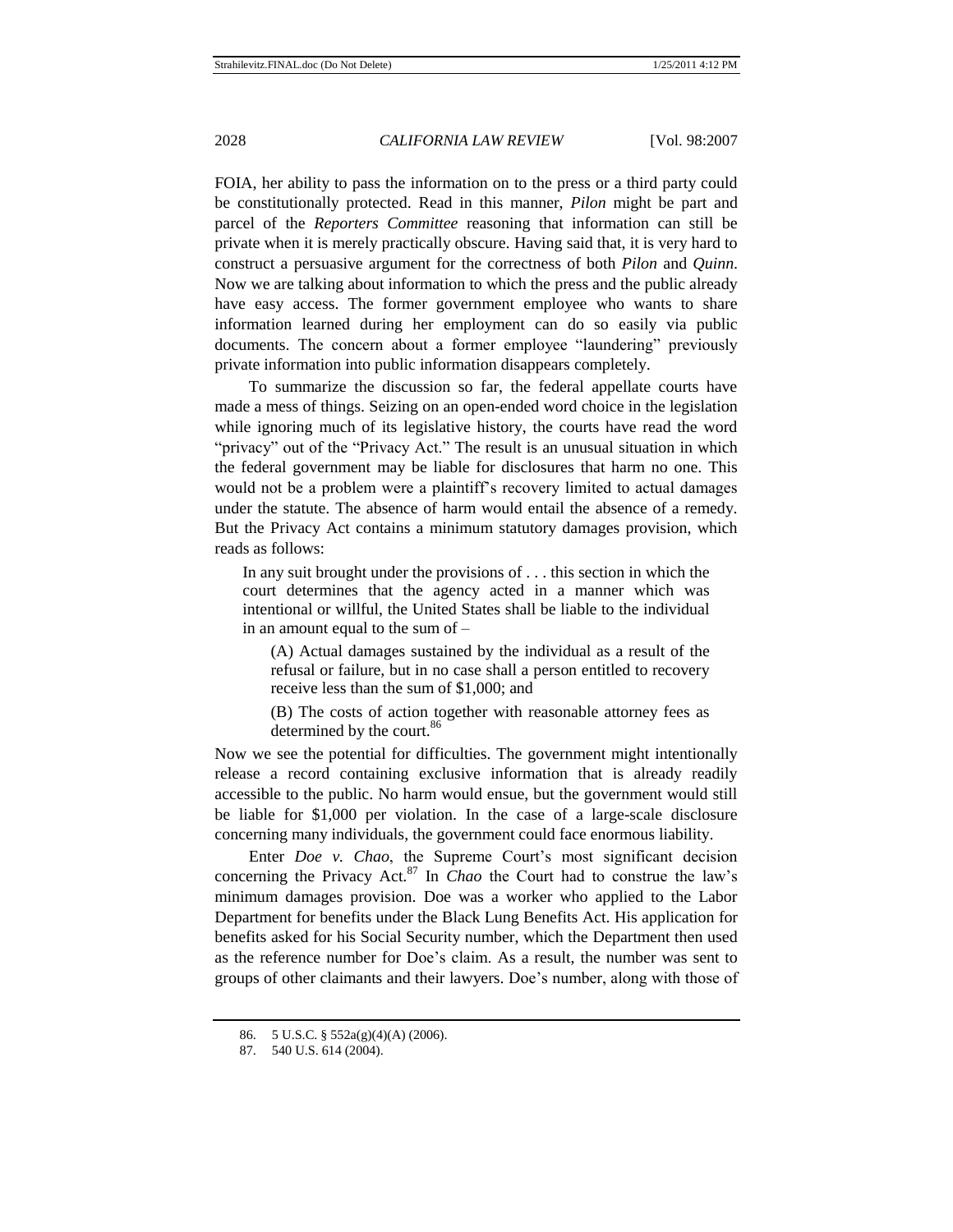his fellow plaintiffs, was compromised, subjecting them to a heightened risk of identity theft. Yet, when the case was litigated, Doe had not been victimized by identity thieves. Rather, Doe asserted that he was "greatly concerned and worried" about the improper disclosure of his Social Security number.<sup>88</sup> He did not corroborate this testimony with evidence of medical treatment, out-ofpocket expenditures to remedy the situation, or other documented loss of income.

In a 6-3 decision, the Court held that Doe was not entitled to the \$1,000 statutory minimum. The Court read subsection (a) of the statute to entitle only someone who had sustained "actual damages" to recover the \$1,000 minimum.<sup>89</sup> Along the way, the Court held that subsection (a)'s reference to a "person entitled to recovery" meant someone who had sustained "actual damages."<sup>90</sup> The clear implication of the Court's analysis is that if Doe had spent, say, \$20 for a credit-monitoring identity theft program, he would be entitled to at least \$1000 in damages, but because he could not demonstrate such expenditures he was entitled to nothing. That seems odd. Two very interesting passages from Justice Souter's majority opinion try to parry this concern:

Doe's manner of reading "entitle[ment] to recovery" as satisfied by adverse effect caused by intentional or willful violation . . . is at odds with the traditional understanding that tort recovery requires not only wrongful act plus causation reaching to the plaintiff, but proof of some harm for which damages can reasonably be assessed.

. . . .

Doe also suggests there is something peculiar in offering some guaranteed damages, as a form of presumed damages not requiring proof of amount, only to those plaintiffs who can demonstrate actual damages. But this approach parallels another remedial scheme that the drafters of the Privacy Act would probably have known about. At common law, certain defamation torts were redressed by general damages but only when a plaintiff first proved some "special harm," *i.e.*, "harm of a material and generally of a pecuniary nature."  $\ldots$ Because the recovery of presumed damages in these cases was supplemental to compensation for specific harm, it was hardly unprecedented for Congress to make a guaranteed minimum contingent upon some showing of actual damages, thereby avoiding giveaways to plaintiffs with nothing more than "abstract injuries."<sup>91</sup>

Fascinating stuff. The Court is telling us that tort principles will aid interpretation of the Privacy Act's ambiguous minimum statutory damages language. Yes, the hypothetical Doe who signs up for identity theft protection

<sup>88.</sup> *Id.* at 618.

<sup>89.</sup> *Id.* at 616.

<sup>90.</sup> *Id.* at 620.

<sup>91.</sup> *Id.* at 621, 625–26 (citations omitted).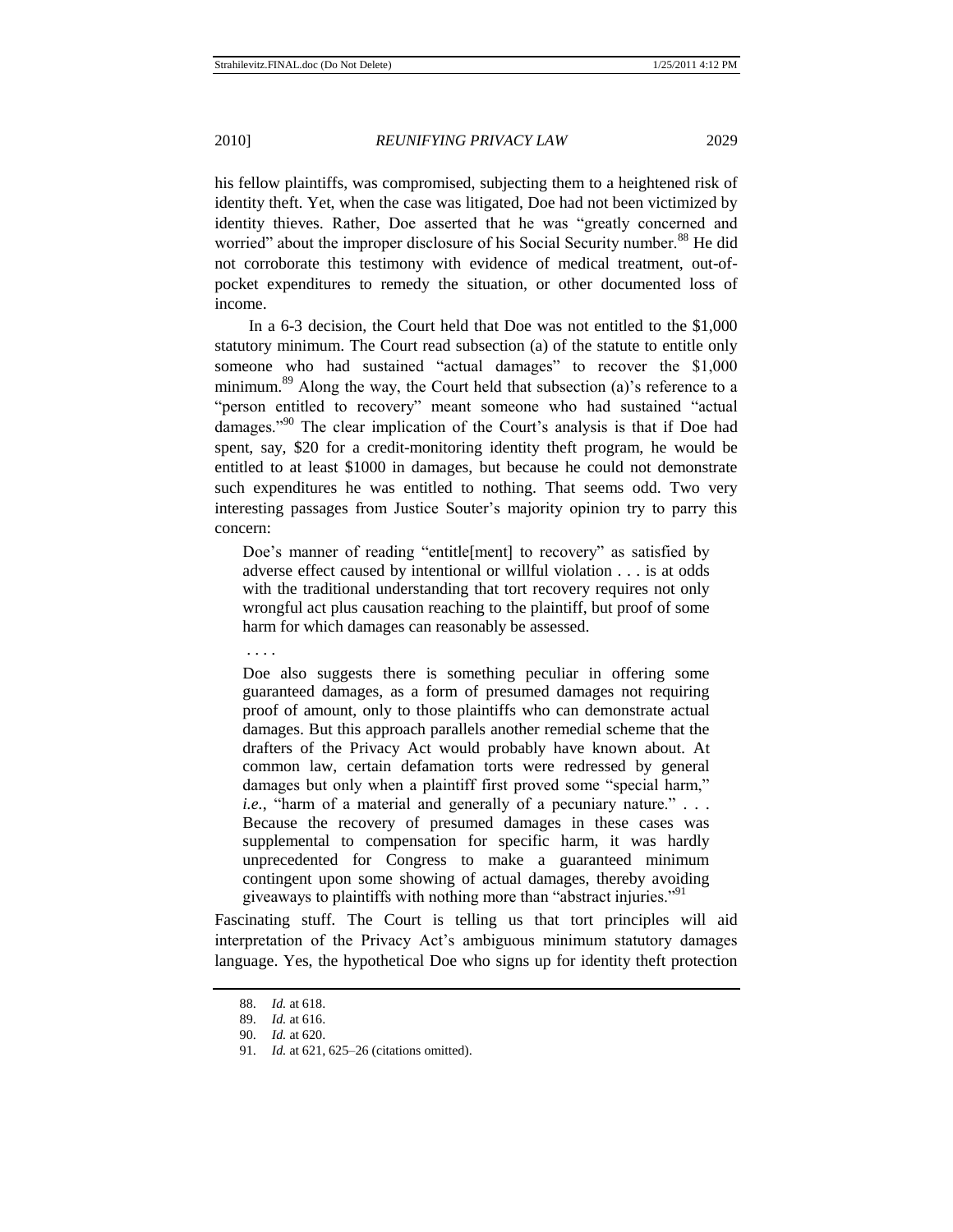with Equifax would be treated differently than the real Doe, but the same would be true under ordinary tort principles of recovery. As with FOIA, there is nothing in the Privacy Act to say whether tort law conceptions influenced the legislators who voted for the bill, but the majority finds the arguments for coherence attractive nevertheless. Read together, *Chao* and *Favish* stand for a kind of "coherence canon," whereby statutes are interpreted by the courts so as to minimize any conflicts with common law developments in closely related subject matters.

Justice Ginsburg's dissent in *Chao* makes several compelling statutory interpretation arguments. As she pointed out, the majority's construction of the language renders the statute's "adverse effect" element for liability superfluous, and it converts the law's "shall be liable" into "may be liable."<sup>92</sup> The dissent is quite effective in explaining that similar language in other federal statutes had been construed to permit recovery of minimum damages without a showing of pecuniary harm.<sup>93</sup> There were, moreover, strong arguments that the dissent did not raise too. Notice, for example, that Congress used "but" in between the clause entitling plaintiffs to "actual damages" and the clause setting a  $$1,000$ floor for recoveries.<sup>94</sup> If the majority is right about what Congress meant then "and," rather than "but," seems the appropriate conjunction. For these reasons, I was one of sixteen privacy law scholars who signed an amicus brief urging the Court to rule in Doe's favor. <sup>95</sup> No academics doing work in the area submitted amicus briefs in support of the Labor Department's interpretation. The majority's statutory interpretation arguments are not demonstrably wrong, but when the respective opinions are placed side by side it is very surprising that Justice Souter's is the one that garnered more votes.

I still think the Court got it wrong in *Doe v. Chao*, but I now believe I understand what the majority may have been attempting to do. We can understand *Chao* as another exemplary "reunifying privacy law" opinion—akin to *Desnick* or *City of Artesia*. Faced with the prospect of crippling liability for government disclosures of information that was already readily accessible to the public, the Court fixed the problem in a "second best" way. Rather than overruling *Quinn* directly, the Court took the wind out of its sails. Where information is already readily accessible to the public, the person whom that information concerns cannot show harm from the government disclosure. And absent a showing of harm, there is no incentive to bring a suit. *Chao*, in short, is the second wrong that made a right.

<sup>92.</sup> *Id.* at 631 (Ginsburg, J., dissenting).

<sup>93.</sup> *Id.* at 639–41.

<sup>94.</sup> *See supra* text accompanying not[e 86.](#page-21-0)

<sup>95.</sup> *See* Brief for Electronic Privacy Information Center et al. as Amici Curiae Supporting Petitioner, Doe v. Chao 540 U.S. 614 (2004) (No. 02-1377), 2003 WL 22070504. That was the only amicus brief the author has ever signed, and the author has now learned his lesson.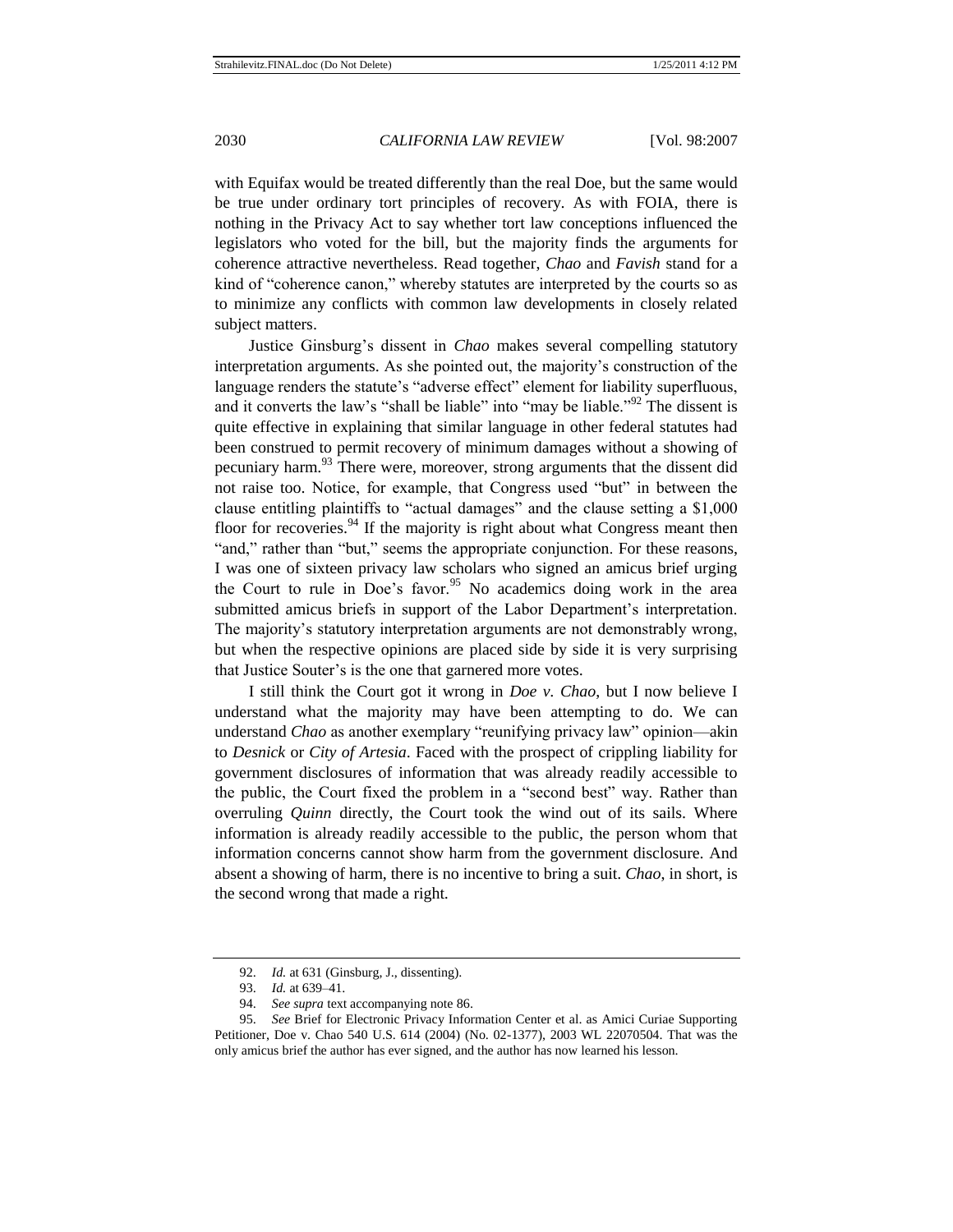So far, *Chao* has had little impact on the *Quinn*-*Pilon* line of doctrine. Recent cases continue to cite those precedents as good law as if nothing has changed.<sup>96</sup> But things have changed, and dramatically. The Supreme Court has told us that tort principles concerning harm and damages comprise an essential part of the appropriate judicial methodology for interpreting the Privacy Act. So if principles from a pocket of tort law like defamation may prove decisive in helping judges decipher the meaning of ambiguous terms, principles from privacy tort law must be all the more germane. Yet *Quinn* and *Pilon* are not just out of step with privacy tort principles—they are in a completely different galaxy.<sup>97</sup> Properly understood, *Chao* points toward the radical revision of Privacy Act jurisprudence. But almost no one has noticed.

There is a recent and encouraging exception. In June, the D.C. Circuit handed down *Armstrong v. Geithner*,<sup>98</sup> a Privacy Act case that used tort principles—and even privacy tort scholarship—to decide whether the Privacy Act protected an individual who was seeking to transfer from one part of the federal bureaucracy to another. Someone with knowledge of an ongoing investigation of Armstrong by the Treasury Inspector General for Tax Administration (TIGTA) (his old employer) informed six employees at the United States Department of Agriculture (USDA) (his new employer) that TIGTA was investigating Armstrong for misconduct. After learning of the probe, the USDA postponed Armstrong's start date indefinitely.<sup>99</sup>

Armstrong could not prove that the anonymous person who leaked the information to the USDA had retrieved the information from a "system of records," but he offered the court a tort-based *res ipsa loquitur* argument, suggesting that the information could only have come from a source of information protected by the statute.<sup>100</sup> Writing for the court, Judge Ginsburg applied tort-style causation analysis to determine whether the Privacy Act had been violated, concluding that no violation had occurred.<sup>101</sup>

For good measure, the court then added an alternative basis for dismissing Armstrong's suit. It noted that Armstrong himself had disclosed aspects of the investigation to eight people—his wife, five coworkers, and two people outside

<sup>96.</sup> *See, e.g.*, Scarborough v. Harvey, 493 F. Supp.2d 1, 16 n.29 (D.D.C. 2007).

<sup>97.</sup> There must be some logical stopping point to this argument, where tort law ceases to shape Privacy Act interpretation. The clearest example of this is the law's reference to criminal history information as information that plainly constitutes a record, the disclosure of which may violate the Privacy Act. *See supra* text accompanying note [71.](#page-18-1) Although this was not true at the time the Privacy Act was enacted, it is now well established that the publication of someone's prior criminal history cannot be tortious under American law. *Compare* Briscoe v. Reader's Digest, 483 P.2d 34 (Cal. 1971) (holding that the publication of an eleven-year-old criminal conviction may be tortious), *with* Gates v. Discovery Commc'ns, Inc., 101 P.3d 552 (Cal. 2004) (holding that *Briscoe* must be overruled in light of subsequent U.S. Supreme Court precedents).

<sup>98.</sup> 608 F.3d 854 (D.C. Cir. 2010).

<sup>99.</sup> *Id.* at 856.

<sup>100.</sup> *Id.* at 857.

<sup>101.</sup> *Id.* at 859.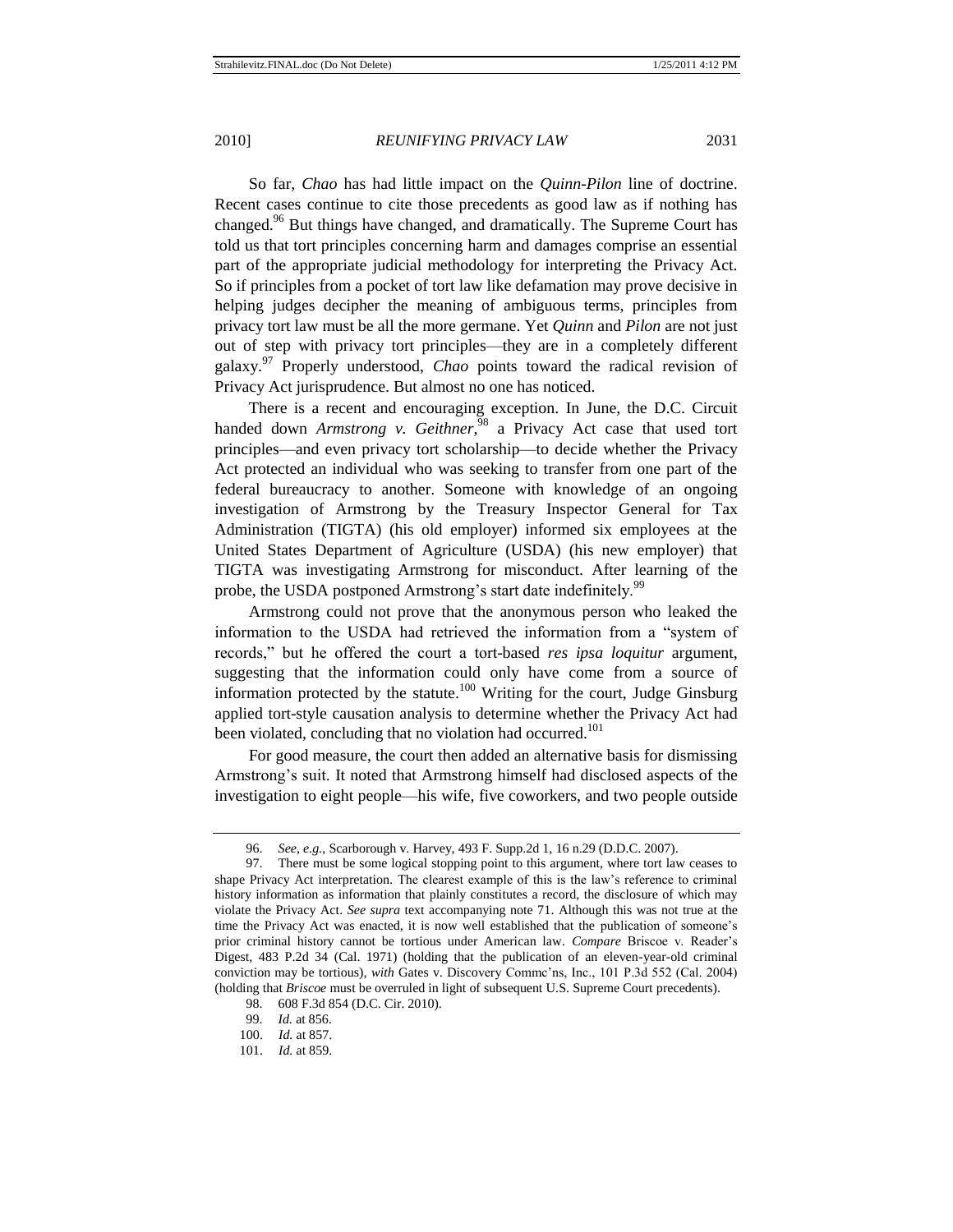TIGTA.<sup>102</sup> Citing a law review article that proposes a framework for determining when such disclosures waive a "reasonable expectation of privacy" under privacy tort law, the court concluded that one of these disclosures might well have started the causal chain that resulted in the information's disclosure to TIGTA.<sup>103</sup> Noting that as an empirical matter, disclosures of sensational information were likely to spread like wildfire through a workplace, the court concluded that ―Armstrong's disclosures to seven professional contacts could easily account for certain details finding their way into the TIGTA rumor mill."<sup>104</sup> Perhaps the radical revision of Privacy Act jurisprudence hinted at in *Chao* is now underway.

#### V.

## A FRAMEWORK FOR REUNIFYING PRIVACY LAW

To say that privacy law should be reunified along the lines described by Warren and Brandeis is not to suggest that in 1890 they gave us everything the law needs to navigate the privacy challenges arising in contemporary society. Nor do I wish to suggest that privacy law should become fixed or, worse, stagnant. The Warren and Brandeis vision of privacy law was one that expressed a strong common law sensibility, and one that was optimistic about the potential for scholarship to lend coherence to the common law's path. In the pages that follow I will sketch out a general vision of what a reunified privacy law framework might look like, and how it might address current controversies in privacy law.

The first step is to thank Prosser for his attention to and insights about privacy law, and the second is to turn our backs on basically everything he sought to accomplish. There is no reason why the torts for intrusion upon seclusion and public disclosure of private facts should look different from each other. The keys to each tort are whether the defendant's actions intruded upon private information and whether the defendant's conduct violated existing norms of social conduct—in other words, whether the conduct was highly offensive to a reasonable person. We should add to this inquiry the basically welfarist balancing test that Warren and Brandeis embraced in 1890 and that Judge Posner snuck back into the law in *Desnick*: Is the gravity of the harm to the plaintiff's privacy interest outweighed by a paramount public policy interest, such as the need to protect patients against quack doctors or the public purse against Medicare fraudsters?

To be sure, two important distinctions remain between intrusion harms and public disclosure harms. First, we may expect that the damage to the plaintiff is greater in cases involving a public disclosure, precisely because

<sup>102.</sup> *Id.* at 861.

<sup>103.</sup> *Id.* at 860–61 (citing Strahilevitz, *supra* not[e 80,](#page-19-0) at 919).

<sup>104.</sup> *Id.* at 861.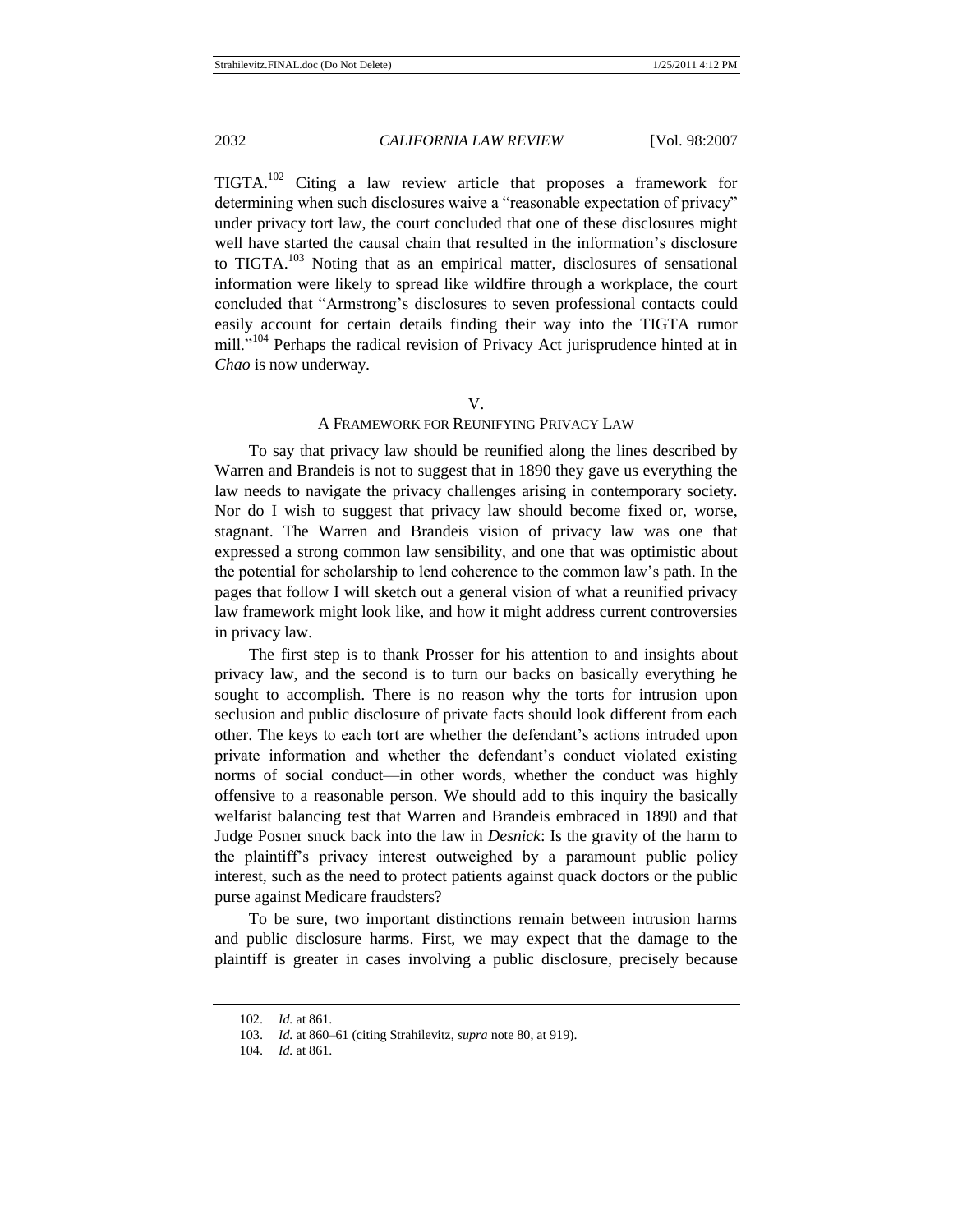reputational harms compound dignitary harms, and the reputational harms in a pure intrusion case are necessarily limited. This is a principle that the law already recognizes, and it shows up in lower damage awards for cases involving no publication of the private facts. Indeed, jurisdictions like Illinois and Michigan have practically eliminated "publication" as an element of Prosser's publication of private facts tort by finding liability where the defendant disseminated private information to a small number of individuals who have a "special relationship" with the plaintiff—another reunifying thread in privacy tort law.<sup>105</sup>

The second distinction seems more fundamental but is as neatly resolvable. The First Amendment implications of limiting a defendant's ability to disclose facts are more troublesome than the implications of limiting a defendant's ability to gather facts. Although this distinction is not immune to criticism, let us assume its correctness for the sake of argument. The fact that the First Amendment may constrain the state's ability to impose damages on those who publish private facts does not mean that the underlying tort causes of action need to look any different. Rather, it simply means that once tort liability is found, the courts should conduct an independent inquiry as to whether imposing liability on that defendant (or class of defendants) will undermine fundamental expressive or self-governance interests. Indeed, such a textured inquiry better coheres with First Amendment doctrine than does the public disclosure tort's binary newsworthiness/non-newsworthiness distinction.

By introducing non-newsworthiness as an element of the public disclosure tort, Prosser brought First Amendment interests into the tort, yet this is not obviously where they belong. The tort of intentional infliction of emotional distress sometimes involves hurtful speech that is nevertheless of legitimate concern to the public. This situation has not prompted tort scholars to develop multiple versions of the tort. Rather, courts simply consider the First Amendment implications of imposing liability through a separate inquiry when required to do so. $106$ 

Returning privacy tort law to the 1890s-era status quo is attractive, and it does not require the replacement of Prosser's framework with element-less torts. We can embrace a reformed version of Warren and Brandeis's unified tort for invasion of privacy. Such an invasion occurs when the defendant infringes upon (1) the defendant's private facts or concerns, (2) in a manner that is highly offensive to a reasonable person, and (3) engages in conduct that engenders social harms that exceed the associated social benefits.

<sup>105.</sup> Beaumont v. Brown, 257 N.W.2d 522 (Mich. 1977); Miller v. Motorola, 560 N.E.2d 900 (Ill. App. Ct. 1990).

<sup>106.</sup> The Supreme Court has allowed the states to leave intact the elements of a state law intentional infliction of emotional distress cause of action but held separately that the First Amendment requires public figure plaintiffs to demonstrate actual malice in order to recover. *See*  Hustler Magazine, Inc. v. Falwell, 485 U.S. 46, 56 (1988).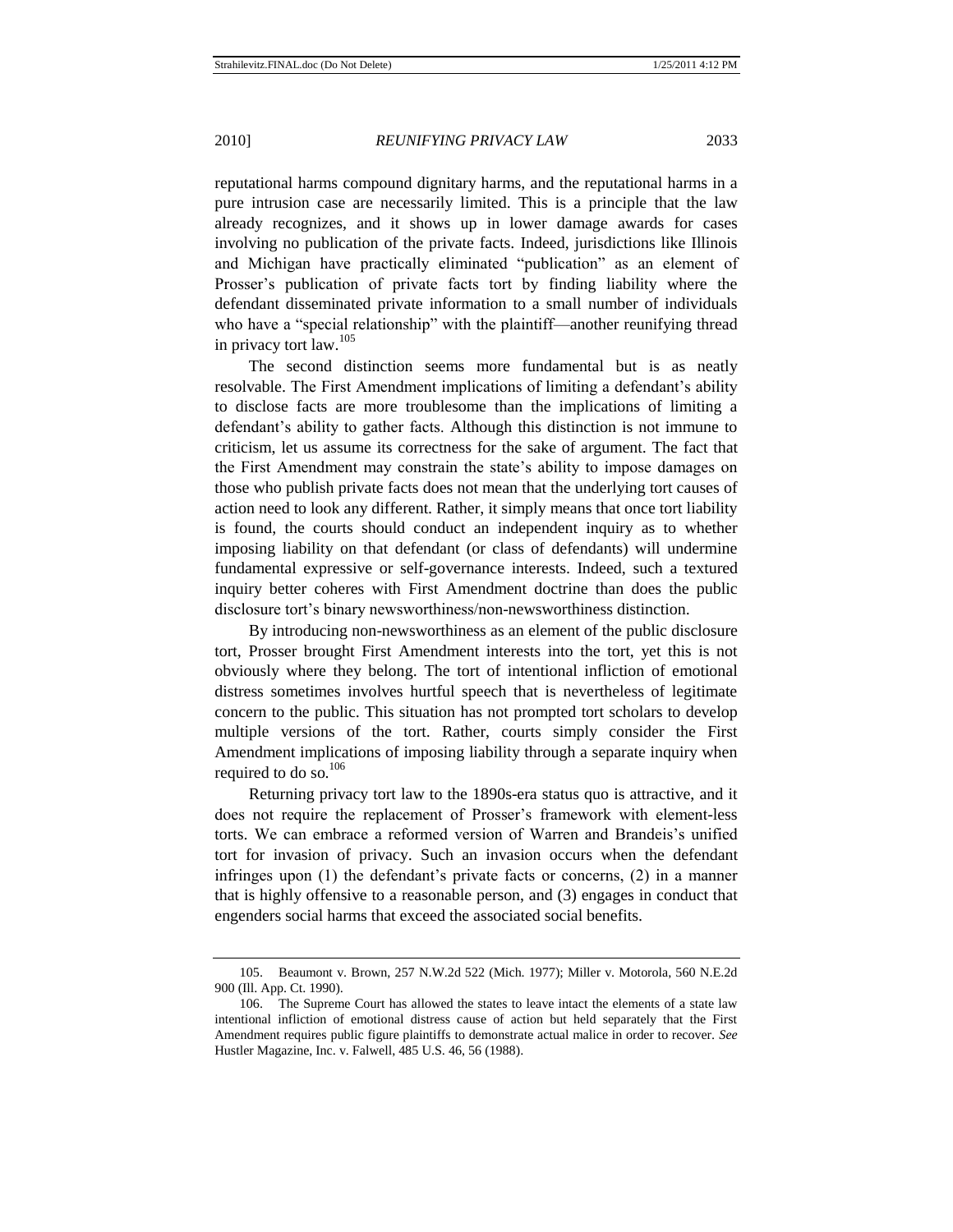Having achieved the perfect fix for all the problems with privacy tort law,  $107$  we can turn to the privacy statutes. Here too, a privacy tort model seems poised to offer results that are reasonably predictable and efficient. This Article has already shown how the Privacy Act and FOIA might be interpreted through a privacy tort law prism. Overlaying such an approach onto the Electronic Communications Privacy Act (ECPA), the Fair Credit Reporting Act (FCRA), the Health Insurance Portability and Accountability Act (HIPAA), and other landmark pieces of privacy legislation makes sense too. Certainly, privacy tort law has been spared the withering criticism to which ECPA's obsolete medium-based privacy hierarchy has been subjected.<sup>108</sup>

The thornier issues arise as we contemplate those privacy harms that are not easily remedied through existing tort law. At first glance a unified privacy tort might have a hard time dealing with issues like data mining, behavioral marketing, telemarketing, social networking websites, or location-aware smartphones. But there have been many opportunities presented for judges to address these problems via tort rules. In some cases that might compromise an individual's safety, such as sales of personal information by data brokers, the courts have been willing to expand tort liability to regulate the dangerous conduct.<sup>109</sup> But in the majority of cases, the courts have understood themselves to be junior partners to legislators and regulators in dealing with new privacy challenges.<sup>110</sup> The possibility that legislators might want to legislate has convinced the courts to stop innovating through common law. And the unwillingness of judges to modernize tort protections to deal with new challenges has prompted legislators in turn to legislate in ad hoc, often incoherent ways.

<sup>107.</sup> I am kidding.

<sup>108.</sup> For a few examples of ECPA-bashing, see Fredrick M. Joyce & Andrew E. Bigart, *Liberty for All, Privacy for None: The Conundrum of Protecting Privacy Rights in a Pervasively Electronic World*, 41 VAL. U. L. REV. 1481, 1495 (2007) ("A random sampling of cases involving alleged violations of the ECPA and other electronic privacy laws reveals a crazy-quilt of factspecific outcomes. There is no unitary theme to these case precedents; they offer little practical guidance to those who engage in electronic communications and to those who are entrusted to protect electronic communications and records."); Patricia M. Worthy, *The Impact of New and Emerging Telecommunications Technologies: A Call to the Rescue of the Attorney-Client Privilege*, 39 How. L.J. 437, 450 (1996) ("The attempt by Congress, through the enactment of ECPA, to recognize and effectuate policy for the new and emerging technologies, served only to create irrational categories of protected communications.") (footnote omitted); President's Working Group on Unlawful Conduct on the Internet, THE ELECTRONIC FRONTIER: THE CHALLENGE OF UNLAWFUL CONDUCT INVOLVING THE USE OF THE INTERNET III.D.1., http://www.justice.gov/criminal/cybercrime/unlawful.htm (March 2000) ("[A]dvances in telecommunications technology have made the language of the statute obsolete.").

<sup>109.</sup> Adler v. Vision Lab Telecommc'ns, 393 F. Supp.2d 35, 42 (D.D.C. 2005); Remsburg v. Docusearch, 816 A.2d 1001 (N.H. 2003).

<sup>110.</sup> *See, e.g.*, Dwyer v. Am. Express Co., 652 N.E.2d 1351 (Ill. Ct. App. 1995); Shibley v. Time, Inc., 341 N.E.2d 337 (Ohio Ct. App. 1975).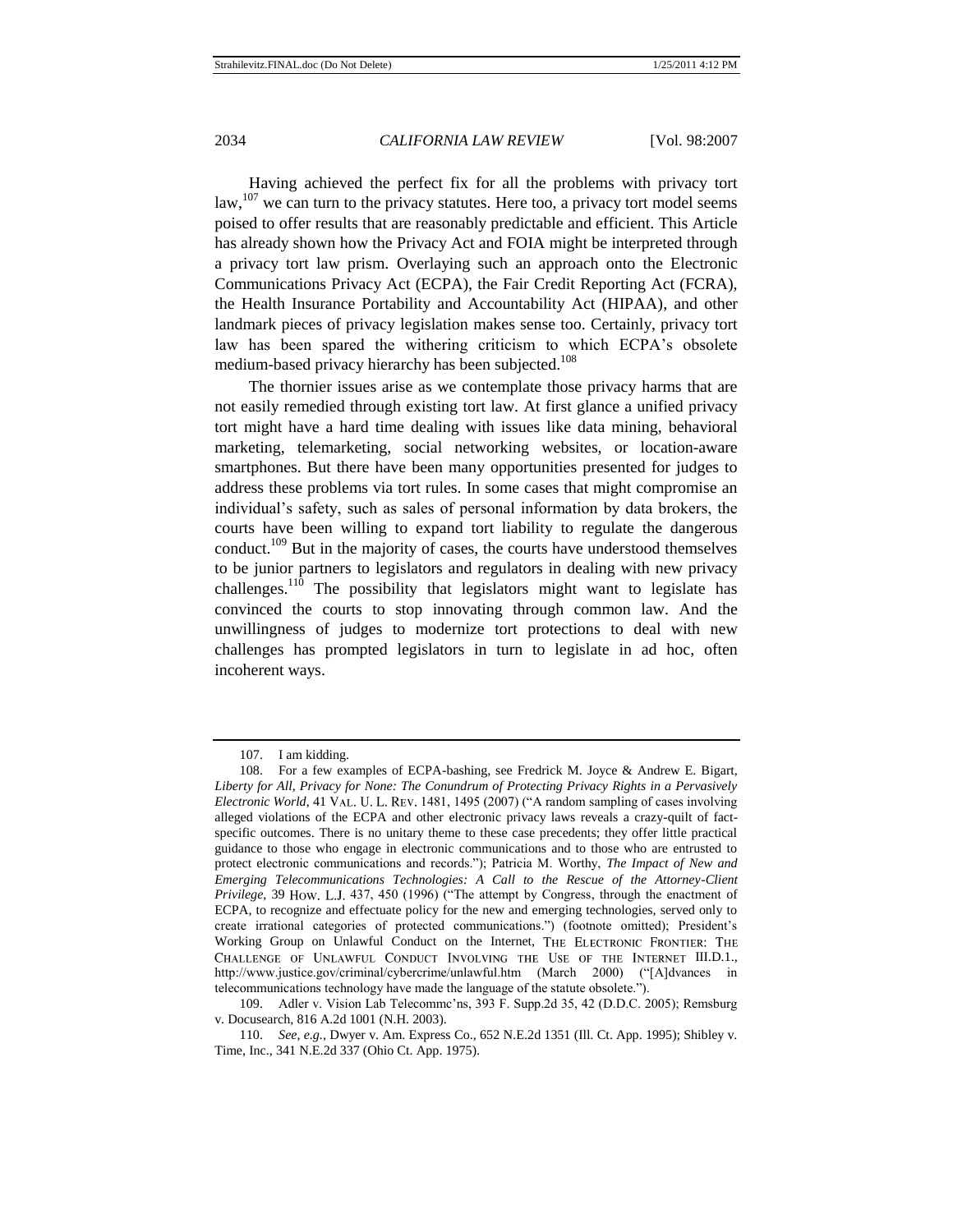In principle, the great privacy innovations of the twentieth century—like the Fair Information Practices—can be incorporated into privacy tort law.<sup>111</sup> Tort law could simply require entities that hold personal information about individuals to: disclose the presence of dossiers to data privacy subjects if asked about them; provide opportunities for data privacy subjects to correct errors in those dossiers when they can show that such information is indeed erroneous; obtain the subject's informed consent when sensitive data is transferred to another entity for another purpose; and take reasonable precautions to safeguard personal data against misuse or theft. To the extent that these obligations exist at all in U.S. law, they are statutory, but there is no reason why they could not be part of the common law.<sup>112</sup> Indeed, common law adjudication might permit the seamless and rapid application of the Fair Information Practices principles to new kinds of privacy threats like Facebook Beacon or Google Buzz.

<span id="page-28-0"></span>Of course, it is always possible that Congress will endeavor to reunify privacy law via comprehensive privacy legislation. As Paul Schwartz and Karl-Nikolaus Peifer's wonderful article in this volume makes clear, Germany has embraced a largely coherent vision of privacy law grounded in the right of personality.<sup>113</sup> There is an effort underway in the Australian legislature to enact such legislation, and the pending Australian legislation that would replace that country's existing Privacy Act consciously attempts to create parity between the demands placed on the public sector and those imposed on the private sector.<sup>114</sup> In the last Congress, two pieces of legislation, the Boucher Bill and the Rush Bill, were introduced. Neither was enacted. Both bills were described as comprehensive privacy legislation.<sup>115</sup> While these bills tackled consumer privacy issues that are largely unregulated, it was inaccurate to describe them as comprehensive privacy bills. They attempted to regulate practices concerning data retention, data security, and transfers of privacy legislation.

<sup>111.</sup> For a discussion of the Fair Information Practices, and their applicability to contemporary privacy challenges, see Paul M. Schwartz, *Privacy and Democracy in Cyberspace*, 52 VAND. L. REV. 1609 (1999).

<sup>112.</sup> Of course, it could well be that some of the harms emphasized by the Fair Information Practices are discrete, collective harms that are suffered by very large numbers of people. Such harms may appear less salient in a tort case, when an individual claimant is seeking relief. Mechanisms for aggregating such dispersed claims, such as class action suits, have well-known flaws.

<sup>113.</sup> Paul M. Schwartz & Karl-Nikolaus Peifer, *Prosser's Privacy and the German Right of Personality: Are Four Privacy Torts Better than One Unitary Concept?*, 98 CALIF. L. REV. 1925 (2010).

<sup>114.</sup> *See* Karin Clark, *Two Senate Enquiries into the Protection of Privacy in Australia*, THE FORTNIGHTLY REVIEW OF IP & MEDIA LAW, http://fortnightlyreview.info/2010/07/15/twosenate-enquiries-into-the-protection-of-privacy-in-australia/ (last visited Aug. 11, 2010); Exposure Draft, *Australian Privacy Principles*, SPECIAL MINISTER OF STATE, http://www.smos.gov.au/ media/2010/docs/privacy-reform-exp-draft-part-1.pdf.

<sup>115.</sup> Richard Raysman & Peter Brown, *Contractual Nature of Online Policies Remain Unsettled*, N.Y.L.J., Aug. 10, 2010.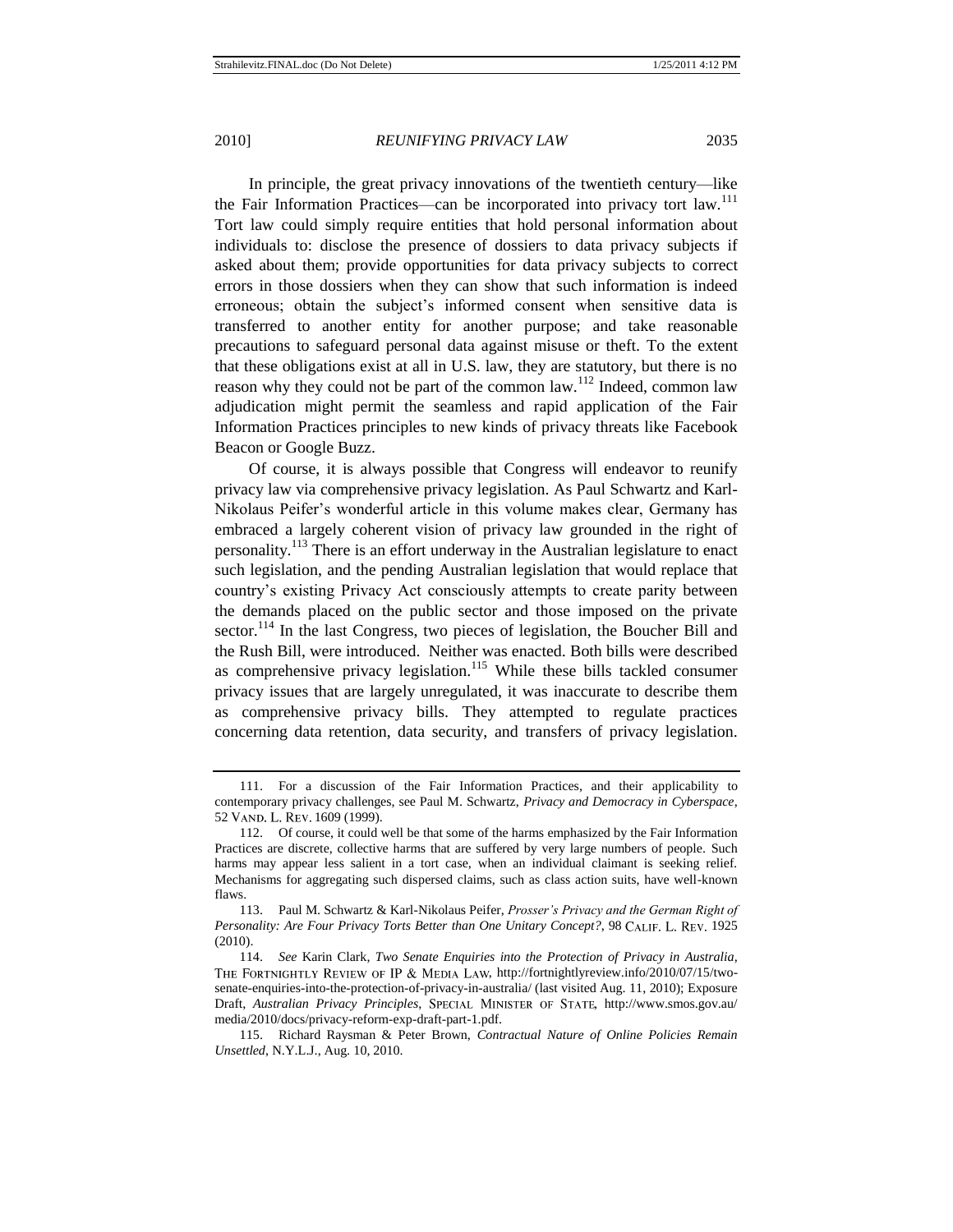But numerous privacy issues remained well beyond their scope. These bills would have brought more coherence to some aspects of privacy law, but they made no attempt to engage in anything like the reunification project described in this Article.

There is no principled reason why a future Congress could not attempt to enact truly comprehensive privacy legislation, preempting inconsistent state laws and amending the various existing federal privacy frameworks to achieve coherence. Yet there are a number of pragmatic reasons why such a step is unlikely. Existing legislative frameworks create constituencies that would resist changes that might take away victories hard won in past legislatures. Public choice dynamics push legislatures away from efficient sets of rules and toward systems that reward discrete, well-organized interest groups. Legislators strive for compromises, not analytical elegance. If Schwartz and Peifer's claim that Americans are less inclined than Germans toward theoretical unification and philosophical rigor is right, $116$  then the tendency is surely more pronounced in our legislators than our jurists.

#### VI.

# THE DESIRABILITY OF COHERENCE IN PRIVACY LAW

Coherence in privacy law is basically achievable. The question remains whether such coherence is normatively desirable. The answer is yes, for two reasons.

First, coherent law lowers the compliance costs for individuals and organizations. Just as firms doing business in a number of markets typically prefer that the laws of various jurisdictions be harmonized, they will also prefer that the different common law and statutory frameworks governing their conduct direct them to similar ends. A modern firm like Google or Microsoft will have on staff lawyers who deal regularly with ECPA, FACTA, HIPAA, CFAA, CALEA, COPPA, FERPA, CAN-SPAM, and FISA, plus common law torts and European Union privacy directives. Government lawyers may need to familiarize themselves with each of these statutory frameworks, as well as the Privacy Act, FOIA, and the constitutional right of information privacy. Safeguarding privacy interests is most cost effective when the provisions in this alphabet soup do not conflict with one another, and when knowledge about one privacy system can be leveraged to help understand another. When FOIA privacy and Privacy Act privacy mean different things, and FOIA penalizes nondisclosure but the Privacy Act penalizes disclosure, government lawyers necessarily find themselves stuck between a rock and a hard place. Incoherent law is inefficient law. It is expensive law. It is confusing law that may lead even skilled and industrious lawyers astray.

<sup>116.</sup> Schwartz & Peifer, *supra* not[e 113.](#page-28-0)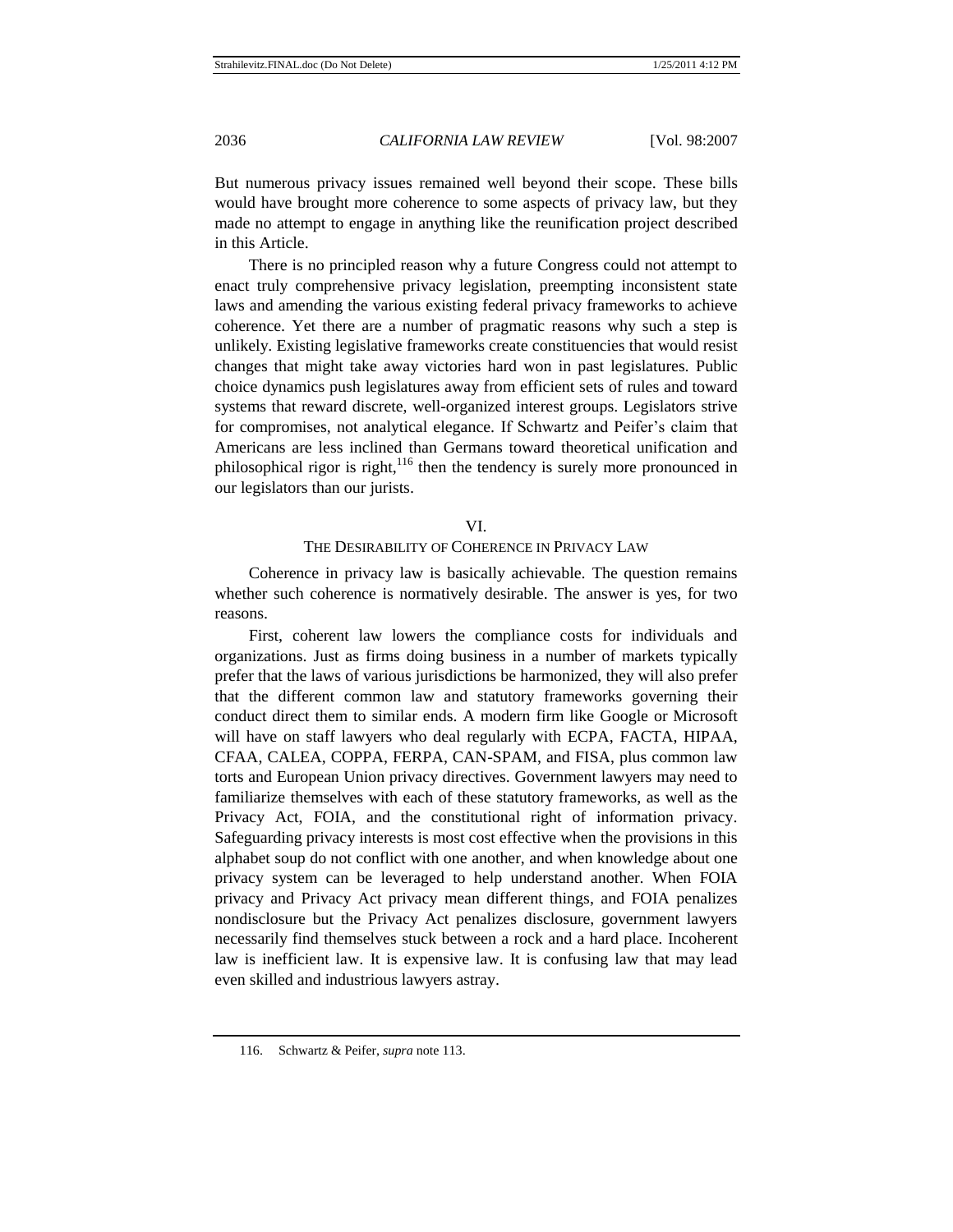Second, the complexity and fragmentation of privacy law limits the gains available in common law adjudication. When courts treat Privacy Act law, FOIA privacy, or privacy tort law as a walled garden, they require that wheels be reinvented and they enhance uncertainty among private parties trying to figure out how to conform their behavior to the law's requirements. There are inevitably issues about what counts as private that arise first in FOIA privacy law, but that will ultimately arise in tort, and vice versa. When courts deem the law of FOIA privacy off limits for privacy tort purposes they necessarily impoverish the case law of helpful precedents.

The product of all this is an environment where judges have a relatively free hand to reunify privacy law selectively, quite possibly in a results-oriented way. Take the question of whether an individual has a privacy interest in his residential address. FOIA says that such an interest exists and the government can withhold the addresses of federal workers.<sup>117</sup> Privacy tort law says that the interest does not exist and there is no civil liability for disclosing the home address of an individual.<sup>118</sup> In a Ninth Circuit constitutional right to information privacy case challenging Megan's Law, the court cited only the tort precedents to hold that ex-offenders had no protected privacy interest in their addresses.<sup>119</sup> In a Third Circuit constitutional right to information privacy case challenging Megan's Law, the court cited only the FOIA privacy precedents to hold that exoffenders possessed a protected privacy interest in their home addresses.<sup>120</sup> Once again, this sort of incoherence goes unrecognized whenever we excuse privacy law's fragmentation.<sup>121</sup>

Nonetheless, incoherence has its benefits. Information privacy law is a complex system, and it is worth thinking through the dangers that might be posed if the law becomes uniform. One is the danger of assuming that all contexts are alike. If people inevitably and correctly regard the disclosure of their private information to the state and civil society very differently, then trying to create coherence between the legal systems governing these disparate threats will be misguided. Alternatively, we might worry that the law is coherent *but wrong*. If mistakes in the Privacy Act are immediately duplicated in privacy tort law or FOIA privacy law, then the damage from the initial mistake will be magnified. These concerns are closely related, and judges are the stopgap in both instances. Courts must be able to recognize when an analogy breaks down, and must continue to do what the common law tradition

<sup>117.</sup> U.S. Dep't of Def. v. Fed. Labor Relations Auth., 510 U.S. 487, 502 (1994).

<sup>118.</sup> Johnson v. Sawyer, 47 F.3d 716, 732–33 (5th Cir. 1995) (en banc).

<sup>119.</sup> Russell v. Gregoire, 124 F.3d 1079, 1094 (9th Cir. 1997).

<sup>120.</sup> Paul P. v. Verniero, 170 F.3d 396, 403–04 (3d Cir. 1999).

<sup>121.</sup> It is coherent to conclude that society should give greater respect to federal employees' privacy interests in their home addresses than to sex offenders' privacy interests in their home addresses. But that would result from the greater societal interest in disseminating the information, not the sex offenders' lesser interest in privacy. This is the most charitable reading of *Paul P.*'s holding, which does uphold Megan's Law. *Id*. at 404.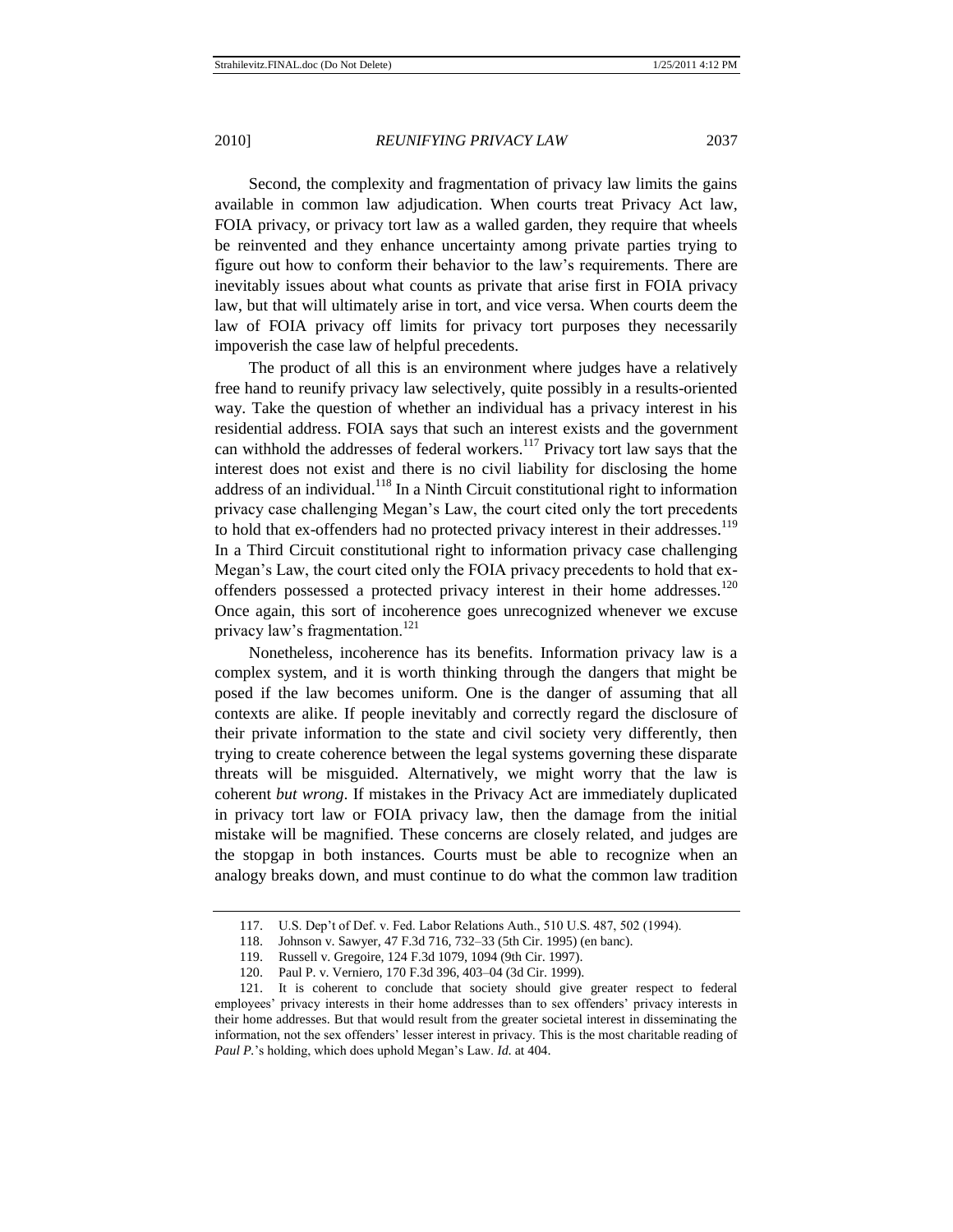asks of them—scrutinize precedents from peer and inferior courts carefully, follow them when appropriate, and reject them when their premises have been falsified or when their analysis does not persuade.

#### VII.

### CAN *NELSON* FOLLOW *MAYNARD*?

Let us conclude by considering two striking contemporary developments in American privacy law. On August 6, 2010, not long before this Article went to press, the D.C. Circuit, in a *tour de force* opinion by Judge Ginsburg, went farther toward the reunification of information privacy law than any court to date. *United States v. Maynard* raised the question of whether the warrantless twenty-four-hour monitoring of a criminal suspect's travels for four consecutive weeks via GPS amounts to a search under the Fourth Amendment.<sup>122</sup> The court held that such monitoring did violate the defendant's reasonable expectation of privacy, noting that the U.S. Supreme Court had reserved the question whether "dragnet-type" warrantless twenty-four-hour surveillance would violate the Constitution in an earlier case that had authorized the use of beepers to monitor the movements of a suspect's vehicle $123$ 

The *Maynard* opinion's embrace of a coherent body of information privacy law was more complete than anything written since Warren and Brandeis's time. The opinion cited *Reporters Committee* for the view that the sum of the whole could be greater than the sum of the parts where threats to privacy were concerned, and *Reporters Committee's* logic is relatively satisfying in contexts like this one that do not implicate free speech interests.<sup>124</sup> Thus, the difference between pervasive twenty-four-hour GPS monitoring over four weeks and short-term GPS monitoring for a few days would be far more than merely a matter of degree. In addition to citing various state and federal Fourth Amendment cases on GPS surveillance, and state statutes requiring the use of a warrant before GPS monitoring can occur,<sup>125</sup> the opinion analyzed at some length precedents from tort law, including landmark tortious intrusion upon seclusion cases like *Galella v. Onassis* and *Nader v. General Motors*. 126 Both those opinions noted the privacy dangers posed by overzealous surveillance in public places that provided the subject with no opportunity to escape by blending in with the crowd. Continuing in that vein, the *Maynard* court emphasized the extent to which twenty-hour extended surveillance could

<sup>122.</sup> United States v. Maynard, 615 F.3d 544, 555 (D.C. Cir. 2010).

<sup>123.</sup> *Id.* at 556 (citing United States v. Knotts, 460 U.S. 276 (1983)).

<sup>124.</sup> *Id.* at 561.

<sup>125.</sup> *Id.* at 562–65.

<sup>126.</sup> *Id.* at 562–63 (citing Galella v. Onassis, 353 F. Supp. 196 (S.D.N.Y. 1972) and Nader v. General Motors, 25 N.Y.2d 560 (N.Y. 1970) (Breitel, J., concurring)). While free speech interests are not implicated, public safety interests are, meaning that applying *Reporters Committee* is controversial here too.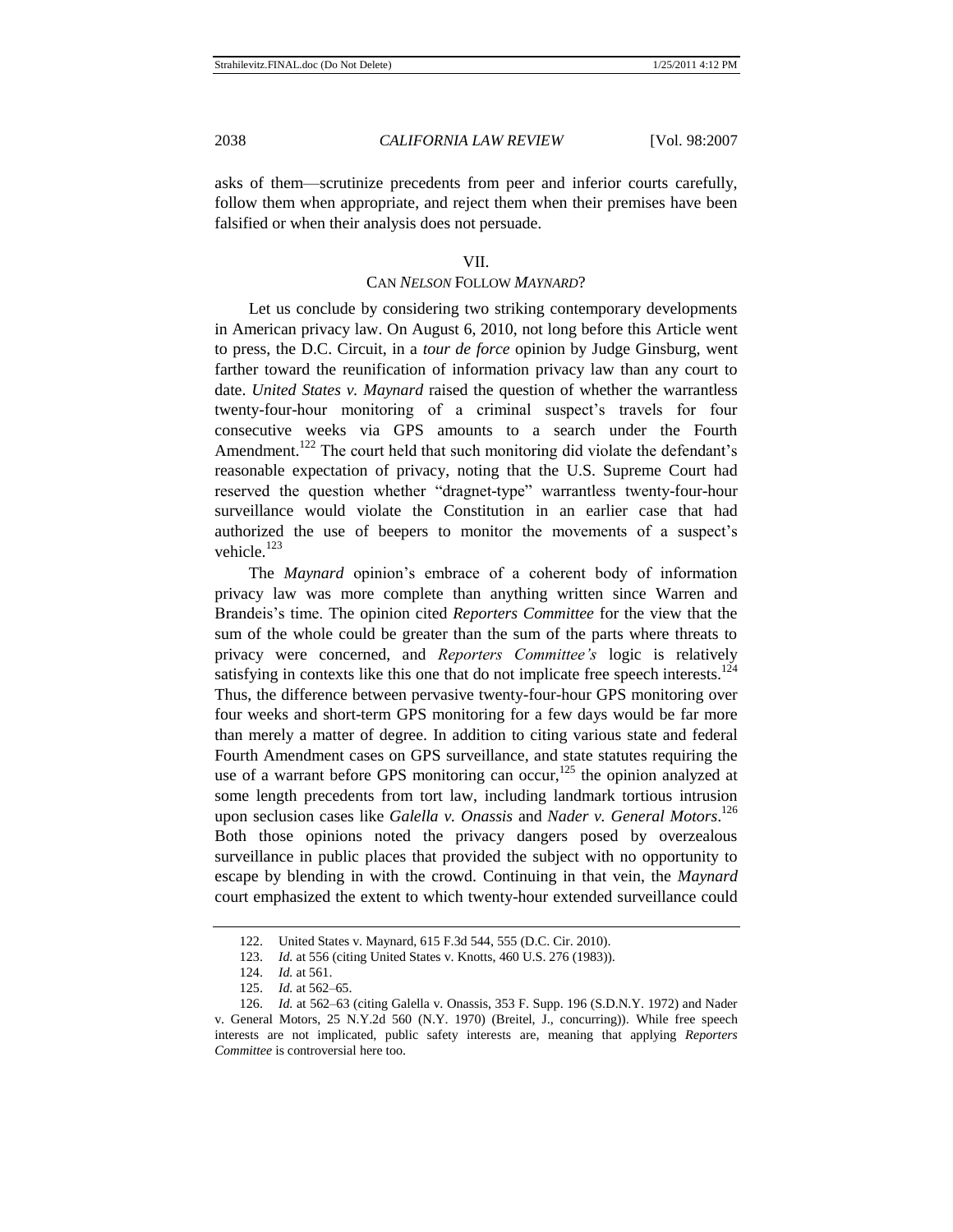reveal sensitive facts about an individual that would not be discernable through fleeting monitoring:

Prolonged surveillance reveals types of information not revealed by short-term surveillance, such as what a person does repeatedly, what he does not do, and what he does ensemble. . . . Repeated visits to a church, a gym, a bar, or a bookie tell a story not told by any single visit, as does one's not visiting any of these places over the course of a month. The sequence of a person's movements can reveal still more; a single trip to a gynecologist's office tells little about a woman, but that trip followed a few weeks later by a visit to a baby store tells a different story. A person who knows all of another's travels can deduce whether he is a weekly church goer, a heavy drinker, a regular at the gym, an unfaithful husband, an outpatient receiving medical treatment, an associate of particular individuals or political groups – and not just one such fact about a person, but all such facts.<sup>127</sup>

This sophisticated analysis is more similar in substance to the sort of thinking that courts have historically done in privacy tort cases than in Fourth Amendment cases. But the *Maynard* court is implicitly asking a very fine question, which is: "why should there be any difference between these bodies of information privacy law?"

The second great innovation in *Maynard*, another that was borrowed from privacy tort law, is the idea that real-world resource constraints color an individual's reasonable expectations of privacy. As I explained in *A Social Networks Theory of Privacy*, tort law typically analyzes expectations of privacy through a probabilistic lens. If it is theoretically possible, but extraordinarily unlikely, that information shared with a few individuals will ultimately become widely known by the public, then privacy tort law usually discounts the theoretical possibility and holds that the data privacy subject maintains a reasonable expectation of privacy.<sup>128</sup>

Some Fourth Amendment cases do the same thing. For example, in *Kyllo v. United States*, the Court held that a homeowner had a reasonable expectation that technologies not in general public use would not be employed by the police to gather information about the interior of a home, but could harbor no such expectation as to technologies that were commonly used by members of the public.<sup>129</sup> And in *Ferguson v. City of Charleston,* the Court held that pregnant women retained a reasonable expectation of privacy in their urine samples that were collected at a state hospital, such that samples that tested positive for cocaine could not be turned over to the police as a matter of course.<sup>130</sup> The Court reached this conclusion even though state law sometimes required health

<sup>127.</sup> *Id.* at 562.

<sup>128.</sup> Strahilevitz, *supra* not[e 80,](#page-19-0) at 939–46.

<sup>129.</sup> 533 U.S. 27, 34 (2001).

<sup>130.</sup> 532 U.S. 67, 76 n.9 (2001).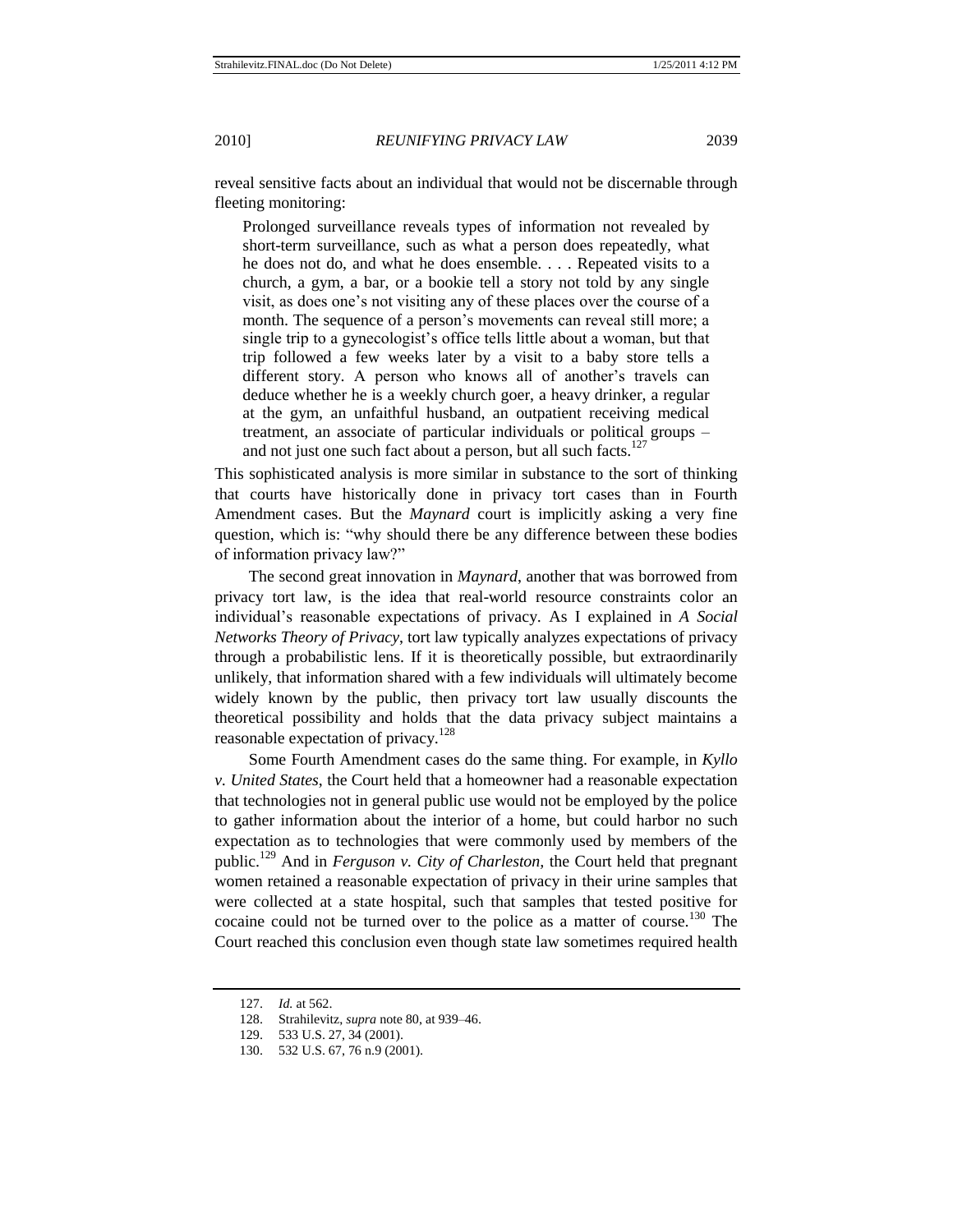professionals to inform the police of evidence of criminal conduct they obtained while providing medical care to their patients.<sup>131</sup> While both cases remain good law, the more common approach in Fourth Amendment cases is the third-party doctrine, which holds that individuals who share information with anyone should expect that it will be shared with the government, regardless of the ex ante probability that such sharing will in fact occur.<sup>132</sup>

The *Maynard* court borrowed from tort reasoning and took the idea of "reasonable expectations of privacy" far more literally than cases applying the third-party doctrine do.

[T]he information the police discovered in this case – the totality of Jones's movements over the course of a month – was not exposed to the public: . . . unlike one's movements during a single journey, the whole of one's movements over the course of a month is not *actually*  exposed to the public because the likelihood anyone will observe those movements is effectively nil.<sup>133</sup>

In footnotes, the court emphasized an article written in this law review in 1954 by the Chief of the Los Angeles Police Department noting that constant surveillance is "not only more costly than any police department can afford, but in the vast majority of cases it is impossible. $134$ 

The question of whether Fourth Amendment "reasonable expectations of privacy‖ should resemble the reasonable expectations of privacy that are referenced in tort law and many other areas of information privacy law is a difficult one. Several factors make the question a hard one. I will flag two here. First, as a historical matter the Fourth Amendment's enactment preceded the Warren and Brandeis privacy revolution. Second, the dramatic nature of the exclusionary rule remedy—which may result in a guilty perpetrator walking free—may make courts especially resistant to conclusions that reasonable expectations of privacy exist, even in those settings where they would be less hostile to finding a reasonable expectation in the context of interactions between non-state actors.<sup>135</sup> These reasons, and others that I hope to explore at greater length elsewhere, warrant against blindly translating "reasonable expectations of privacy" that have been recognized in tort to Fourth Amendment contexts. Conspicuously, I do not advocate reunifying the Fourth Amendment with privacy tort law here.

<sup>131.</sup> *Id.* at 78 n.13.

<sup>132.</sup> *See, e.g.*, United States v. Miller, 425 U.S. 435, 443 (1976).

<sup>133.</sup> United States v. Maynard, 615 F.3d 544, 558 (D.C. Cir. 2010).

<sup>134.</sup> *Id.* at 565 n.7 (citing W.H. Parker, *Surveillance by Wiretap or Dictograph: Threat or Protection?*, 42 CALIF. L. REV. 727, 734 (1954)).

<sup>135.</sup> For helpful discussion, see Sherry F. Colb, *What Is a Search? Two Conceptual Flaws*  in Fourth Amendment Doctrine and Some Hints of a Remedy, 55 STAN. L. REV. 119 (2002); David A. Sklansky, *Back to the Future: Kyllo, Katz, and Common Law, 72 Miss. L.J.* 143, 207– 10 (2002); and William J. Stuntz, *Privacy's Problem and the Law of Criminal Procedure*, 93 MICH. L. REV. 1016 (1995).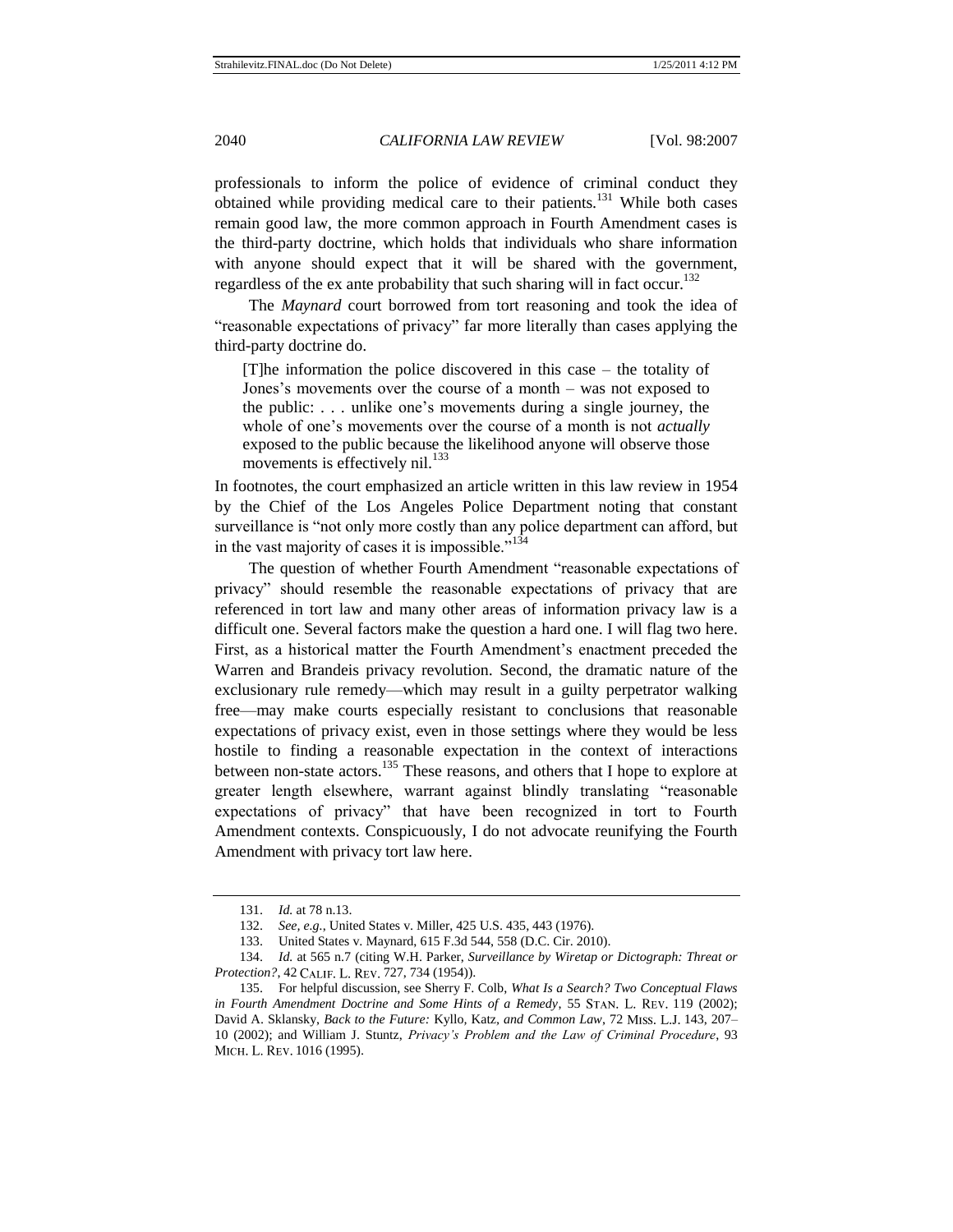*Maynard*, though, does not take the position that reasonable expectations of privacy in tort law, FOIA, and other non-Fourth Amendment contexts are the same as those arising under the Fourth Amendment. It only takes the position that such precedents are instructive, and can be used to get a handle on the Fourth Amendment issues presented by relatively novel technologies. In that sense it is a model of common-law judging, drawing on existing domestic precedents, and scrutinizing them to see how analogous they are to the case at hand. To be sure, GPS surveillance of vehicles is an issue about which people's actual expectations of privacy are in flux. New applications are being developed daily for GPS-enabled smartphones, and many consumers seem eager to broadcast information about their movements.<sup>136</sup> In the near future practical anonymity of drivers on roadways may be eroded by crowd-sourced ―How's My Driving?‖ technologies, and there are many reasons to believe that, on balance, this loss of motorist anonymity would be a good thing.<sup>137</sup> Reasonable minds therefore might quarrel with the result in *Maynard*, but the methodology is a genuine breakthrough, and exactly the sort of thing I have in mind when I advocate information privacy law's reunification.

Perhaps the Supreme Court will follow in the D.C. Circuit's footsteps. There is a golden opportunity to do so this Term. On March 8, 2010, the Supreme Court granted certiorari in *NASA v. Nelson*. To privacy scholars, this was a stunning turn of events. It has been thirty-three years since the Supreme Court has said a word about the constitutional right to information privacy. But *Nelson* is a case in which the constitutional information privacy claims are the only issues present on appeal. In granting certiorari, the court accepted an invitation by Chief Judge Kozinski, whose dissent from the denial of a rehearing en banc ended as follows:

[T]here are circumstances when a well-worn doctrine can grow into "a vexing thicket of precedent" that then becomes "difficult for litigants" to follow and for district courts—and ourselves—to apply with consistency.‖ . . . The back and forth between the panel and my dissenting colleagues illustrates that we have reached this point with the doctrine of informational privacy. Though I am sympathetic to the arguments of my dissenting colleagues, it's not clear that the panel has misapplied circuit law; when the law is so subjective and amorphous, it's difficult to know exactly what a misapplication might look like.

It's time to clear the brush. An en banc court is the only practical way we have to do it. We didn't undertake that chore today, but we'll have to sooner or later, unless the Supreme Court should intervene.<sup>138</sup>

<sup>136.</sup> *See, e.g.*, Miguel Helft & Jenna Wortham, *Facebook Unveils a Service to Announce Where Users Are*, N.Y. TIMES, Aug. 18, 2010, http://www.nytimes.com/2010/08/19/technology/ 19facebook.html.

<sup>137.</sup> See Lior Jacob Strahilevitz, "How's My Driving?" for Everyone (and Everything?), 81 N.Y.U. L. REV. 1699 (2006).

<sup>138.</sup> Nelson v. NASA, 568 F.3d 1028, 1054 (9th Cir. 2009) (Kozinski, C.J., dissenting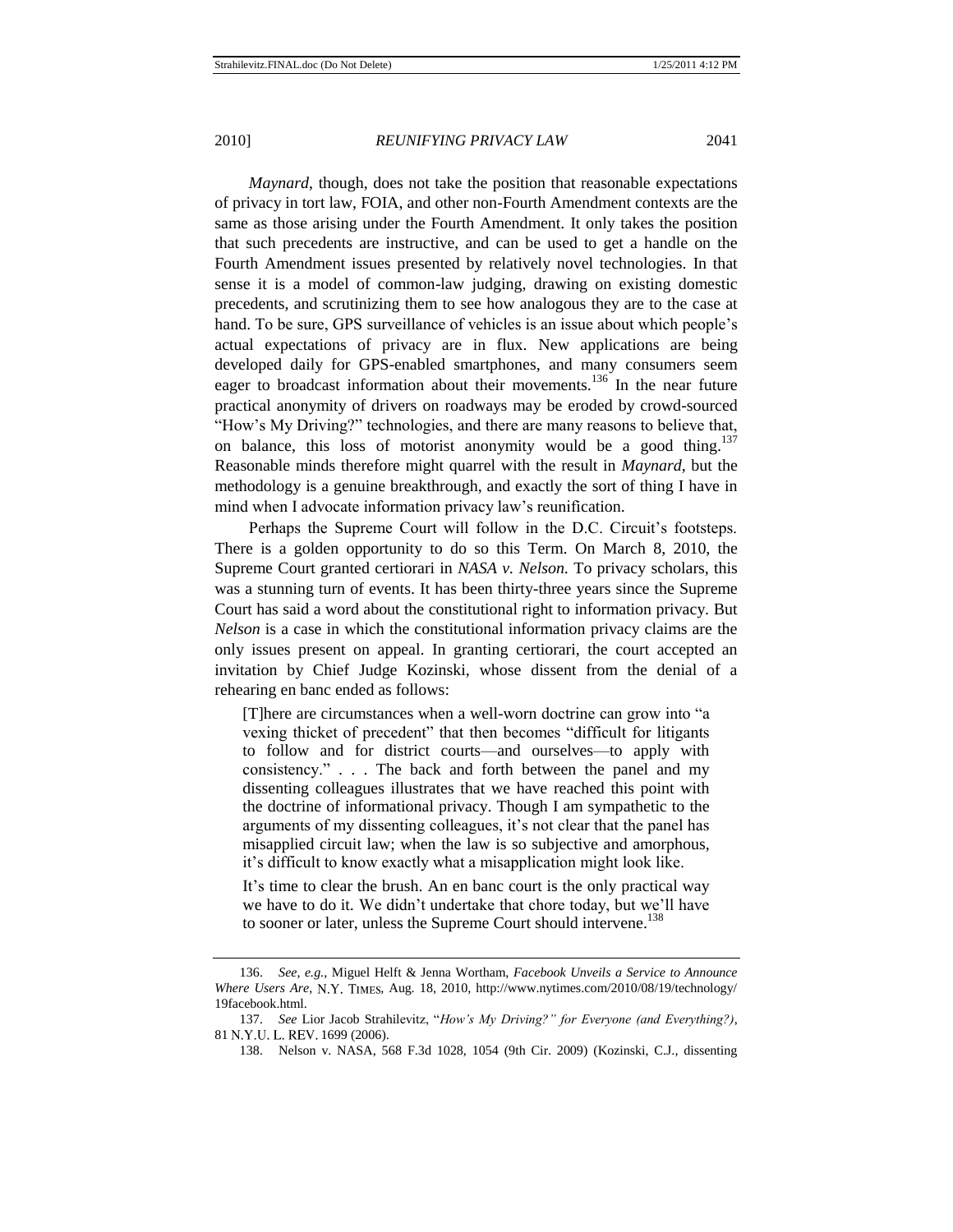Intervene it has. In these last few pages, I want to recommend a concrete way for the Court to clear the brush and bring some semblance of sanity to the constitutional right of information privacy, and to information privacy law more generally. By working our way through *Nelson* itself, we can see ways in which the law of privacy might be reunified. In this case, that means recognizing that the constitutional right to information may have to disappear.

*Nelson* involves the federal government's use of detailed background checks to investigate the suitability of Jet Propulsion Laboratory (JPL) employees for continued employment. The plaintiffs represent a class of JPL scientists, engineers, and administrators who are classified by NASA as "low risk" employees because their jobs "do not involve policymaking, major program responsibility, public safety, duties demanding a significant degree of public trust, or access to financial records with significant risk of causing damage or realizing personal gain."<sup>139</sup> Under new federal regulations, even longtime JPL employees were to be subjected to background checks in which government agents would ask employees, their references, their prior employers, and their landlords questions about whether they had: used drugs or undergone treatment or counseling for drug addiction in the last year; used abusive language; been involved in personality conflicts; developed mental, emotional, psychological, or psychiatric issues; or engaged in sodomy. In addition, third parties would be asked whether they knew anything, good or bad, about the JPL employees that would be relevant to their ability to work for the government.<sup>140</sup> The applicable guidelines stated that having engaged in sodomy did not present problems with respect to suitability for government employment, but that investigators were to examine employees' susceptibility to coercion or blackmail based on their having engaged in sodomy.<sup>141</sup>

The district court denied the plaintiff's request for an injunction, but the Ninth Circuit reversed with respect to the government's inquiries about drug treatment (as opposed to drug use) and open-ended "investigation[s] of the most private aspects of class members' lives."<sup>142</sup> While the court held that the government's inquiries into its employees' backgrounds were legitimate, it applied intermediate scrutiny and held that the government's investigations were not narrowly tailored to further these legitimate interests.<sup>143</sup> The court emphasized the fact that the background checks were to be applied, not only to job applicants, but to employees who had performed admirably for decades at JPL, which the court thought greatly magnified the privacy harm.<sup>144</sup>

from the denial of rehearing en banc).

<sup>139.</sup> *Id.* at 1029 n.3 (Wardlaw, J., concurring in the denial of rehearing en banc).

<sup>140.</sup> *Id.* at 1032–33.

<sup>141.</sup> *Id.* at 1033.

<sup>142.</sup> *Id.* at 1032; Nelson v. NASA, 530 F.3d 865, 879 (9th Cir. 2008).

<sup>143.</sup> *Nelson*, 568 F.3d at 1032.

<sup>144.</sup> *Id.* at 1035, 1037.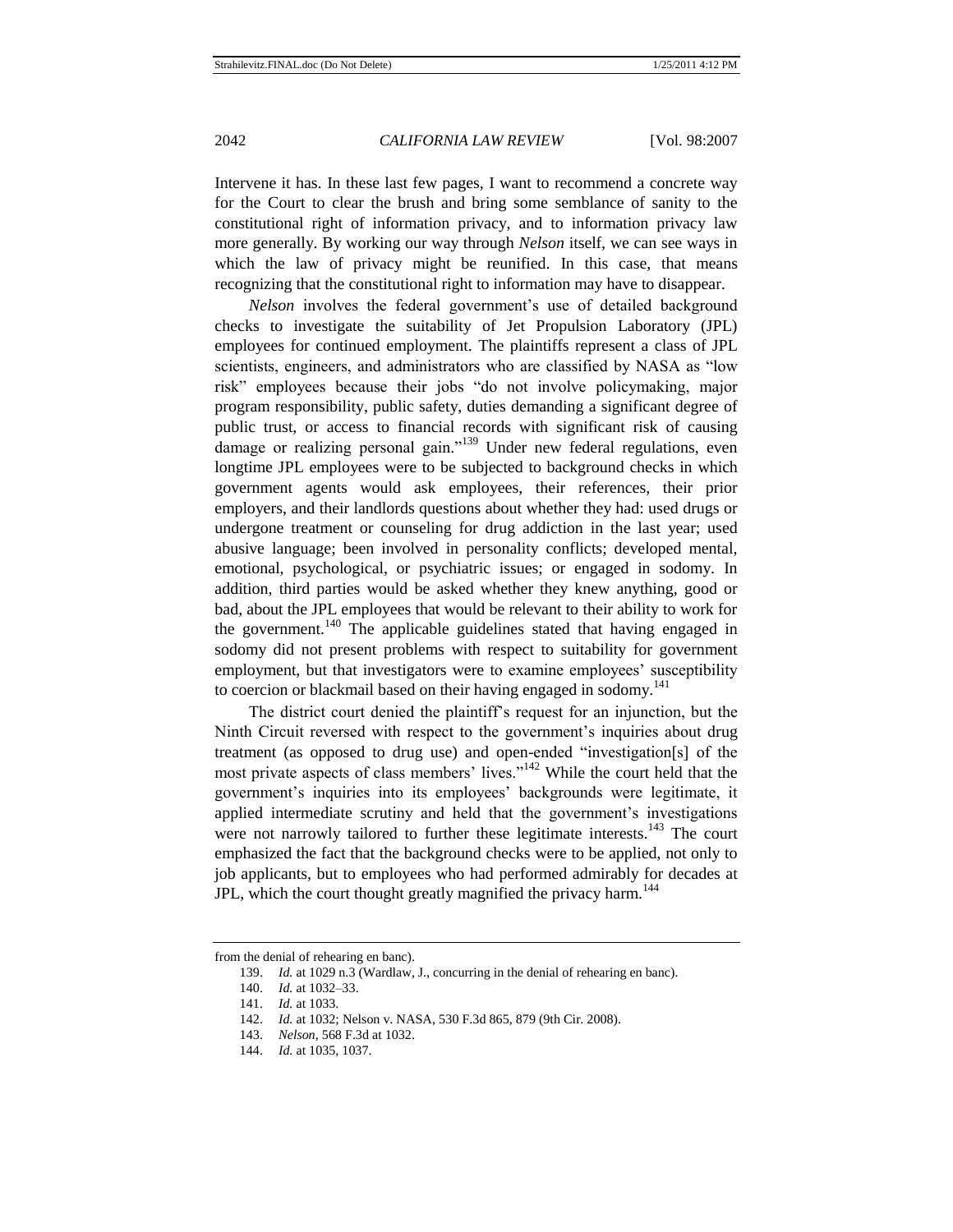As the judges debated whether to consider the case en banc, several disagreements emerged. The most important for the purposes of this Article was the question of how privacy precedents from other branches of privacy law jurisprudence should inform constitutional right of information privacy doctrine. To one of the dissenters, Judge Callahan, a unified approach was sensible:

The panel's opinion concludes that individuals have a constitutionally protected right to privacy in information disclosed to third-party employment references. No other court has held as much, and for good reason—the Supreme Court consistently has held that a person has no legitimate expectation of privacy in information he voluntarily turns over to third parties. . . . Absent some privilege . . . an applicant does not have an expectation of privacy to information disclosed by a reference.

The panel concludes that Fourth Amendment case law defining whether an individual has an expectation of privacy over information that he has already disseminated to the public is not the proper focus in the evaluation of information privacy rights and contends that, instead, we should focus on the general nature of the information sought. Although I agree with the panel that the constitutional right to informational privacy is not limited to Fourth Amendment searches, I disagree with the suggestion that whether an individual has an expectation of privacy under a constitutional right to informational privacy is not informed by Supreme Court case law interpreting an expectation of privacy under the Fourth Amendment. In fact, one of the Supreme Court's first decisions recognizing a constitutional right to informational privacy specifically cited to Fourth Amendment case law in defining this right.<sup>145</sup>

The judges concurring in the denial of a rehearing, by contrast, insisted that the Fourth Amendment third-party-doctrine cases provided no guidance in a constitutional right to information privacy case. As they saw it:

[T]he right to informational privacy and Fourth Amendment rights are not fully coextensive. . . . [A]lthough in the Fourth Amendment context there is a general principle "that a person has no legitimate" expectation of privacy in information he voluntarily turns over to third parties, ‗the legitimate expectation of privacy' described in this context is a term of art used only to define a search under the Fourth Amendment, and *Miller* and *Smith* do not preclude an *informational privacy* challenge to government questioning of third parties about highly personal matters."<sup>146</sup>

<sup>145.</sup> *Id.* at 1044 (Callahan, J., dissenting from the denial of rehearing en banc) (citations omitted).

<sup>146.</sup> *Id.* at 1031 n.7 (Wardlaw, J., concurring in the denial of rehearing en banc) (citations omitted).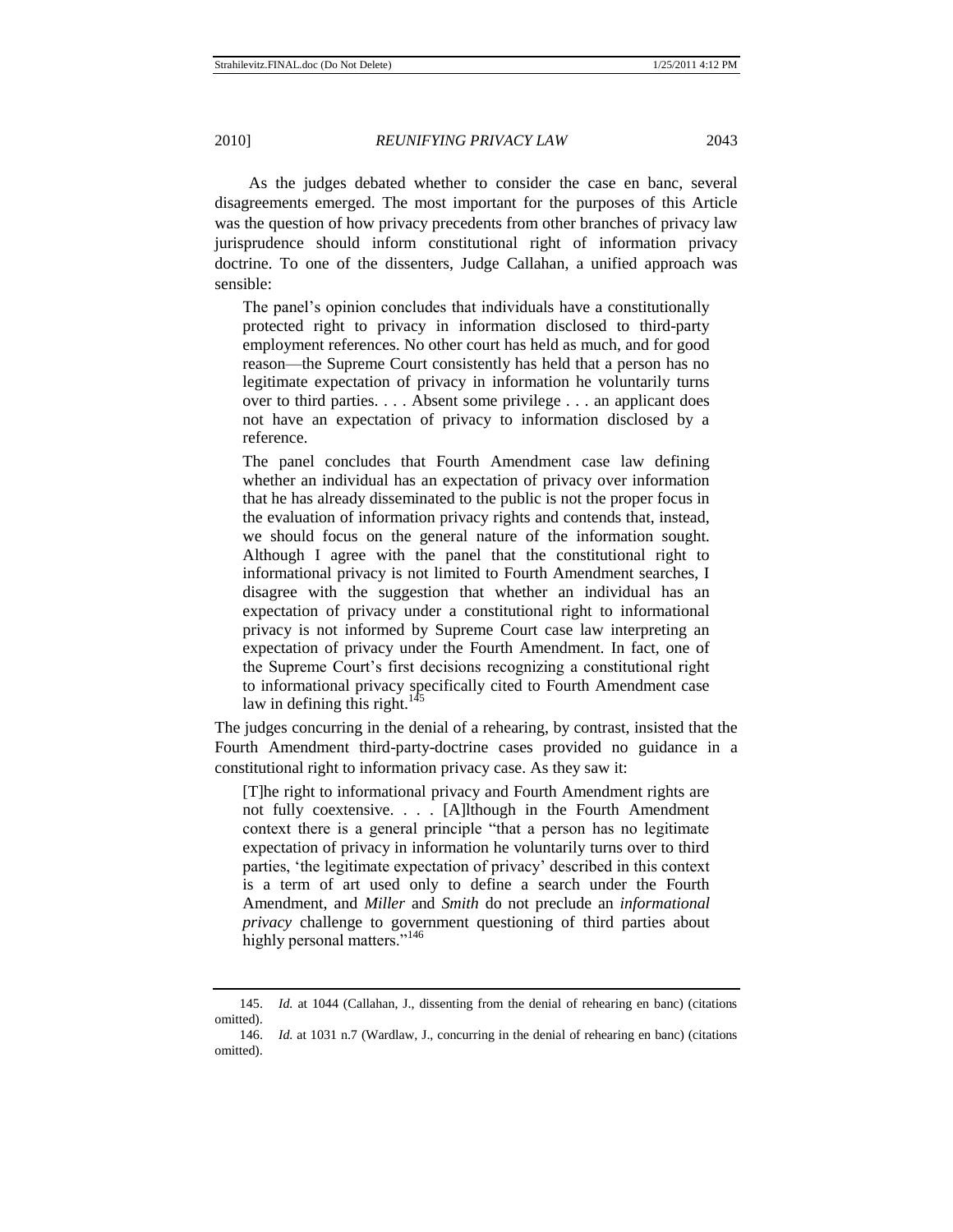The back and forth between Judges Callahan and Wardlaw is deeply unsatisfying. Judge Callahan says privacy law should be unified because the Ninth Circuit should not do something inconsistent with what the Supreme Court has done. Judge Wardlaw's response is that inconsistency with other branches of privacy law is a non-issue. To her the only privacy cases that matter are constitutional right to information privacy cases. While this Article is sympathetic to Judge Callahan's premise that privacy law's different parts ought to be consistent and coherent, her execution of the reunification project leaves something to be desired. A more forceful expression of her view would have emphasized the most counterintuitive aspect of the majority's holding, which is that in a case involving overlap between the Fourth Amendment and the constitutional right to information privacy, the right that the Supreme Court has never embraced and that has only the faintest grounding in the constitutional text would be the one that provides an aggrieved citizen with the most robust and far-reaching constitutional protection.

That said, there is a large body of privacy law beyond the Fourth Amendment, and it, too, has addressed the question of whether it is a violation of privacy to ask an individual's friends and former employers about her past behavior, her mental health issues, her sexual preferences and the like. The issue has come up in tort cases, where some courts have held that such inquiries do not amount to an intrusion upon seclusion. A leading American case that embraces a "third party doctrine" approach to tort law is *Nader v. General Motors*, in which the New York Court of Appeals held that General Motors' very intrusive interviews of Ralph Nader's associates and friends were not an intrusion upon seclusion.<sup>147</sup> This was true even though General Motors' agents misrepresented their purpose—claiming to be working on behalf of an entity that was considering hiring Nader, when in actuality General Motors hoped to intimidate or discredit the plucky young author of *Unsafe at Any Speed*.

Of course, the facts of *Nelson* arose in California, where privacy law has by-and-large rejected *Nader*'s extension of the third-party doctrine to tort law.<sup>148</sup> As it happens, California is the rare American jurisdiction where privacy tort law and constitutional privacy law have essentially merged thanks to the California Constitution's privacy clause, which lacks a state action requirement.<sup>149</sup> As a result, many privacy cases that could be brought

<span id="page-37-0"></span><sup>147.</sup> 255 N.E.2d 765 (N.Y. 1970).

<sup>148.</sup> For a lengthier discussion of the case law, see Strahilevitz, *supra* not[e 80,](#page-19-0) at 939–46.

<sup>149.</sup> CAL. CONST., art. I,  $\S$  1 ("All people are by nature free and independent and have inalienable rights. Among these are enjoying and defending life and liberty, acquiring, possessing, and protecting property, and pursuing and obtaining safety, happiness, and privacy."); Huntingdon Life Scis., Inc. v. Stop Huntingdon Animal Cruelty USA, 29 Cal. Rptr. 3d 521, 546 (Cal. Ct. App. 2005) (noting that the state constitution protects against invasions of privacy by state and nonstate actors). The merger of constitutional and tort privacy protections in California is a recent phenomenon, which *Huntingdon* hinted at and a more recent case confirmed. Compare the 1998 case of *Shulman v. Group W Prods., Inc.*, 955 P.2d 469, 487 (Cal. 1998) ("Nothing in *Hill* or our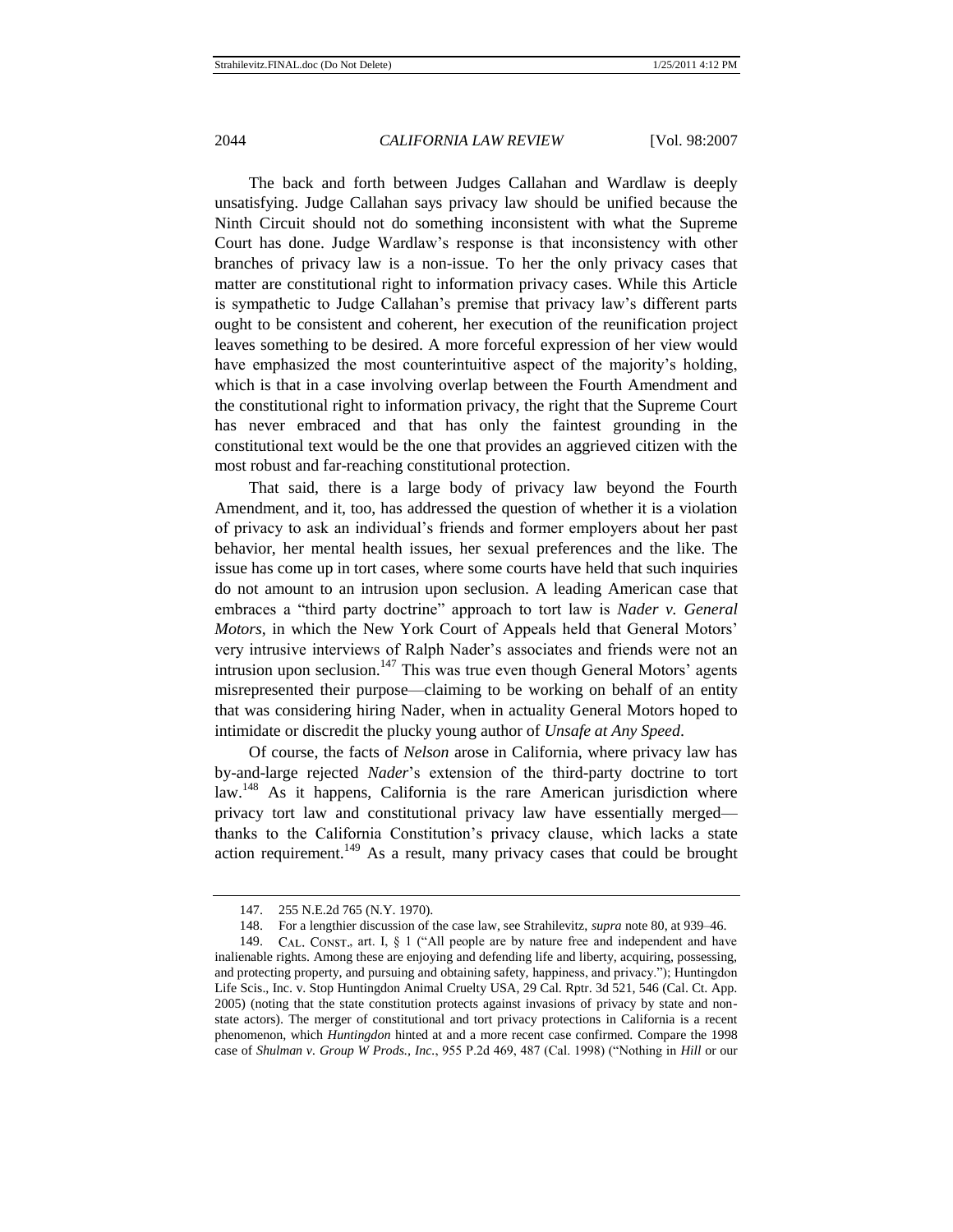under a tort theory are brought under the state constitution, and the welfarist balancing test that Judge Posner subtly introduced in *Desnick* has been explicitly embraced in the doctrine.<sup>150</sup>

Some of those cases interpreting the California Constitution do embrace a result that is consistent with the Ninth Circuit's ruling in *Nelson*. For example, the California Supreme Court held in 1986 that requiring public employees to submit to polygraph testing in order to investigate a specific crime violated the employees' privacy rights under the state constitution.<sup>151</sup> Another 1991 opinion, albeit one that was mooted on appeal, held that Target's use of a "Psychscreen" program, a psychological profiling device that required job applicants to answer questions about their religious beliefs and sexual orientation, violated the applicants' rights under the California Constitution.<sup>152</sup>

On the other hand, a 1994 California Supreme Court case found that the NCAA's drug testing of collegiate athletes did not violate the California Constitution's privacy protections, though that opinion did focus on the peculiarities of athletic competition and reserved judgment on how its ruling should apply to workplace settings.<sup>153</sup> Moreover, the state courts have rejected one of the central rhetorical arguments put forward by the *Nelson* court, which is that employees have much stronger privacy protections than mere job seekers.<sup>154</sup> It is strange that the California and federal constitutions should differ on such a question. Fascinatingly, the *Nelson* panel opinion engaged in essentially no exploration of applicable state law while exploring the federal constitutional question.

This review of the case law brings us to a surprising place. Were anyone other than the federal government the defendant, the plaintiffs in *Nelson* could have prevailed had they pursued a tort or constitutional claim. Under California tort law, sharing information with friends and associates does not necessarily waive reasonable expectations of privacy against the information being shared with outsiders.<sup>155</sup> And under closely connected state constitutional law,

150. *Hernandez*, 211 P.3d at 1074.

151. Long Beach City Emps. Ass'n v. City of Long Beach, 719 P.2d 660, 670 (Cal. 1986).

152. Soroka v. Dayton Hudson Corp., 18 Cal. App.4th 1200, 1214 (Cal. Ct. App. 1991), *dismissed as moot and superseded by* 862 P.2d 148 (Cal. 1993).

- 153. Hill v. NCAA, 865 P.2d 633, 664 (Cal. 1994).
- 154. *Id.* at 1210.
- 155. Times Mirror Co. v. Superior Court, 244 Cal. Rptr. 556, 560–61 (1988).

more recent constitutional privacy cases, however, suggests that the conceptual framework developed for resolving privacy claims was intended to supplant the common law tort analysis or preclude its independent development.‖) with the 2009 case of *Hernandez v. Hillsides, Inc*. 211 P.3d 1063, 1073-74 (Cal. 2009) ("The right to privacy in the California Constitution set standards similar to the common law tort of intrusion. . . . We will assess the parties' claims and the undisputed evidence under the rubric of both the common law and constitutional tests for establishing a privacy violation. Borrowing certain shorthand language from *Hill*, which distilled the largely parallel elements of these two causes of action, we consider (1) the nature of any intrusion upon reasonable expectations of privacy, and (2) the offensiveness or seriousness of the intrusion, including any justification and other relevant interests.").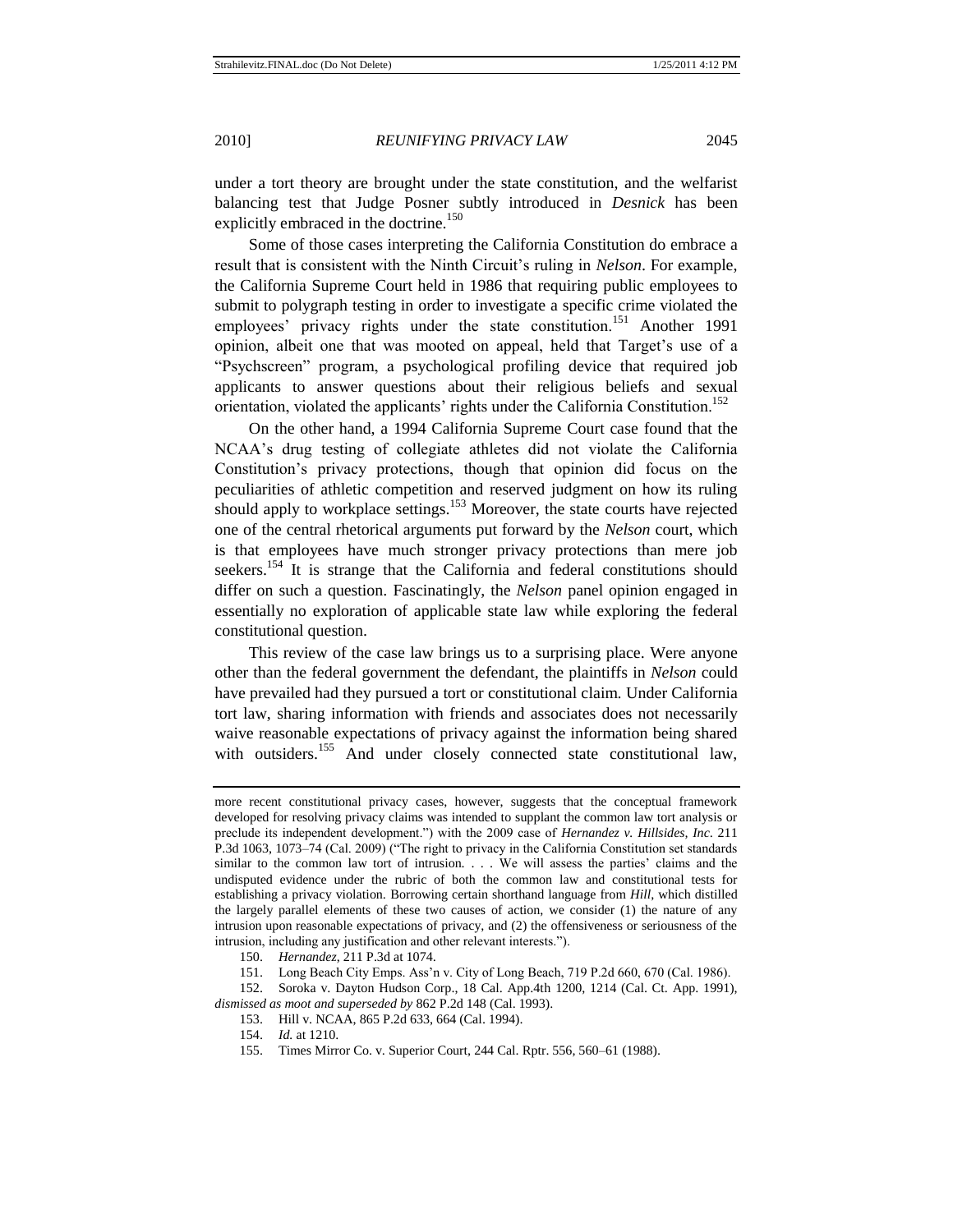employers are likely prohibited from asking questions about sexual orientation, and perhaps about drug treatment as well. Of course, thanks to the federal Constitution's Supremacy Clause, a state constitutional claim challenging the federal regulations is a non-starter. Plaintiffs could still sue the federal government under a tort theory, given the sovereign immunity waiver in the Federal Tort Claims Act.<sup>156</sup> In light of the California Supreme Court's recent holding that state tort law and the California Constitution provide equivalent protection, the expansive precedents arising under the state constitution could be employed by a plaintiff suing under the Tort Claims Act. But discretionary function immunity would almost certainly permit the government to escape liability.<sup>157</sup>

The Supreme Court may well decide in *Nelson* that there is no such thing as a constitutional right to information privacy. The Sixth Circuit has said as much, and the D.C. Circuit has leaned in that direction, though every other circuit court to consider the issue has come out the other way. An abolitionist approach would view the sorts of harms to privacy interests that arose in *Nelson* as ordinary tort harms that are appropriately pursued through ordinary tort causes of action. To be sure, under the Federal Torts Claims Act's due care doctrine a tort cause of action against the federal government on the facts of *Nelson* is a probable loser, but that reflects a congressional judgment about the sorts of government actions that ought not to engender liability. The primary appeal of removing these questions from constitutional law relates to errorcorrection: if the judges make a mistake in deciding difficult, subjective questions of privacy law in areas where the law, technology, and norms are in a constant state of flux, or if the legislature immunizes conduct that the citizenry believes ought to be actionable, those errors can be fixed via ordinary legislation at the state or federal level rather than through the cumbersome processes of amending the federal Constitution or changing the composition of the Court through appointments.

In contrast to *Nelson* and *Whalen* many of the landmark constitutional right to information privacy cases involve state governmental defendants and could have been brought under a state tort or state constitutional theory. One prominent example would be a case like *Doe v. Borough of Barrington*. <sup>158</sup> In that case, an arrestee with bleeding lesions disclosed his HIV-positive status to police officers taking him into custody so that they could take appropriate precautions to protect themselves from infection. A member of the same police department subsequently and improperly informed the arrestee's neighbors of his HIV status. A panic ensued, causing various neighbors to pull nineteen

<sup>156.</sup> Qualified immunity would not present a significant obstacle to the suit, at least where the law was reasonably well developed. *See* Castro v. United States, 34 F.3d 106, 111 (2d Cir. 1994).

<sup>157.</sup> *See, e.g.*, 28 U.S.C. § 2680(a) (2006); Welch v. United States, 409 F.3d 646, 652–54 (4th Cir. 2005).

<sup>158.</sup> 729 F. Supp. 376 (D.N.J. 1990).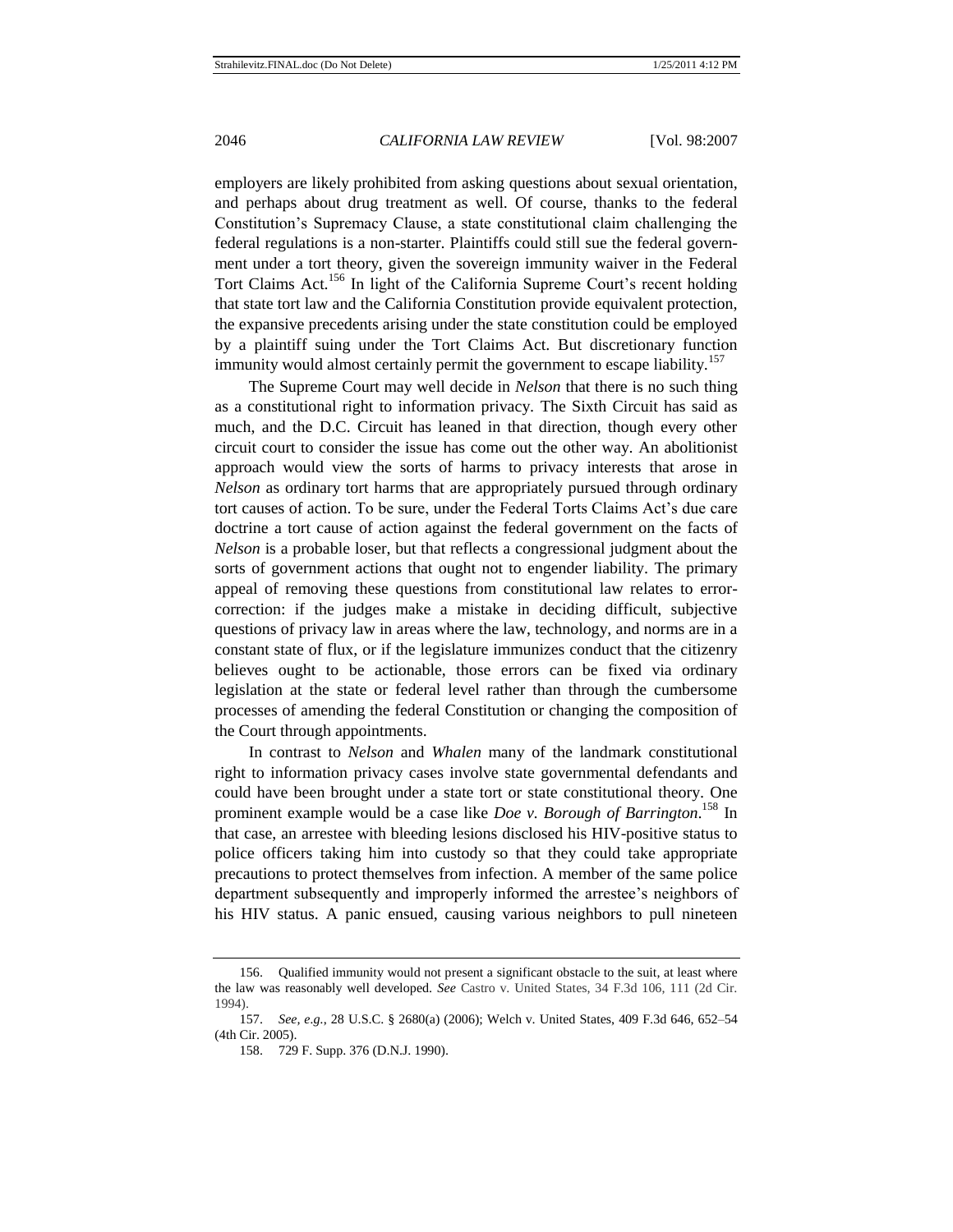children out of the public school attended by the arrestee's children for fear of them contracting the disease through casual conduct. A media report on the panic then disclosed Doe's real name.<sup>159</sup>

The court understandably ruled in Doe's favor, and *Barrington* is included as a principal constitutional right to information privacy case in Solove and Schwartz's privacy law casebook.<sup>160</sup> But Doe did bring pendent state tort invasion of privacy claims under New Jersey law,<sup>161</sup> and those claims would have fared well, given the defendants' apparent lack of good faith in exercising their official duties.<sup>162</sup> The New Jersey Tort Claims Act permits causes of action for invasion of privacy to be asserted against the government.<sup>163</sup> And New Jersey, along with most states, recognizes the tort for public disclosure of private facts.<sup>164</sup> A plaintiff would have less luck in a jurisdiction like North Carolina, which prohibits invasion of privacy tort suits against the state and which lacks a California-style state constitutional provision to permit tort-like claims to proceed in the state courts.<sup>165</sup>

In any event, the approach of killing off the constitutional right of information privacy creates what I call the Bobby Ewing dilemma. The television show *Dallas*'s entire eighth season, which followed the death of protagonist Bobby Ewing, was revealed to be a mere dream sequence. After Patrick Duffy (who played Bobby) agreed to return to the show, his wife/widow awoke to find her husband in the shower, delighted to learn that she had dreamed an entire season's worth of melodramatic content. Viewers of the show were less pleased.

In two 1977 cases, the U.S. Supreme Court devoted pages and pages of the U.S. Reports to discussing the constitutional right to information privacy before deciding that neither the *Whalen* plaintiff nor Richard Nixon had a winning case under the right. In the decades since, the appellate courts have considered hundreds of cases involving the right and developed a great deal of (unsatisfying) doctrine in an effort to flesh it out. Declaring the non-existence of such a right after all this time will look bad, even if the right in question is one about which the legal profession and general public know little.

The basic question presented in *Nelson*, then, is who should decide on the remedies for government conduct that would be tortious if engaged in by a private party. The *Nelson* panel thought that the federal courts interpreting the federal Constitution should decide, whereas Judge Callahan's dissent implies that these questions should be addressed to Congress, the state courts, and state

<sup>159.</sup> *Id.* at 379.

<sup>160.</sup> SOLOVE & SCHWARTZ, *supra* not[e 18](#page-7-0) at 479.

<sup>161.</sup> *Barrington*, 729 F. Supp. at 379.

<sup>162.</sup> Toto v. Ensuar, 952 A.2d 463, 469–70 (N.J. 2008).

<sup>163.</sup> Leang v. Jersey City Bd. of Educ., 969 A.2d 1097, 1107, 1115–17 (N.J. 2009).

<sup>164.</sup> Romaine v. Kallinger, 537 A.2d 284, 297 (N.J. 1988).

<sup>165.</sup> *See* Toomer v. Garrett, 574 S.E.2d 76, 91 (N.C. App. 2002).